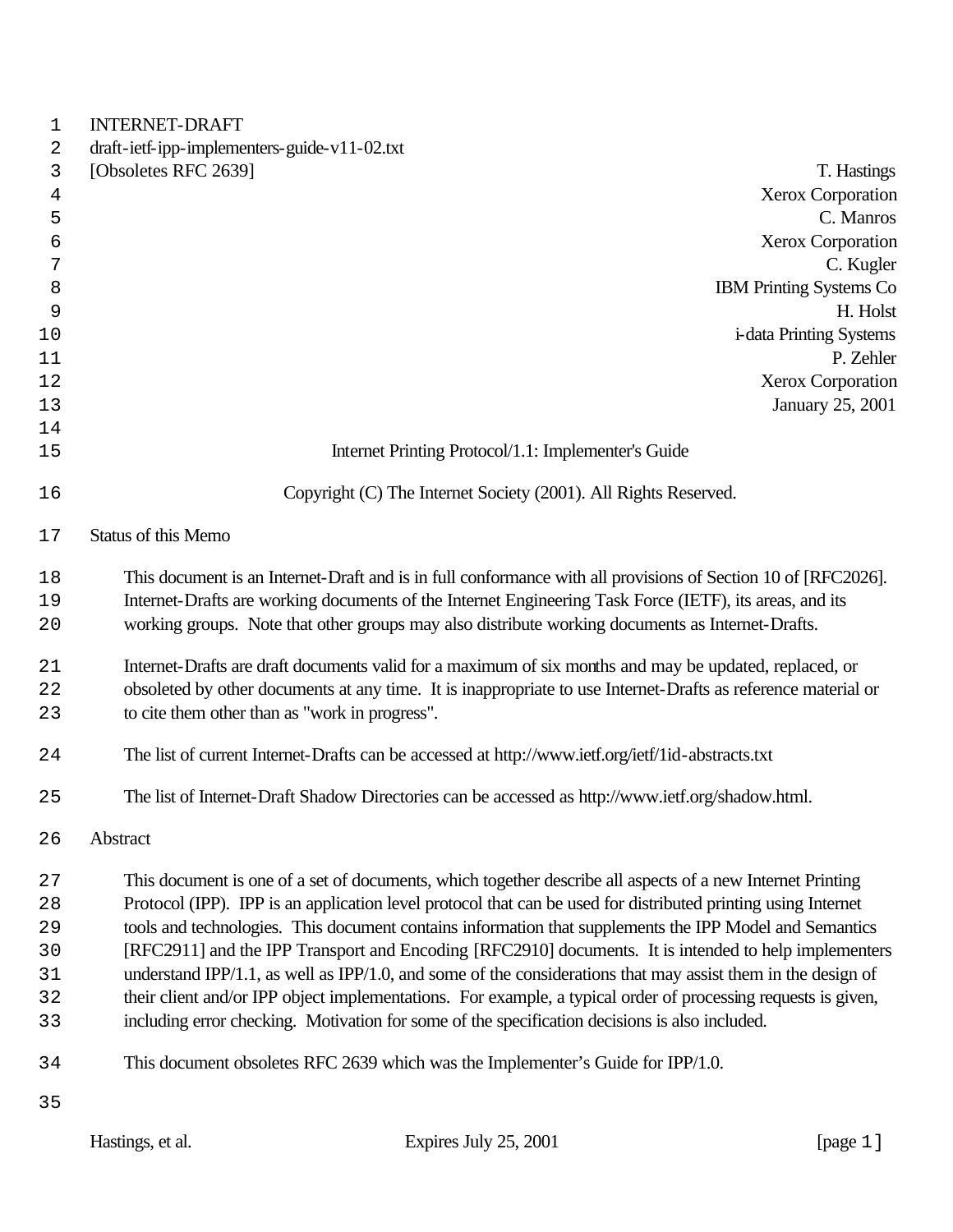| 35 | The full set of IPP documents includes:                                                                              |
|----|----------------------------------------------------------------------------------------------------------------------|
| 36 | Design Goals for an Internet Printing Protocol [RFC2567]                                                             |
| 37 | Rationale for the Structure and Model and Protocol for the Internet Printing Protocol [RFC2568]                      |
| 38 | Internet Printing Protocol/1.1: Model and Semantics [RFC2911]                                                        |
| 39 | Internet Printing Protocol/1.1: Encoding and Transport [RFC2910]                                                     |
| 40 | Mapping between LPD and IPP Protocols [RFC2569]                                                                      |
| 41 | The document, "Design Goals for an Internet Printing Protocol", takes a broad look at distributed printing           |
| 42 | functionality, and it enumerates real-life scenarios that help to clarify the features that need to be included in a |
| 43 | printing protocol for the Internet. It identifies requirements for three types of users: end users, operators, and   |
| 44 | administrators. The design goal document calls out a subset of end user requirements that are satisfied in           |
| 45 | IPP/1.1. Operator and administrator requirements are out of scope for version 1.1.                                   |
| 46 | The document, "Rationale for the Structure and Model and Protocol for the Internet Printing Protocol",               |
| 47 | describes IPP from a high level view, defines a roadmap for the various documents that form the suite of IPP         |
| 48 | specifications, and gives background and rationale for the IETF working group's major decisions.                     |
| 49 | The document, "Internet Printing Protocol/1.1: Model and Semantics", describes a simplified model with               |
| 50 | abstract objects, their attributes, and their operations. The model introduces a Printer and a Job. The Job          |
| 51 | supports multiple documents per Job. The model document also addresses how security, internationalization,           |
| 52 | and directory issues are addressed.                                                                                  |
| 53 | The document, "Internet Printing Protocol/1.1: Encoding and Transport", is a formal mapping of the abstract          |
| 54 | operations and attributes defined in the model document onto HTTP/1.1. It also defines the encoding rules for        |
| 55 | a new Internet media type called "application/ipp".                                                                  |
| 56 | The document, "Mapping between LPD and IPP Protocols", gives some advice to implementers of gateways                 |
| 57 | between IPP and LPD (Line Printer Daemon) implementations.                                                           |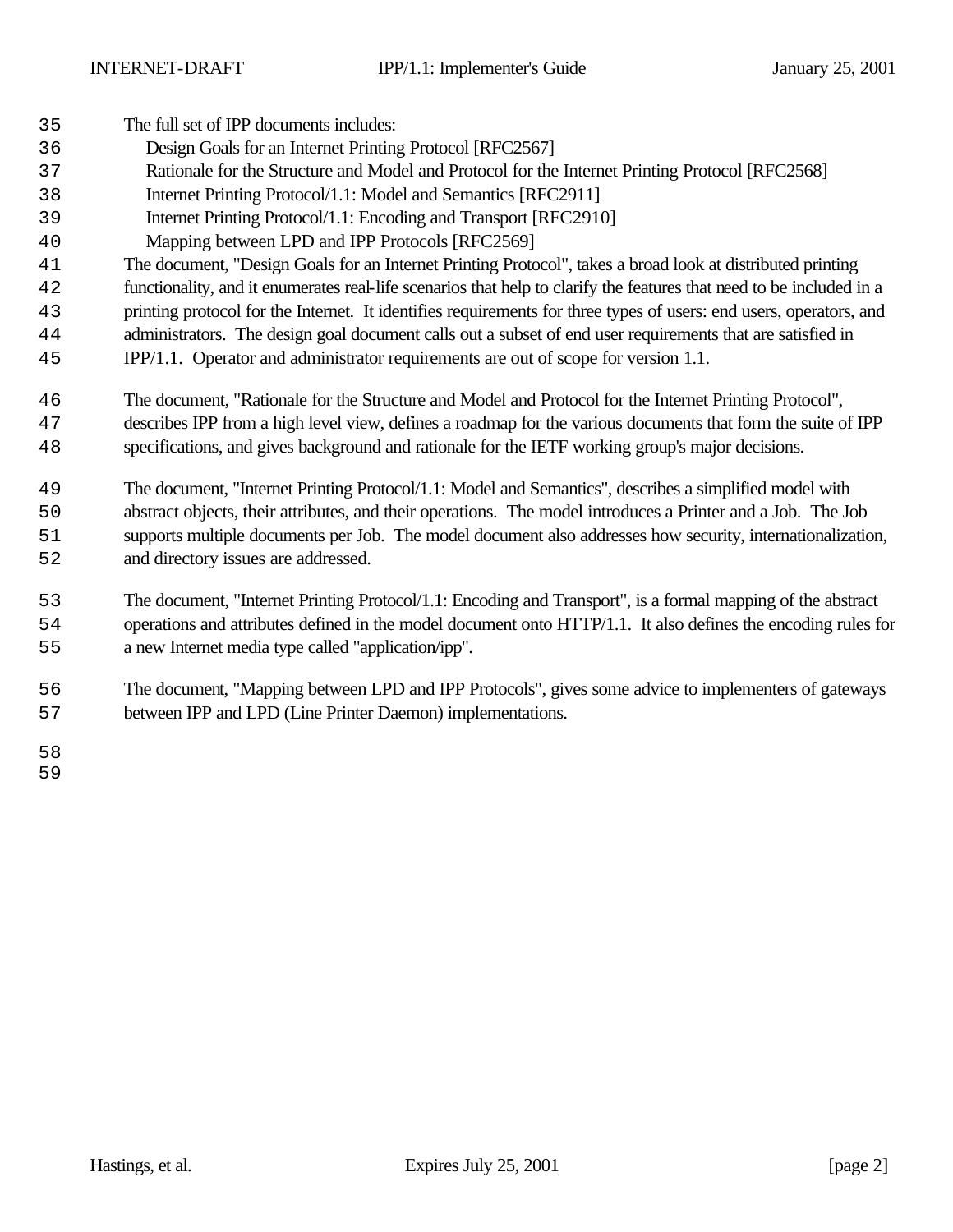# **TABLE OF CONTENTS**

| 1.2<br>62<br>1.3<br>63<br>$\overline{2}$<br>64<br>3<br>65<br>3.1<br>66<br>3.1.1<br>67<br>3.1.2<br>68<br>69<br>3.1.2.1<br>3.1.2.1.1<br>70<br>3.1.2.1.2<br>71<br>72<br>3.1.2.1.3<br>73<br>3.1.2.1.4<br>3.1.2.1.4.1<br>74<br>3.1.2.1.4.2<br>75<br>Validate the presence of a single occurrence of required Operation attributes  18<br>3.1.2.1.4.3<br>76<br>77<br>3.1.2.1.5<br>3.1.2.1.6<br>78<br>Suggested Additional Processing Steps for Operations that Create/Validate Jobs and Add<br>3.1.2.2<br>79<br>31<br>80<br>Documents<br>3.1.2.2.1<br>81<br>82<br>3.1.2.2.2<br>3.1.2.2.3<br>83<br>3.1.2.3<br>84<br>3.1.2.3.1<br>85<br>3.1.2.3.2<br>86<br>3.1.2.3.3<br>87<br>3.1.2.3.4<br>88<br>3.1.2.3.5<br>89<br>3.1.2.3.6<br>90<br>3.1.2.3.7<br>91<br>3.1.2.3.8<br>92<br>93<br>3.1.2.3.9<br>3.1.2.3.10<br>94<br>3.1.2.3.11<br>95<br>What charset to return when an unsupported charset is requested (Issue 1.19)? 43<br>96<br>3.1.2.3.12<br>3.1.2.3.13<br>97<br>98<br>3.1.3<br>99<br>3.1.3.1<br>100<br>3.1.3.1.1<br>101<br>3.1.3.1.2<br>102<br>3.1.3.1.3<br>3.1.3.1.4<br>3.1.3.1.5<br>3.1.3.1.6<br>3.1.3.1.7<br>3.1.3.1.8 | 60  | $\mathbf{1}$ |  |
|-----------------------------------------------------------------------------------------------------------------------------------------------------------------------------------------------------------------------------------------------------------------------------------------------------------------------------------------------------------------------------------------------------------------------------------------------------------------------------------------------------------------------------------------------------------------------------------------------------------------------------------------------------------------------------------------------------------------------------------------------------------------------------------------------------------------------------------------------------------------------------------------------------------------------------------------------------------------------------------------------------------------------------------------------------------------------------------------------------------------------|-----|--------------|--|
|                                                                                                                                                                                                                                                                                                                                                                                                                                                                                                                                                                                                                                                                                                                                                                                                                                                                                                                                                                                                                                                                                                                       | 61  | 1.1          |  |
|                                                                                                                                                                                                                                                                                                                                                                                                                                                                                                                                                                                                                                                                                                                                                                                                                                                                                                                                                                                                                                                                                                                       |     |              |  |
|                                                                                                                                                                                                                                                                                                                                                                                                                                                                                                                                                                                                                                                                                                                                                                                                                                                                                                                                                                                                                                                                                                                       |     |              |  |
|                                                                                                                                                                                                                                                                                                                                                                                                                                                                                                                                                                                                                                                                                                                                                                                                                                                                                                                                                                                                                                                                                                                       |     |              |  |
|                                                                                                                                                                                                                                                                                                                                                                                                                                                                                                                                                                                                                                                                                                                                                                                                                                                                                                                                                                                                                                                                                                                       |     |              |  |
|                                                                                                                                                                                                                                                                                                                                                                                                                                                                                                                                                                                                                                                                                                                                                                                                                                                                                                                                                                                                                                                                                                                       |     |              |  |
|                                                                                                                                                                                                                                                                                                                                                                                                                                                                                                                                                                                                                                                                                                                                                                                                                                                                                                                                                                                                                                                                                                                       |     |              |  |
|                                                                                                                                                                                                                                                                                                                                                                                                                                                                                                                                                                                                                                                                                                                                                                                                                                                                                                                                                                                                                                                                                                                       |     |              |  |
|                                                                                                                                                                                                                                                                                                                                                                                                                                                                                                                                                                                                                                                                                                                                                                                                                                                                                                                                                                                                                                                                                                                       |     |              |  |
|                                                                                                                                                                                                                                                                                                                                                                                                                                                                                                                                                                                                                                                                                                                                                                                                                                                                                                                                                                                                                                                                                                                       |     |              |  |
|                                                                                                                                                                                                                                                                                                                                                                                                                                                                                                                                                                                                                                                                                                                                                                                                                                                                                                                                                                                                                                                                                                                       |     |              |  |
|                                                                                                                                                                                                                                                                                                                                                                                                                                                                                                                                                                                                                                                                                                                                                                                                                                                                                                                                                                                                                                                                                                                       |     |              |  |
|                                                                                                                                                                                                                                                                                                                                                                                                                                                                                                                                                                                                                                                                                                                                                                                                                                                                                                                                                                                                                                                                                                                       |     |              |  |
|                                                                                                                                                                                                                                                                                                                                                                                                                                                                                                                                                                                                                                                                                                                                                                                                                                                                                                                                                                                                                                                                                                                       |     |              |  |
|                                                                                                                                                                                                                                                                                                                                                                                                                                                                                                                                                                                                                                                                                                                                                                                                                                                                                                                                                                                                                                                                                                                       |     |              |  |
|                                                                                                                                                                                                                                                                                                                                                                                                                                                                                                                                                                                                                                                                                                                                                                                                                                                                                                                                                                                                                                                                                                                       |     |              |  |
|                                                                                                                                                                                                                                                                                                                                                                                                                                                                                                                                                                                                                                                                                                                                                                                                                                                                                                                                                                                                                                                                                                                       |     |              |  |
|                                                                                                                                                                                                                                                                                                                                                                                                                                                                                                                                                                                                                                                                                                                                                                                                                                                                                                                                                                                                                                                                                                                       |     |              |  |
|                                                                                                                                                                                                                                                                                                                                                                                                                                                                                                                                                                                                                                                                                                                                                                                                                                                                                                                                                                                                                                                                                                                       |     |              |  |
|                                                                                                                                                                                                                                                                                                                                                                                                                                                                                                                                                                                                                                                                                                                                                                                                                                                                                                                                                                                                                                                                                                                       |     |              |  |
|                                                                                                                                                                                                                                                                                                                                                                                                                                                                                                                                                                                                                                                                                                                                                                                                                                                                                                                                                                                                                                                                                                                       |     |              |  |
|                                                                                                                                                                                                                                                                                                                                                                                                                                                                                                                                                                                                                                                                                                                                                                                                                                                                                                                                                                                                                                                                                                                       |     |              |  |
|                                                                                                                                                                                                                                                                                                                                                                                                                                                                                                                                                                                                                                                                                                                                                                                                                                                                                                                                                                                                                                                                                                                       |     |              |  |
|                                                                                                                                                                                                                                                                                                                                                                                                                                                                                                                                                                                                                                                                                                                                                                                                                                                                                                                                                                                                                                                                                                                       |     |              |  |
|                                                                                                                                                                                                                                                                                                                                                                                                                                                                                                                                                                                                                                                                                                                                                                                                                                                                                                                                                                                                                                                                                                                       |     |              |  |
|                                                                                                                                                                                                                                                                                                                                                                                                                                                                                                                                                                                                                                                                                                                                                                                                                                                                                                                                                                                                                                                                                                                       |     |              |  |
|                                                                                                                                                                                                                                                                                                                                                                                                                                                                                                                                                                                                                                                                                                                                                                                                                                                                                                                                                                                                                                                                                                                       |     |              |  |
|                                                                                                                                                                                                                                                                                                                                                                                                                                                                                                                                                                                                                                                                                                                                                                                                                                                                                                                                                                                                                                                                                                                       |     |              |  |
|                                                                                                                                                                                                                                                                                                                                                                                                                                                                                                                                                                                                                                                                                                                                                                                                                                                                                                                                                                                                                                                                                                                       |     |              |  |
|                                                                                                                                                                                                                                                                                                                                                                                                                                                                                                                                                                                                                                                                                                                                                                                                                                                                                                                                                                                                                                                                                                                       |     |              |  |
|                                                                                                                                                                                                                                                                                                                                                                                                                                                                                                                                                                                                                                                                                                                                                                                                                                                                                                                                                                                                                                                                                                                       |     |              |  |
|                                                                                                                                                                                                                                                                                                                                                                                                                                                                                                                                                                                                                                                                                                                                                                                                                                                                                                                                                                                                                                                                                                                       |     |              |  |
|                                                                                                                                                                                                                                                                                                                                                                                                                                                                                                                                                                                                                                                                                                                                                                                                                                                                                                                                                                                                                                                                                                                       |     |              |  |
|                                                                                                                                                                                                                                                                                                                                                                                                                                                                                                                                                                                                                                                                                                                                                                                                                                                                                                                                                                                                                                                                                                                       |     |              |  |
|                                                                                                                                                                                                                                                                                                                                                                                                                                                                                                                                                                                                                                                                                                                                                                                                                                                                                                                                                                                                                                                                                                                       |     |              |  |
|                                                                                                                                                                                                                                                                                                                                                                                                                                                                                                                                                                                                                                                                                                                                                                                                                                                                                                                                                                                                                                                                                                                       |     |              |  |
|                                                                                                                                                                                                                                                                                                                                                                                                                                                                                                                                                                                                                                                                                                                                                                                                                                                                                                                                                                                                                                                                                                                       |     |              |  |
|                                                                                                                                                                                                                                                                                                                                                                                                                                                                                                                                                                                                                                                                                                                                                                                                                                                                                                                                                                                                                                                                                                                       |     |              |  |
|                                                                                                                                                                                                                                                                                                                                                                                                                                                                                                                                                                                                                                                                                                                                                                                                                                                                                                                                                                                                                                                                                                                       |     |              |  |
|                                                                                                                                                                                                                                                                                                                                                                                                                                                                                                                                                                                                                                                                                                                                                                                                                                                                                                                                                                                                                                                                                                                       |     |              |  |
|                                                                                                                                                                                                                                                                                                                                                                                                                                                                                                                                                                                                                                                                                                                                                                                                                                                                                                                                                                                                                                                                                                                       |     |              |  |
|                                                                                                                                                                                                                                                                                                                                                                                                                                                                                                                                                                                                                                                                                                                                                                                                                                                                                                                                                                                                                                                                                                                       | 103 |              |  |
|                                                                                                                                                                                                                                                                                                                                                                                                                                                                                                                                                                                                                                                                                                                                                                                                                                                                                                                                                                                                                                                                                                                       | 104 |              |  |
|                                                                                                                                                                                                                                                                                                                                                                                                                                                                                                                                                                                                                                                                                                                                                                                                                                                                                                                                                                                                                                                                                                                       | 105 |              |  |
|                                                                                                                                                                                                                                                                                                                                                                                                                                                                                                                                                                                                                                                                                                                                                                                                                                                                                                                                                                                                                                                                                                                       | 106 |              |  |
|                                                                                                                                                                                                                                                                                                                                                                                                                                                                                                                                                                                                                                                                                                                                                                                                                                                                                                                                                                                                                                                                                                                       | 107 |              |  |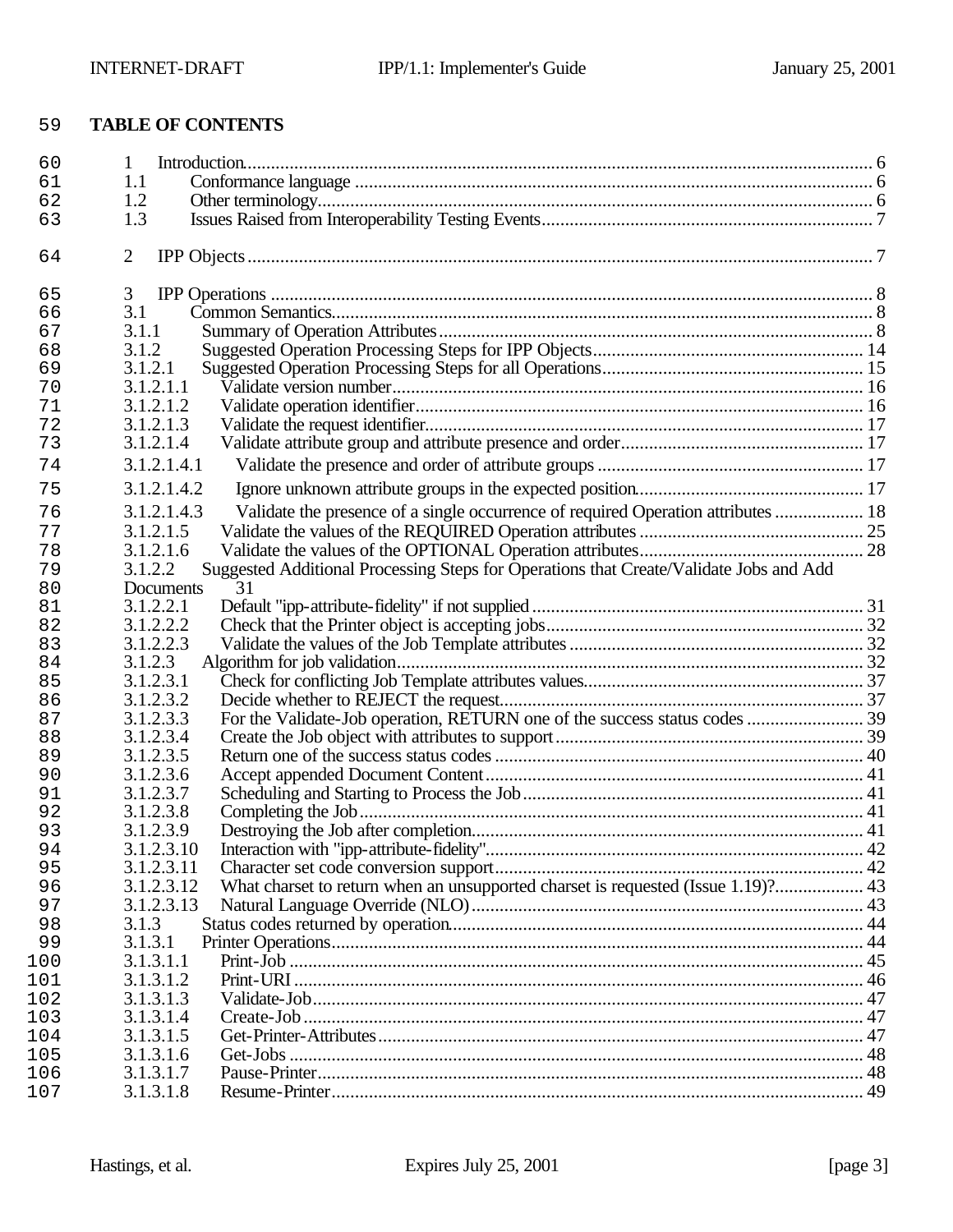| 108 | 3.1.3.1.8.1                                                                                            |  |
|-----|--------------------------------------------------------------------------------------------------------|--|
| 109 | 3.1.3.1.8.2                                                                                            |  |
| 110 | 3.1.3.1.9                                                                                              |  |
| 111 | 3.1.3.2                                                                                                |  |
| 112 | 3.1.3.2.1                                                                                              |  |
| 113 | 3.1.3.2.2                                                                                              |  |
| 114 | 3.1.3.2.3                                                                                              |  |
| 115 | 3.1.3.2.4                                                                                              |  |
| 116 | 3.1.3.2.5                                                                                              |  |
| 117 | 3.1.3.2.6                                                                                              |  |
| 118 | 3.1.3.2.7                                                                                              |  |
| 119 | 3.1.3.2.7.1                                                                                            |  |
| 120 | 3.1.4                                                                                                  |  |
| 121 | 3.1.5                                                                                                  |  |
| 122 | 3.2                                                                                                    |  |
| 123 | 3.2.1                                                                                                  |  |
| 124 | 3.2.1.1                                                                                                |  |
| 125 | 3.2.1.2                                                                                                |  |
| 126 | 3.2.2                                                                                                  |  |
| 127 | 3.2.3                                                                                                  |  |
| 128 | 3.2.3.1                                                                                                |  |
| 129 | 3.2.3.2                                                                                                |  |
| 130 | 3.2.4                                                                                                  |  |
| 131 | 3.3                                                                                                    |  |
| 132 | 3.3.1                                                                                                  |  |
| 133 | 3.3.2                                                                                                  |  |
| 134 | $\overline{4}$                                                                                         |  |
| 135 | 4.1                                                                                                    |  |
| 136 | 4.1.1                                                                                                  |  |
| 137 | 4.1.2                                                                                                  |  |
| 138 | 4.1.3                                                                                                  |  |
| 139 | 4.1.4                                                                                                  |  |
| 140 | 4.2                                                                                                    |  |
| 141 | 4.2.1                                                                                                  |  |
| 142 | 4.2.1.1                                                                                                |  |
| 143 | 4.3                                                                                                    |  |
| 144 | 4.3.1                                                                                                  |  |
| 145 | 4.4                                                                                                    |  |
| 146 | 4.4.1                                                                                                  |  |
| 147 | 4.4.1.1                                                                                                |  |
| 148 | 4.4.1.2                                                                                                |  |
| 149 | 4.4.2                                                                                                  |  |
| 150 | 4.4.3                                                                                                  |  |
| 151 | 4.5                                                                                                    |  |
|     |                                                                                                        |  |
| 152 | 5                                                                                                      |  |
| 153 | 5.1                                                                                                    |  |
| 154 | 5.2                                                                                                    |  |
| 155 | 6                                                                                                      |  |
| 156 | Querying jobs with IPP that were submitted using other job submission protocols (Issue 1.32) 63<br>6.1 |  |
|     |                                                                                                        |  |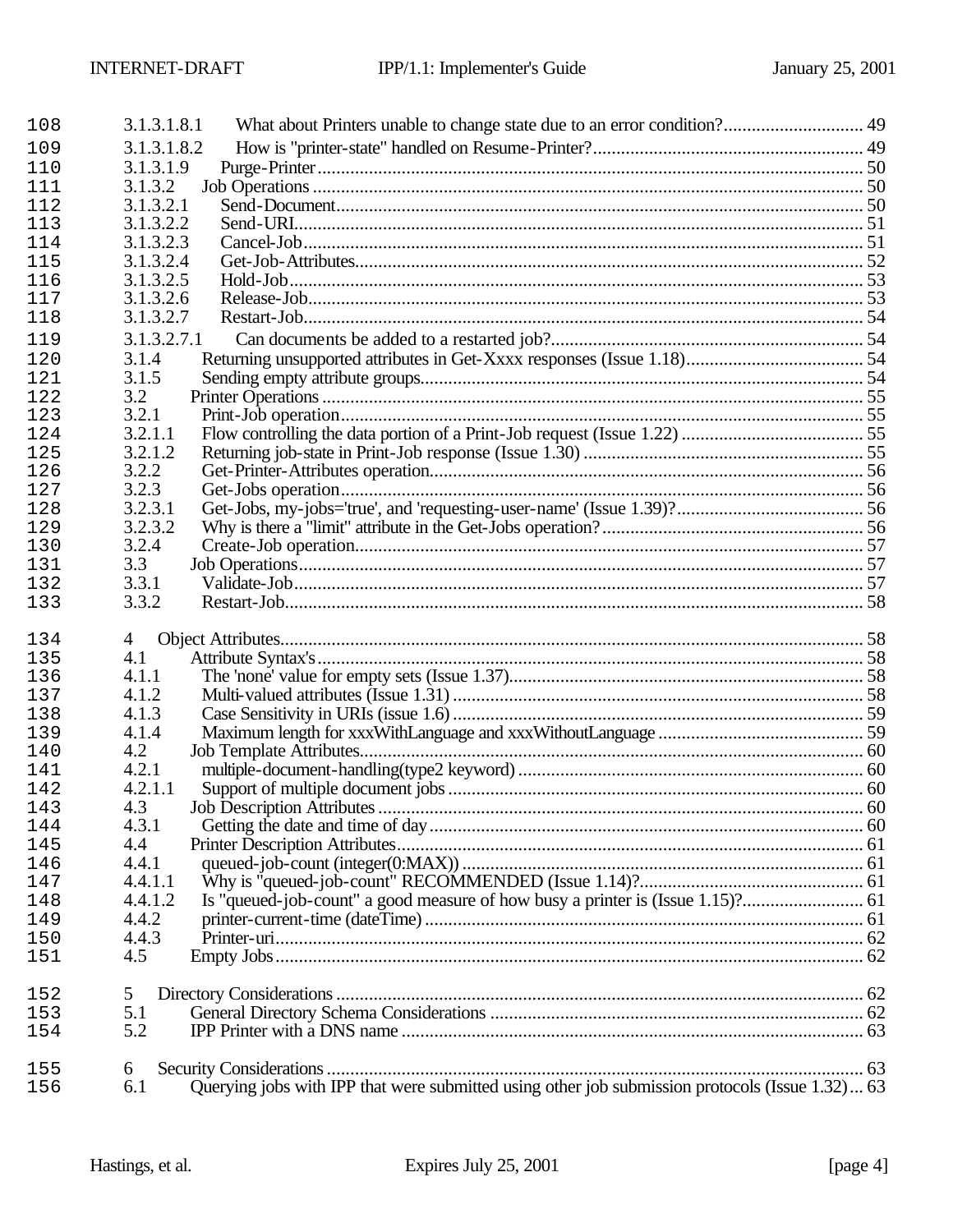| 157 | 7             |  |
|-----|---------------|--|
| 158 | 7.1           |  |
| 159 | 7.2           |  |
| 160 | 7.3           |  |
| 161 | 7.4           |  |
| 162 | 7.5           |  |
| 163 | 7.6           |  |
| 164 | 7.6.1         |  |
| 165 | 7.6.2         |  |
|     |               |  |
| 166 | 8             |  |
|     |               |  |
| 167 | 9             |  |
|     |               |  |
| 168 | 10            |  |
| 169 |               |  |
| 170 | <b>TABLES</b> |  |
| 171 |               |  |
| 172 |               |  |
| 173 |               |  |
| 174 |               |  |
| 175 |               |  |
| 176 |               |  |
| 177 |               |  |
| 178 |               |  |
| 179 |               |  |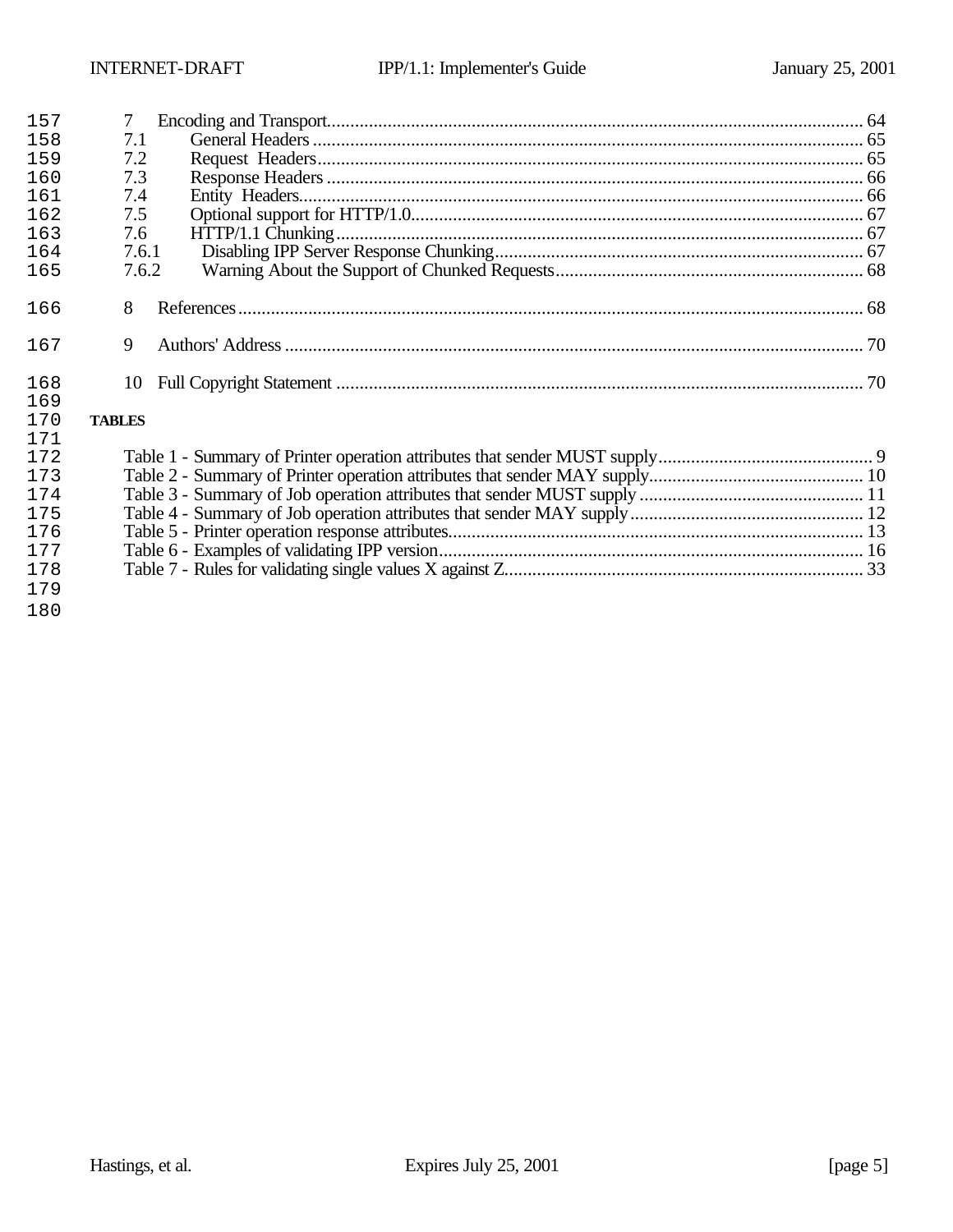- 
- 
- 

# **1 Introduction**

 The IPP Implementer's Guide (IIG) (this document) contains information that supplements the IPP Model and Semantics [RFC2911] and the IPP Transport and Encoding [RFC2910] documents. As such this information is not part of the formal specifications. Instead information is presented to help implementers understand the specification, including some of the motivation for decisions taken by the committee in developing the specification. Some of the implementation considerations are intended to help implementers design their client and/or IPP object implementations. If there are any contradictions between this document and [RFC2911] or [RFC2910], those documents take precedence over this document.

- Platform-specific implementation considerations will be included in this guide as they become known.
- In order to help the reader of the IIG and the IPP Model and Semantics document, the sections in this
- document parallel the corresponding sections in the Model document and are numbered the same for ease of
- cross reference. The sections that correspond to the IPP Transport and Encoding are correspondingly offset.

#### **1.1 Conformance language**

- Usually, this document does not contain the terminology MUST, MUST NOT, MAY, NEED NOT, SHOULD, SHOULD NOT, REQUIRED, and OPTIONAL. However, when those terms do appear in this document, their intent is to repeat what the [RFC2911] and [RFC2910] documents require and allow, rather than specifying additional conformance requirements. These terms are defined in section 12 on conformance terminology in [RFC2911], most of which is taken from RFC 2119 [RFC2119].
- Implementers should read section 12 (APPENDIX A) in [RFC2911] in order to understand these capitalized words. The words MUST, MUST NOT, and REQUIRED indicate what implementations are required to support in a client or IPP object in order to be conformant to [RFC2911] and [RFC2910]. MAY, NEED NOT, and OPTIONAL indicate was is merely allowed as an implementer option. The verbs SHOULD and SHOULD NOT indicate suggested behavior, but which is not required or disallowed, respectively, in order to conform to the specification.

## **1.2 Other terminology**

 This document uses other terms, such as "attributes", "operation", and "Printer" as defined in [RFC2911] section 12. In addition, the term "sender" refers to the client that sends a request or an IPP object that returns a response. The term "receiver" refers to the IPP object that receives a request and to a client that receives a response.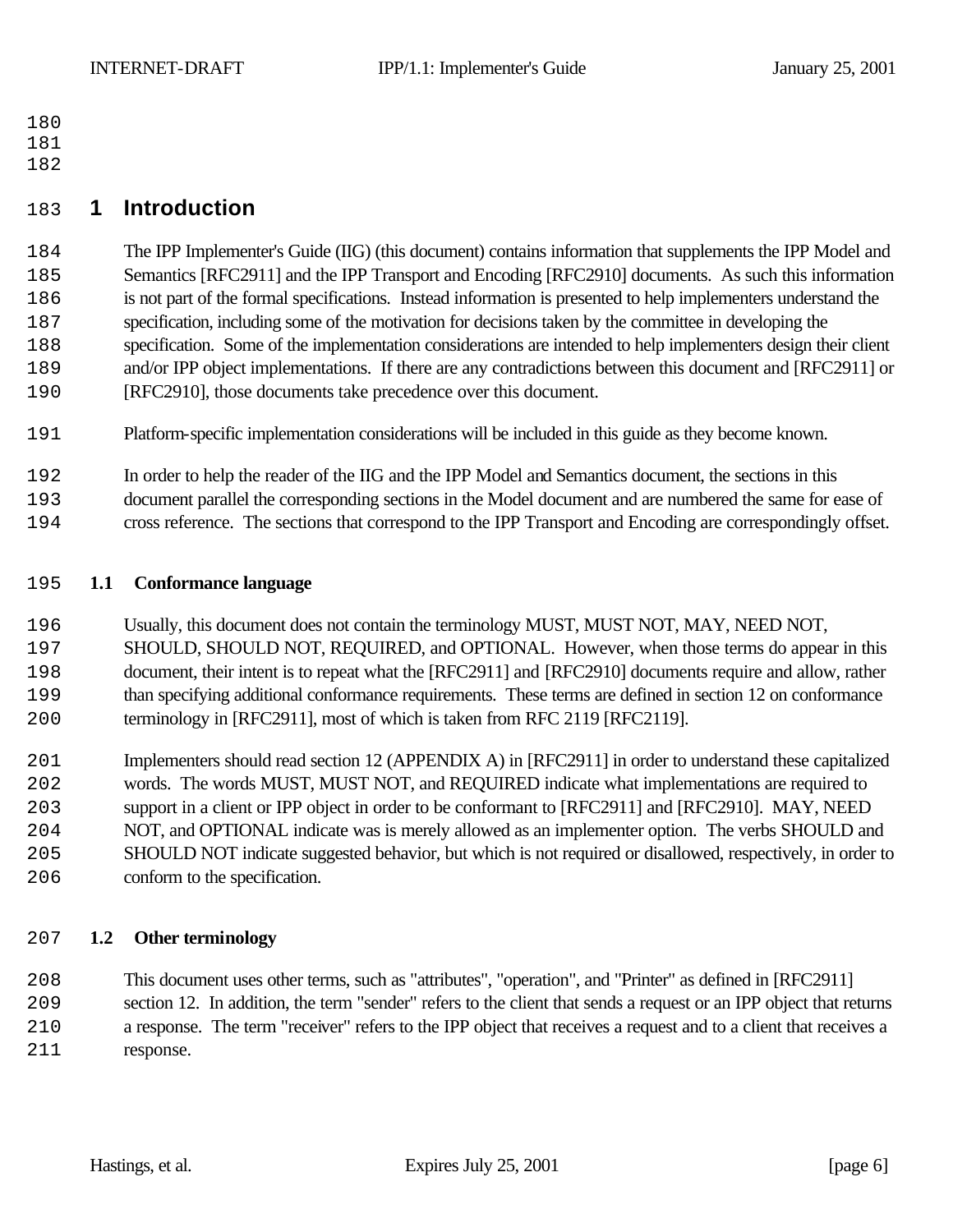# **1.3 Issues Raised from Interoperability Testing Events**

 The IPP WG has conducted three open Interoperability Testing Events. The first one was held in September 1998, the second one was held in March 1999, and the third one was held in October 2000. See the summary reports in:

ftp://ftp.pwg.org/pub/pwg/ipp/new\_TES/

 The issues raised from the first Interoperability Testing Event are numbered 1.n in this document and have been incorporated into "IPP/1.0 Model and Semantics" [RFC2566] and the "IPP/1.0 Encoding and Transport" [RFC2565] documents. However, some of the discussion is left here in the Implementer's Guide to help understanding.

- The issues raised from the second Interoperability Testing Event are numbered 2.n in this document have been
- incorporated into "IPP/1.1 Model and Semantics" [RFC2911] and the "IPP/1.1 Encoding and Transport"
- [RFC2910] documents. However, some of the discussion is left here in the Implementer's Guide to help understanding.
- The issues raised from the third Interoperability Testing Event are numbered 3.n in this document and are described in:
- ftp://ftp.pwg.org/pub/pwg/ipp/Issues/Issues-raised-at-Bake-Off3.pdf
- ftp://ftp.pwg.org/pub/pwg/ipp/Issues/Issues-raised-at-Bake-Off3.doc
- ftp://ftp.pwg.org/pub/pwg/ipp/Issues/Issues-raised-at-Bake-Off3.txt

# **2 IPP Objects**

- The term "client" in IPP is intended to mean any client that issues IPP operation requests and accepts IPP operation responses, whether it be a desktop or a server. In other words, the term "client" does not just mean end-user clients, such as those associated with desktops.
- The term "IPP Printer" in IPP is intended to mean an object that accepts IPP operation requests and returns IPP operation responses, whether implemented in a server or a device. An IPP Printer object MAY, if
- implemented in a server, turn around and forward received jobs (and other requests) to other devices and
- print servers/services, either using IPP or some other protocol.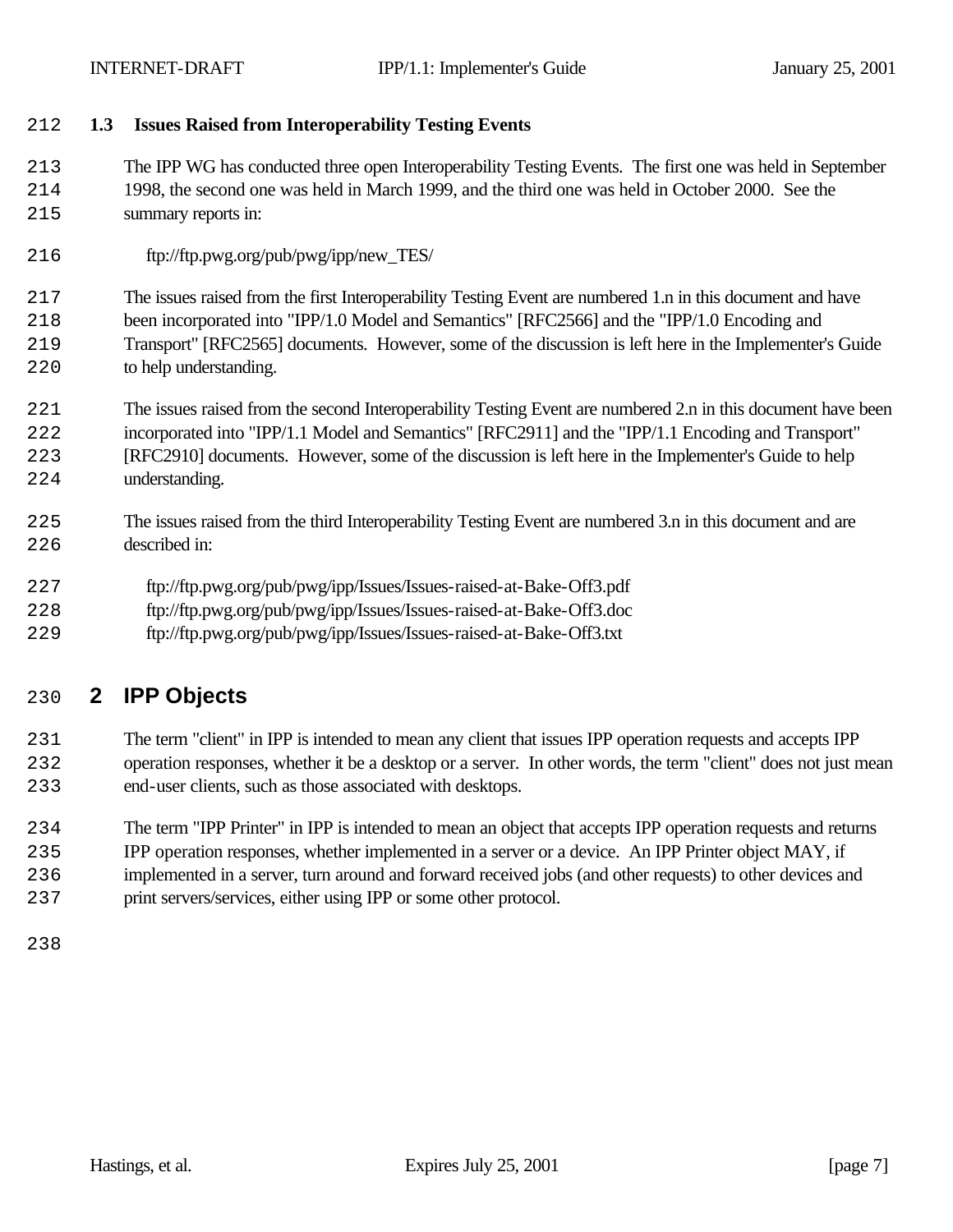# **3 IPP Operations**

 This section corresponds to Section 3 "IPP Operations" in the IPP/1.1 Model and Semantics document [RFC2911].

#### **3.1 Common Semantics**

This section discusses semantics common to all operations.

#### **3.1.1 Summary of Operation Attributes**

- Legend for the following table:
- R indicates a REQUIRED operation that MUST be supported by the IPP object (Printer or Job). For attributes, R indicates that the attribute MUST be supported by the IPP object supports the associated operation.
- O indicates an OPTIONAL operation or attribute that MAY be supported by the IPP object (Printer or Job).
- + indicates that this is not an IPP/1.0 feature, but is only a part of IPP/1.1 and future versions of IPP.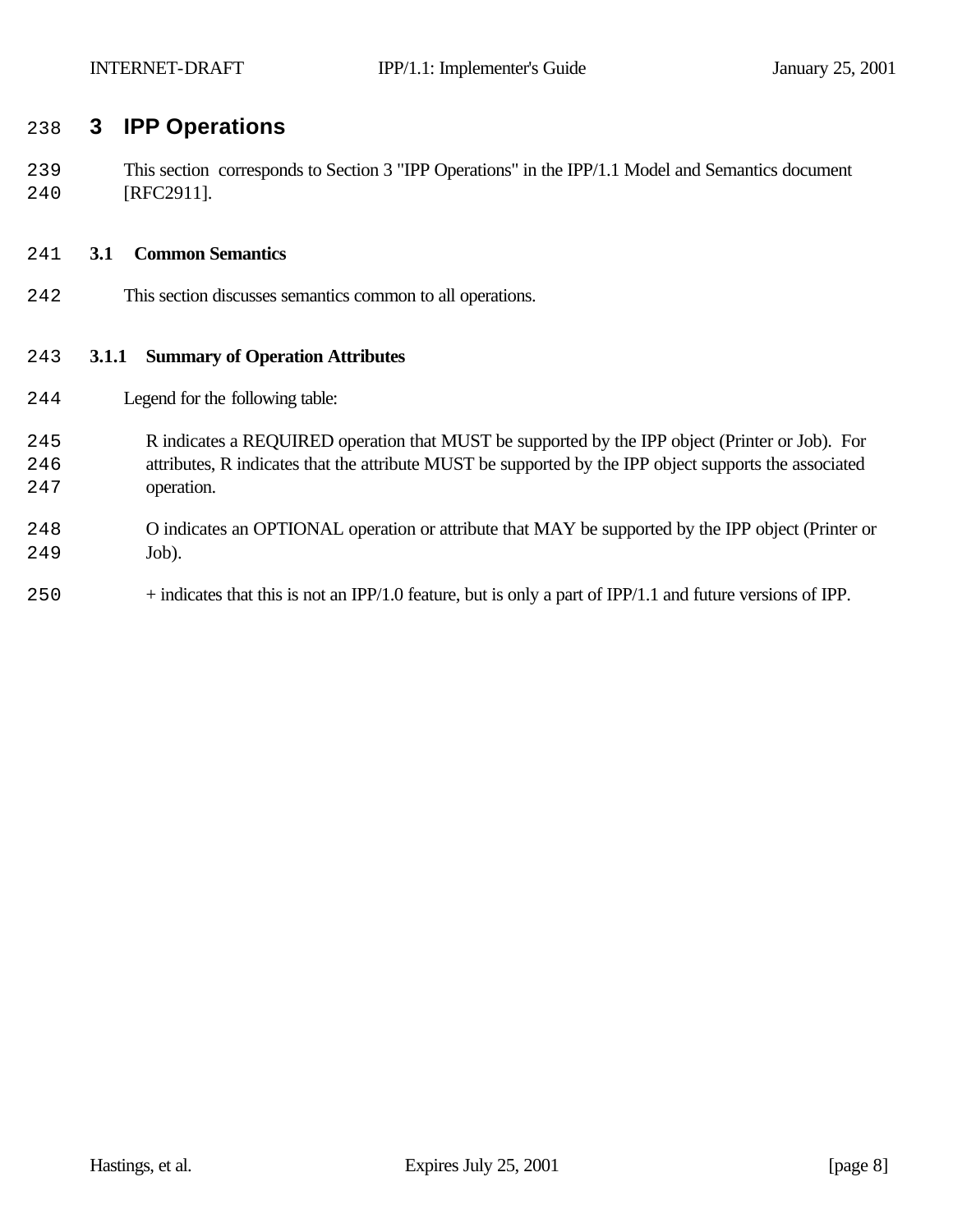Responses

All

|                                | <b>Printer Operations</b>         |                        |                       |                                          |                     |                                                                   |  |  |  |
|--------------------------------|-----------------------------------|------------------------|-----------------------|------------------------------------------|---------------------|-------------------------------------------------------------------|--|--|--|
|                                | Requests                          |                        |                       |                                          |                     |                                                                   |  |  |  |
| Operation<br><b>Attributes</b> | Print-Job,<br>Validate-Job<br>(R) | Print-<br>  URI<br>(O) | Creat<br>e-Job<br>(0) | Get-Printer-<br><b>Attributes</b><br>(R) | Get-<br>Jobs<br>(R) | Pause-<br>Printer<br>Resum<br>Printer<br>Purge-<br>$\mathbf{r}$ . |  |  |  |

# 251 **Table 1 - Summary of Printer operation attributes that sender MUST supply**

| <b>Attributes</b>                                               | Validate-Job<br>(R) | <b>URI</b><br>(0) | e-Job<br>(0) | <b>Attributes</b><br>(R) | Jobs<br>(R)  | Printer,<br>Resume-<br>Printer,<br>Purge-<br>Printer<br>$(O+)$ | Operations              |
|-----------------------------------------------------------------|---------------------|-------------------|--------------|--------------------------|--------------|----------------------------------------------------------------|-------------------------|
| Operation parameters--REQUIRED to be supplied by the sender:    |                     |                   |              |                          |              |                                                                |                         |
| operation-id                                                    | $\mathbf R$         | $\mathbf R$       | $\mathbb{R}$ | $\mathbf R$              | $\mathbf R$  | $\mathbf R$                                                    |                         |
| status-code                                                     |                     |                   |              |                          |              |                                                                | R                       |
| request-id                                                      | $\mathbf R$         | $\mathbf R$       | $\mathbf R$  | $\mathbf R$              | $\mathbb{R}$ | $\mathbf R$                                                    | $\overline{\text{R}}$   |
| version-number                                                  | $\mathbf R$         | $\mathbf R$       | $\mathbf R$  | $\mathbf R$              | $\mathbf R$  | $\mathbf R$                                                    | $\overline{\mathrm{R}}$ |
| Operation attributes--REQUIRED to be supplied by the sender:    |                     |                   |              |                          |              |                                                                |                         |
| attributes-charset                                              | $\mathbf R$         | $\mathbf R$       | $\mathbb{R}$ | $\mathbf R$              | $\mathbb{R}$ | $\mathbf R$                                                    | $\mathbf R$             |
| attributes-natural-                                             | $\mathbf R$         | $\mathbf R$       | $\mathbf R$  | $\mathbf R$              | $\mathbf R$  | $\mathbf R$                                                    | $\overline{R}$          |
| language                                                        |                     |                   |              |                          |              |                                                                |                         |
| document-uri                                                    |                     | $\mathbf R$       |              |                          |              |                                                                |                         |
| job- $id^*$                                                     |                     |                   |              |                          |              |                                                                |                         |
| $job$ - $uri*$                                                  |                     |                   |              |                          |              |                                                                |                         |
| last-document                                                   |                     |                   |              |                          |              |                                                                |                         |
| printer-uri                                                     | $\mathbf R$         | $\mathbf R$       | $\mathbf R$  | $\mathbf R$              | $\mathbf R$  | $\mathbf R$                                                    |                         |
| Operation attributes--RECOMMENDED to be supplied by the sender: |                     |                   |              |                          |              |                                                                |                         |
| job-name                                                        | $\mathbf R$         | $\mathbf R$       | $\mathbf R$  |                          |              |                                                                |                         |
| requesting-user-                                                | $\mathbf R$         | $\mathbf R$       | $\mathbf R$  | $\mathbf R$              | $\mathbf R$  | $\mathbf R$                                                    |                         |
| name                                                            |                     |                   |              |                          |              |                                                                |                         |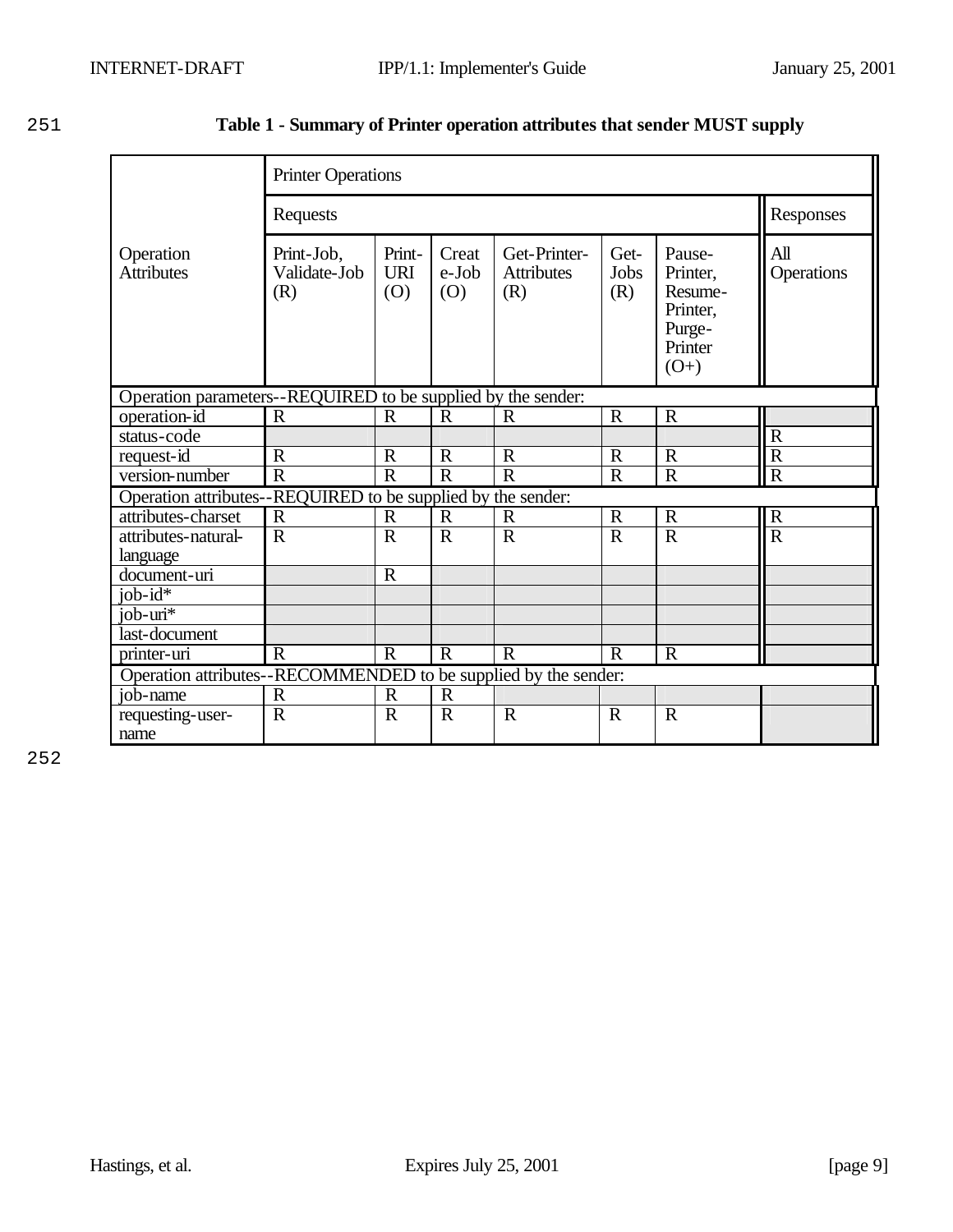| 253 | Table 2 - Summary of Printer operation attributes that sender MAY supply |  |  |
|-----|--------------------------------------------------------------------------|--|--|
|     |                                                                          |  |  |

|                                                              | <b>Printer Operations</b>             |                             |                       |                                              |                         |                                                                          |                       |  |
|--------------------------------------------------------------|---------------------------------------|-----------------------------|-----------------------|----------------------------------------------|-------------------------|--------------------------------------------------------------------------|-----------------------|--|
|                                                              | Requests                              |                             |                       |                                              |                         |                                                                          |                       |  |
| <b>Operation Attributes</b>                                  | Print-<br>Job,<br>Validate-<br>Job(R) | Print-<br><b>URI</b><br>(O) | Create-<br>Job<br>(O) | Get-<br>Printer-<br><b>Attributes</b><br>(R) | Get-<br>Jobs<br>(R)     | Pause-<br>Printer,<br>Resume-<br>Printer,<br>Purge-<br>Printer<br>$(O+)$ | All<br>Operati<br>ons |  |
| Operation attributes--OPTIONAL to be supplied by the sender: |                                       |                             |                       |                                              |                         |                                                                          |                       |  |
| status-message                                               |                                       |                             |                       |                                              |                         |                                                                          | $\mathbf O$           |  |
| detailed-status-message                                      |                                       |                             |                       |                                              |                         |                                                                          | $\overline{0}$        |  |
| document-access-error                                        |                                       |                             |                       |                                              |                         |                                                                          | $\overline{O^{**}}$   |  |
| compression                                                  | O                                     | O                           |                       |                                              |                         |                                                                          |                       |  |
| document-format                                              | $\overline{R}$                        | $\mathbf R$                 |                       | $\mathbf R$                                  |                         |                                                                          |                       |  |
| document-name                                                | $\overline{0}$                        | $\overline{O}$              |                       |                                              |                         |                                                                          |                       |  |
| document-natural-language                                    | $\overline{0}$                        | $\overline{O}$              |                       |                                              |                         |                                                                          |                       |  |
| ipp-attribute-fidelity                                       | $\mathbf R$                           | $\mathbf R$                 | $\mathbf R$           |                                              |                         |                                                                          |                       |  |
| job-impressions                                              | $\overline{0}$                        | $\Omega$                    | $\overline{0}$        |                                              |                         |                                                                          |                       |  |
| job-k-octets                                                 | $\overline{0}$                        | $\mathbf O$                 | $\overline{0}$        |                                              |                         |                                                                          |                       |  |
| job-media-sheets                                             | $\overline{0}$                        | $\overline{O}$              | $\overline{0}$        |                                              |                         |                                                                          |                       |  |
| limit                                                        |                                       |                             |                       |                                              | $\mathbf R$             |                                                                          |                       |  |
| message                                                      |                                       |                             |                       |                                              |                         |                                                                          |                       |  |
| my-jobs                                                      |                                       |                             |                       |                                              | $\mathbf R$             |                                                                          |                       |  |
| requested-attributes                                         |                                       |                             |                       | $\mathbf R$                                  | $\overline{R}$          |                                                                          |                       |  |
| which-jobs                                                   |                                       |                             |                       |                                              | $\overline{\mathrm{R}}$ |                                                                          |                       |  |

\* "job-id" is REQUIRED only if used together with "printer-uri" to identify the target job; otherwise, "job-uri" is REQUIRED.

\*\* "document-access-error" applies to the Print-URI response only.

254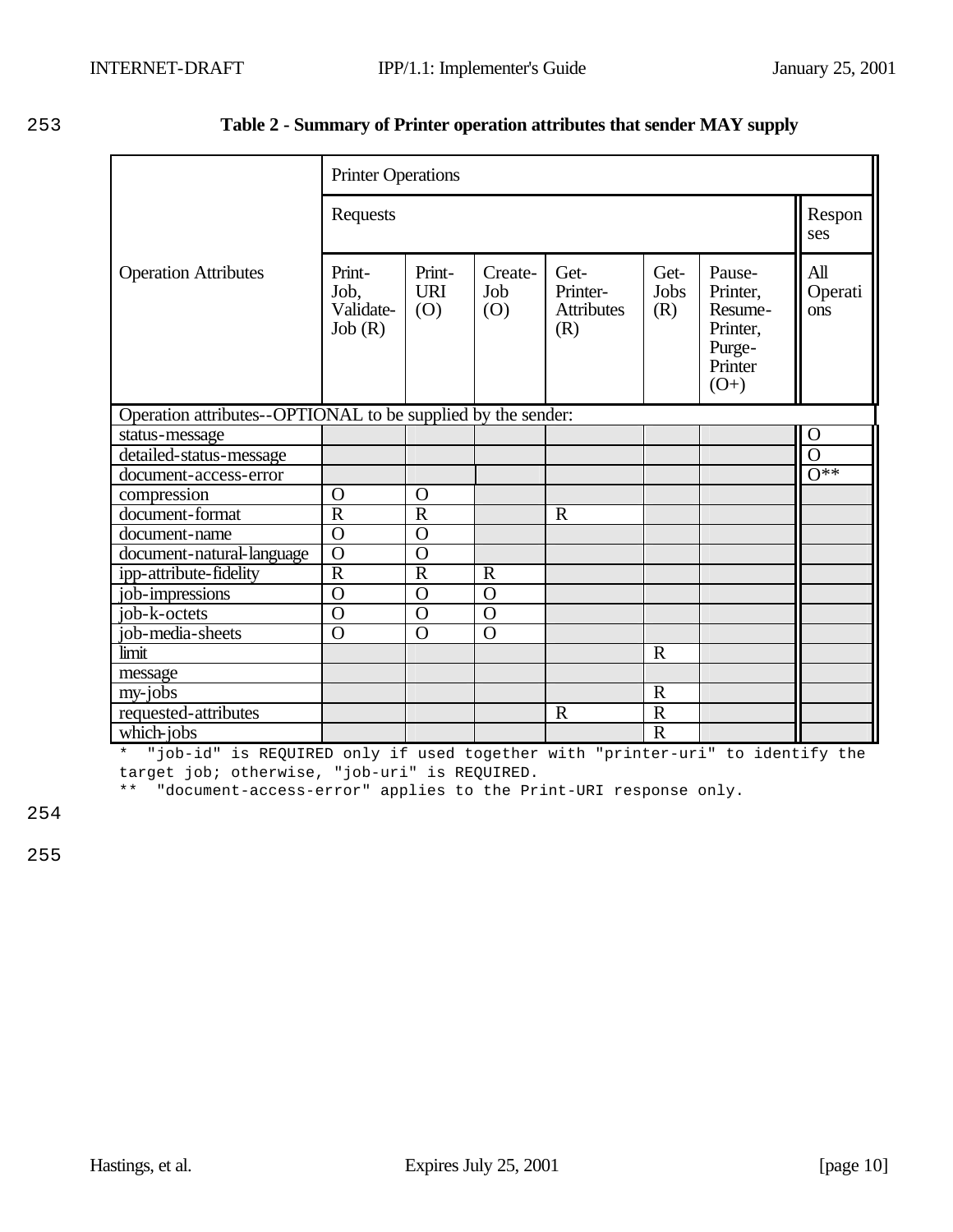| 256 | Table 3 - Summary of Job operation attributes that sender MUST supply |
|-----|-----------------------------------------------------------------------|
|-----|-----------------------------------------------------------------------|

|                                                                 | <b>Job Operations</b>   |                            |                   |                                      |                                                        |                   |  |  |
|-----------------------------------------------------------------|-------------------------|----------------------------|-------------------|--------------------------------------|--------------------------------------------------------|-------------------|--|--|
|                                                                 | Requests                | Responses                  |                   |                                      |                                                        |                   |  |  |
| <b>Operation Attributes</b>                                     | Send-<br>Documen<br>(0) | Send-<br><b>URI</b><br>(O) | Cancel-<br>Job(R) | Get-Job-<br><b>Attributes</b><br>(R) | Hold-Job,<br>Release-<br>Job,<br>Restart-Job<br>$(O+)$ | All<br>Operations |  |  |
| Operation parameters--REQUIRED to be supplied by the sender:    |                         |                            |                   |                                      |                                                        |                   |  |  |
| operation-id                                                    | $\mathbf R$             | $\mathbf R$                | $\mathbf R$       | $\mathbf R$                          | $\mathbf R$                                            |                   |  |  |
| status-code                                                     |                         |                            |                   |                                      |                                                        | $\mathbf R$       |  |  |
| request-id                                                      | $\mathbf R$             | $\mathbb{R}$               | $\mathbf R$       | $\mathbb{R}$                         | $\mathbf R$                                            | $\mathbf R$       |  |  |
| version-number                                                  | $\mathbf R$             | $\mathbf R$                | $\mathbf R$       | $\mathbf R$                          | $\mathbf R$                                            | $\mathbf R$       |  |  |
| Operation attributes--REQUIRED to be supplied by the sender:    |                         |                            |                   |                                      |                                                        |                   |  |  |
| attributes-charset                                              | $\mathbf R$             | R                          | R                 | $\mathbb{R}$                         | $\mathbb{R}$                                           | $\mathbf R$       |  |  |
| attributes-natural-language                                     | $\overline{R}$          | $\overline{R}$             | $\mathbf R$       | $\mathbf R$                          | $\overline{R}$                                         | $\overline{R}$    |  |  |
| document-uri                                                    |                         | $\mathbf R$                |                   |                                      |                                                        |                   |  |  |
| job- $id^{\overline{*}}$                                        | $\mathbf R$             | $\mathbf R$                | $\mathbf R$       | $\mathbf R$                          | $\mathbf R$                                            |                   |  |  |
| $job - uri*$                                                    | $\mathbf R$             | $\mathbf R$                | $\mathbf R$       | $\mathbf R$                          | $\mathbf R$                                            |                   |  |  |
| last-document                                                   | $\mathbf R$             | $\mathbf R$                |                   |                                      |                                                        |                   |  |  |
| printer-uri                                                     | $\mathbf R$             | $\mathbf R$                | $\mathbf R$       | $\mathbf R$                          | $\mathbf R$                                            |                   |  |  |
| Operation attributes--RECOMMENDED to be supplied by the sender: |                         |                            |                   |                                      |                                                        |                   |  |  |
| job-name                                                        |                         |                            |                   |                                      |                                                        |                   |  |  |
| requesting-user-name                                            | $\mathbf R$             | $\mathbf R$                | R                 | $\mathbf R$                          | $\mathbf R$                                            |                   |  |  |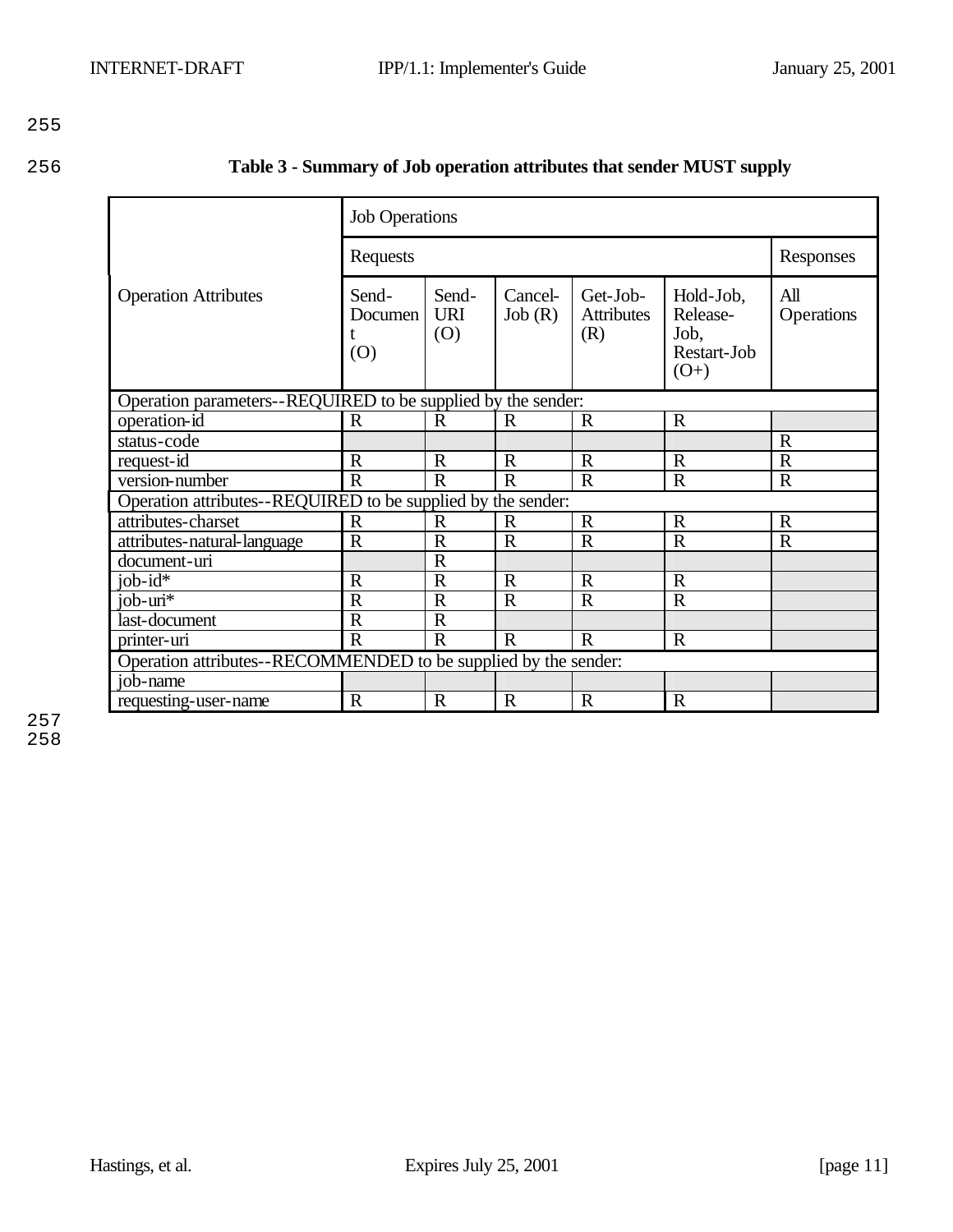| 259 | Table 4 - Summary of Job operation attributes that sender MAY supply |  |
|-----|----------------------------------------------------------------------|--|
|     |                                                                      |  |

|                                                              | <b>Job Operations</b>    |                     |                   |                                      |                                            |                           |                       |
|--------------------------------------------------------------|--------------------------|---------------------|-------------------|--------------------------------------|--------------------------------------------|---------------------------|-----------------------|
|                                                              | Requests                 |                     |                   |                                      |                                            |                           | Respon<br>ses         |
| <b>Operation Attributes</b>                                  | Send-<br>Document<br>(0) | Send<br>-URI<br>(O) | Cancel-<br>Job(R) | Get-Job-<br><b>Attributes</b><br>(R) | Hold-<br>Job,<br>Restart-<br>Job<br>$(O+)$ | Release<br>-Job<br>$(O+)$ | All<br>Operati<br>ons |
| Operation attributes--OPTIONAL to be supplied by the sender: |                          |                     |                   |                                      |                                            |                           |                       |
| status-message                                               |                          |                     |                   |                                      |                                            |                           | $\Omega$              |
| detailed-status-message                                      |                          |                     |                   |                                      |                                            |                           | $\overline{O}$        |
| document-access-error                                        |                          |                     |                   |                                      |                                            |                           | $\overline{O^{**}}$   |
| compression                                                  | O                        | $\mathbf O$         |                   |                                      |                                            |                           |                       |
| document-format                                              | $\overline{R}$           | $\overline{R}$      |                   |                                      |                                            |                           |                       |
| document-name                                                | $\overline{O}$           | $\overline{O}$      |                   |                                      |                                            |                           |                       |
| document-natural-language                                    | $\overline{O}$           | $\overline{O}$      |                   |                                      |                                            |                           |                       |
| ipp-attribute-fidelity                                       |                          |                     |                   |                                      |                                            |                           |                       |
| job-impressions                                              |                          |                     |                   |                                      |                                            |                           |                       |
| job-k-octets                                                 |                          |                     |                   |                                      |                                            |                           |                       |
| job-media-sheets                                             |                          |                     |                   |                                      |                                            |                           |                       |
| limit                                                        |                          |                     |                   |                                      |                                            |                           |                       |
| message                                                      |                          |                     | $\Omega$          |                                      | $\Omega$                                   | $\mathbf O$               |                       |
| job-hold-until                                               |                          |                     |                   |                                      | $\mathbf R$                                |                           |                       |
| my-jobs                                                      |                          |                     |                   |                                      |                                            |                           |                       |
| requested-attributes                                         |                          |                     |                   | $\mathbf R$                          |                                            |                           |                       |
| which-jobs                                                   |                          |                     |                   |                                      |                                            |                           |                       |

\* "job-id" is REQUIRED only if used together with "printer-uri" to identify the target job; otherwise, "job-uri" is REQUIRED.

\*\* "document-access-error" applies to the Send-URI operation only.

260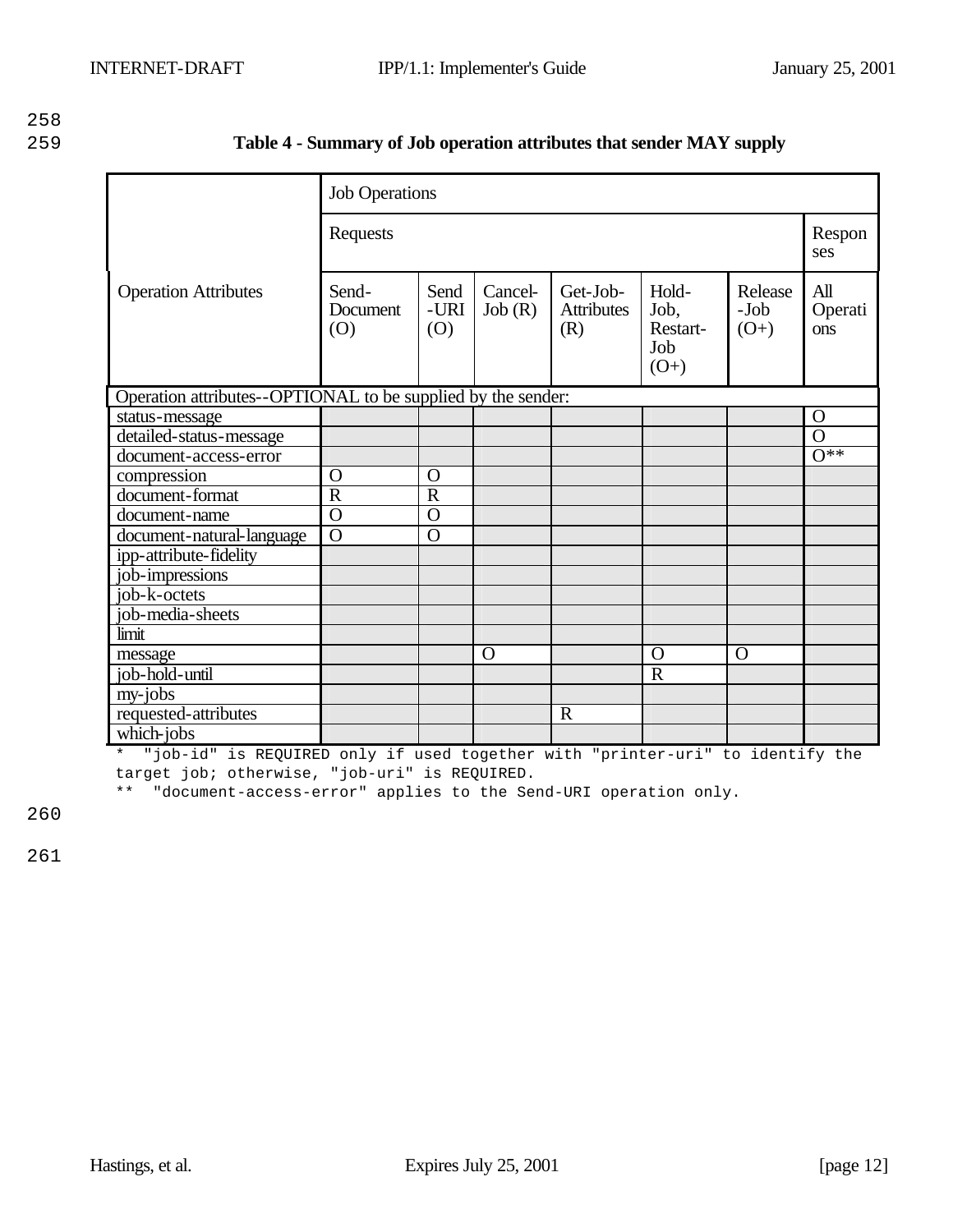| 262 | Table 5 - Printer operation response attributes |
|-----|-------------------------------------------------|
|     |                                                 |

|                                |                                               | <b>Printer Operations</b> |                                                            |                       |                                       |                            |                                                                          |
|--------------------------------|-----------------------------------------------|---------------------------|------------------------------------------------------------|-----------------------|---------------------------------------|----------------------------|--------------------------------------------------------------------------|
|                                | Response                                      |                           |                                                            |                       |                                       |                            |                                                                          |
| <b>Operation Attributes</b>    | Print-Job<br>$(R)$ , Send-<br>Document<br>(O) | Validate-<br>Job(R)       | Print-<br><b>URI</b><br>(O),<br>Send-<br><b>URI</b><br>(O) | Create-<br>Job<br>(O) | Get-<br>Printer-<br>Attribute<br>s(R) | Get-<br><b>Jobs</b><br>(R) | Pause-<br>Printer,<br>Resume-<br>Printer,<br>Purge-<br>Printer<br>$(O+)$ |
| job-uri                        | $\mathbf R$                                   |                           | $\mathbb{R}$                                               | $\mathbb{R}$          |                                       |                            |                                                                          |
| $job$ - $id$                   | $\mathbf R$                                   |                           | $\mathbf R$                                                | $\mathbb{R}$          |                                       |                            |                                                                          |
| job-state                      | $\mathbb{R}$                                  |                           | $\mathbf R$                                                | $\mathbf R$           |                                       |                            |                                                                          |
| job-state-reasons              | $R+$                                          |                           | $R+$                                                       | $R+$                  |                                       |                            |                                                                          |
| number-of-<br>intervening-jobs | $\Omega$                                      |                           | $\Omega$                                                   | $\Omega$              |                                       |                            |                                                                          |
| document-access-<br>$error+$   |                                               |                           | $\mathbf O$                                                |                       |                                       |                            |                                                                          |

263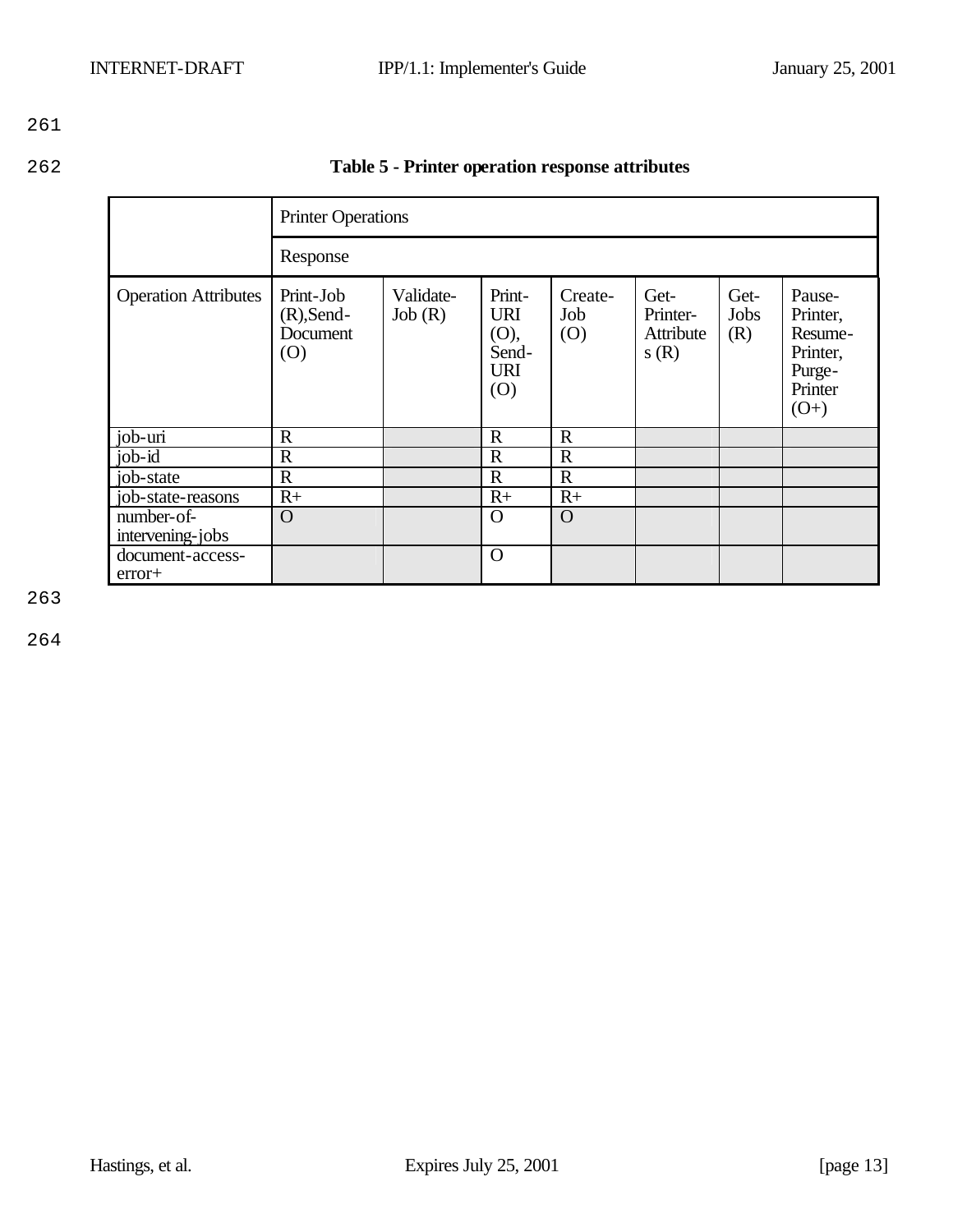#### **3.1.2 Suggested Operation Processing Steps for IPP Objects**

 This section suggests the steps and error checks that an IPP object MAY perform when processing requests and returning responses. An IPP object MAY perform some or all of the error checks. However, some implementations MAY choose to be more forgiving than the error checks shown here, in order to be able to accept requests from non-conforming clients. Not performing all of these error checks is a so-called "forgiving" implementation. On the other hand, clients that successfully submit requests to IPP objects that do perform all the error checks will be more likely to be able to interoperate with other IPP object implementations. Thus an implementer of an IPP object needs to decide whether to be a "forgiving" or a "strict" implementation. Therefore, the error status codes returned may differ between implementations. Consequentially, client SHOULD NOT expect exactly the error code processing described in this section.

- When an IPP object receives a request, the IPP object either accepts or rejects the request. In order to determine whether or not to accept or reject the request, the IPP object SHOULD execute the following steps. The order of the steps may be rearranged and/or combined, including making one or multiple passes over the request.
- A client MUST supply requests that would pass all of the error checks indicated here in order to be a conforming client. Therefore, a client SHOULD supply requests that are conforming, in order to avoid being rejected by some IPP object implementations and/or risking different semantics by different implementations of forgiving implementations. For example, a forgiving implementation that accepts multiple occurrences of the same attribute, rather than rejecting the request might use the first occurrences, while another might use the last occurrence. Thus such a non-conforming client would get different results from the two forgiving implementations.
- In the following, processing continues step by step until a "RETURNS the xxx status code ..." statement is encountered. Error returns are indicated by the verb: "REJECTS". Since clients have difficulty getting the status code before sending all of the document data in a Print-Job request, clients SHOULD use the Validate- Job operation before sending large documents to be printed, in order to validate whether the IPP Printer will accept the job or not.
- It is assumed that security authentication and authorization has already taken place at a lower layer.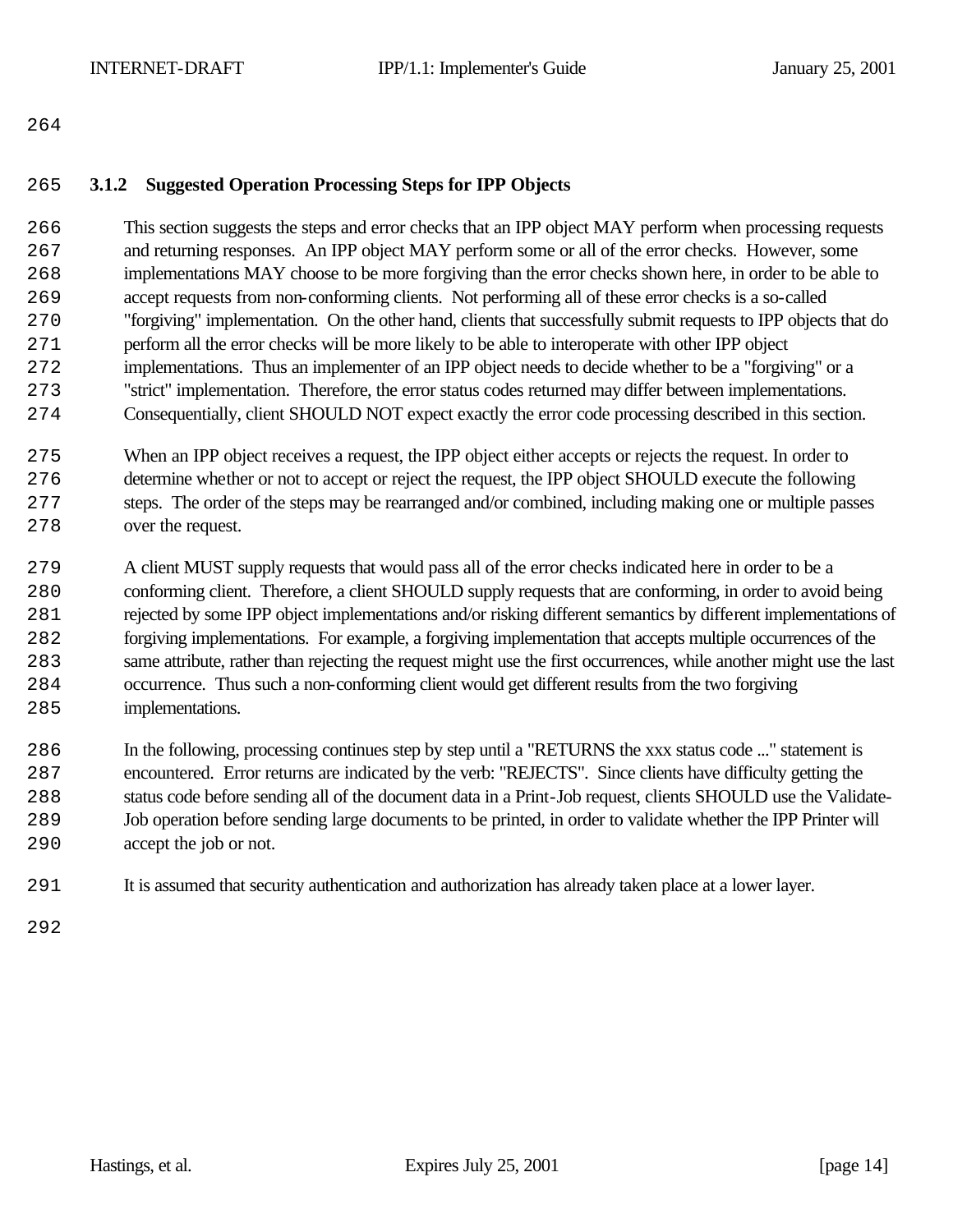# 292 **3.1.2.1 Suggested Operation Processing Steps for all Operations**

293 This section is intended to apply to all operations. The next section contains the additional steps for the Print-294 Job, Validate-Job, Print-URI, Create-Job, Send-Document, and Send-URI operations that create jobs, adds 295 documents, and validates jobs.

| 296 | IIG Sect # | Flow                                       |     | IPP error status codes                                                          |
|-----|------------|--------------------------------------------|-----|---------------------------------------------------------------------------------|
| 297 |            |                                            |     |                                                                                 |
| 298 |            |                                            |     |                                                                                 |
| 299 |            | $\mathbf v$                                | err |                                                                                 |
| 300 |            | 3.1.2.1.1 <validate version=""></validate> |     | --> server-error-version-not-                                                   |
| 301 |            |                                            |     | supported                                                                       |
| 302 |            | $\mathsf{ok}$                              |     |                                                                                 |
| 303 |            | $\mathbf v$                                | err |                                                                                 |
| 304 |            |                                            |     | 3.1.2.1.2 <validate operation=""> --&gt; server-error-operation-not-</validate> |
| 305 |            |                                            |     | supported                                                                       |
| 306 |            | ok                                         |     |                                                                                 |
| 307 |            | $\mathbf v$                                | err |                                                                                 |
| 308 |            |                                            |     | 3.1.2.1.4.1- <validate presence=""> --&gt; client-error-bad-request</validate>  |
| 309 |            | $3.1.2.1.4.2$ < of attributes>             |     |                                                                                 |
| 310 |            | ok                                         |     |                                                                                 |
| 311 |            | $\mathbf v$                                | err |                                                                                 |
| 312 |            |                                            |     | 3.1.2.1.4.3 <validate presence=""> --&gt; client-error-bad-request</validate>   |
| 313 |            | <of attr="" operation=""></of>             |     |                                                                                 |
| 314 |            | ok                                         |     |                                                                                 |
| 315 |            | $\mathbf v$                                | err |                                                                                 |
| 316 |            |                                            |     | 3.1.2.1.5 <valied of="" values=""> --&gt; client-error-bad-request</valied>     |
| 317 |            | <operation attrs=""></operation>           |     | client-error-request-value-                                                     |
| 318 |            |                                            |     | too-long                                                                        |
| 319 |            | <(length, tag, range,>                     |     |                                                                                 |
| 320 |            | $multi-value) >$                           |     |                                                                                 |
| 321 |            | ok                                         |     |                                                                                 |
| 322 |            | $\mathbf v$                                | err |                                                                                 |
| 323 |            |                                            |     | 3.1.2.1.5 <validate values=""> --&gt; client-error-bad-request</validate>       |
| 324 |            | <with supported="" values=""></with>       |     | client-error-charset-not-                                                       |
| 325 |            |                                            |     | supported                                                                       |
| 326 |            | ok                                         |     | client-error-attributes-or-                                                     |
| 327 |            |                                            |     | values-                                                                         |
| 328 |            |                                            |     | not-supported                                                                   |
| 329 |            | $\mathbf v$                                | err |                                                                                 |
| 330 |            |                                            |     | 3.1.2.1.6 <validate optionally=""> --&gt; client-error-bad-request</validate>   |
| 331 |            | <operation attr=""></operation>            |     | client-error-natural-language-                                                  |
| 332 |            |                                            |     | not-supported                                                                   |
| 333 |            |                                            |     | client-error-request-value-                                                     |
| 334 |            |                                            |     | too-long                                                                        |
| 335 |            |                                            |     | client-error-attributes-or-                                                     |
| 336 |            |                                            |     | values-not-supported                                                            |
|     |            |                                            |     |                                                                                 |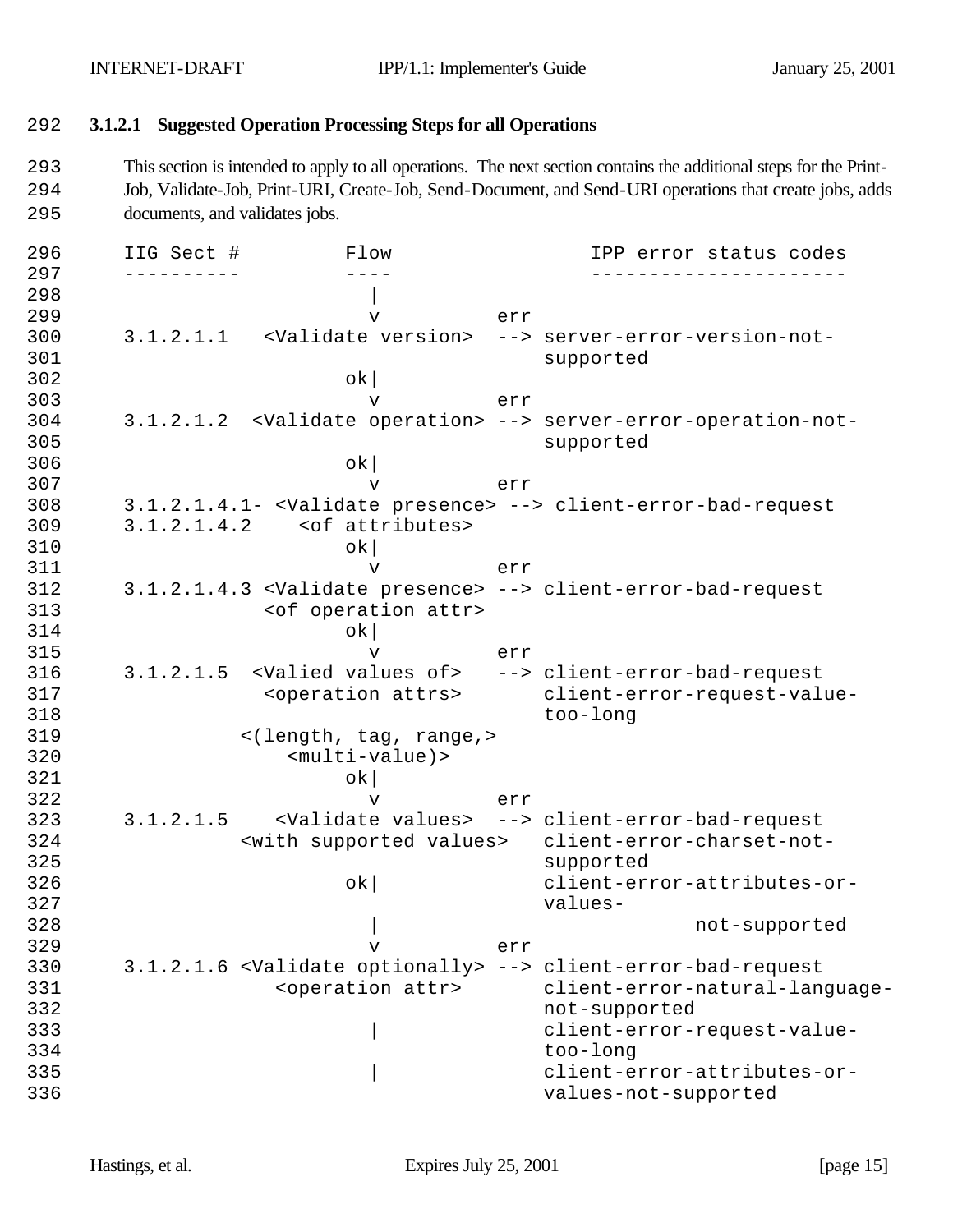#### **3.1.2.1.1 Validate version number**

 Every request and every response contains the "version-number" attribute. The value of this attribute is the major and minor version number of the syntax and semantics that the client and IPP object is using, respectively. The "version-number" attribute remains in a fixed position across all future versions so that all clients and IPP object that support future versions can determine which version is being used. The IPP object checks to see if the major version number supplied in the request is supported. If not, the Printer object REJECTS the request and RETURNS the 'server-error-version-not-supported' status code in the response. The IPP object returns in the "version-number" response attribute the major and minor version for the error response. Thus the client can learn at least one major and minor version that the IPP object supports. The IPP object is encouraged to return the closest version number to the one supplied by the client.

 The checking of the minor version number is implementation dependent, however if the client supplied minor version is explicitly supported, the IPP object MUST respond using that identical minor version number. If the major version number matches, but the minor version number does not, the Printer SHOULD accept and attempt to process the request, or MAY reject the request and return the 'server-error-version-not-supported' status code. In all cases, the Printer MUST return the nearest version number that it supports. For example, suppose that an IPP/1.2 Printer supports versions '1.1' and '1.2'. The following responses are conforming:

#### **Table 6 - Examples of validating IPP version**

| <b>Client</b> supplies | Printer Accept Request? | Printer returns |
|------------------------|-------------------------|-----------------|
| 1.0                    | yes (SHOULD)            |                 |
| 1.0                    | no (SHOULD NOT)         |                 |
|                        | yes (MUST)              |                 |
| $\overline{1.2}$       | yes (MUST)              | 1.2             |
| $\overline{1.3}$       | yes (SHOULD)            |                 |
| 1.3                    | no (SHOULD NOT)         |                 |

 It is advantageous for Printers to support both IPP/1.1 and IPP/1.0, so that they can interoperate with either client implementations. Some implementations may allow an Administrator to explicitly disable support for one or the other by setting the "ipp-versions-supported" Printer description attribute.

 Likewise, it is advantageous for clients to support both versions to allow interoperability with new and legacy Printers.

## **3.1.2.1.2 Validate operation identifier**

 The Printer object checks to see if the "operation-id" attribute supplied by the client is supported as indicated in the Printer object's "operations-supported" attribute. If not, the Printer REJECTS the request and returns the 'server-error-operation-not-supported' status code in the response.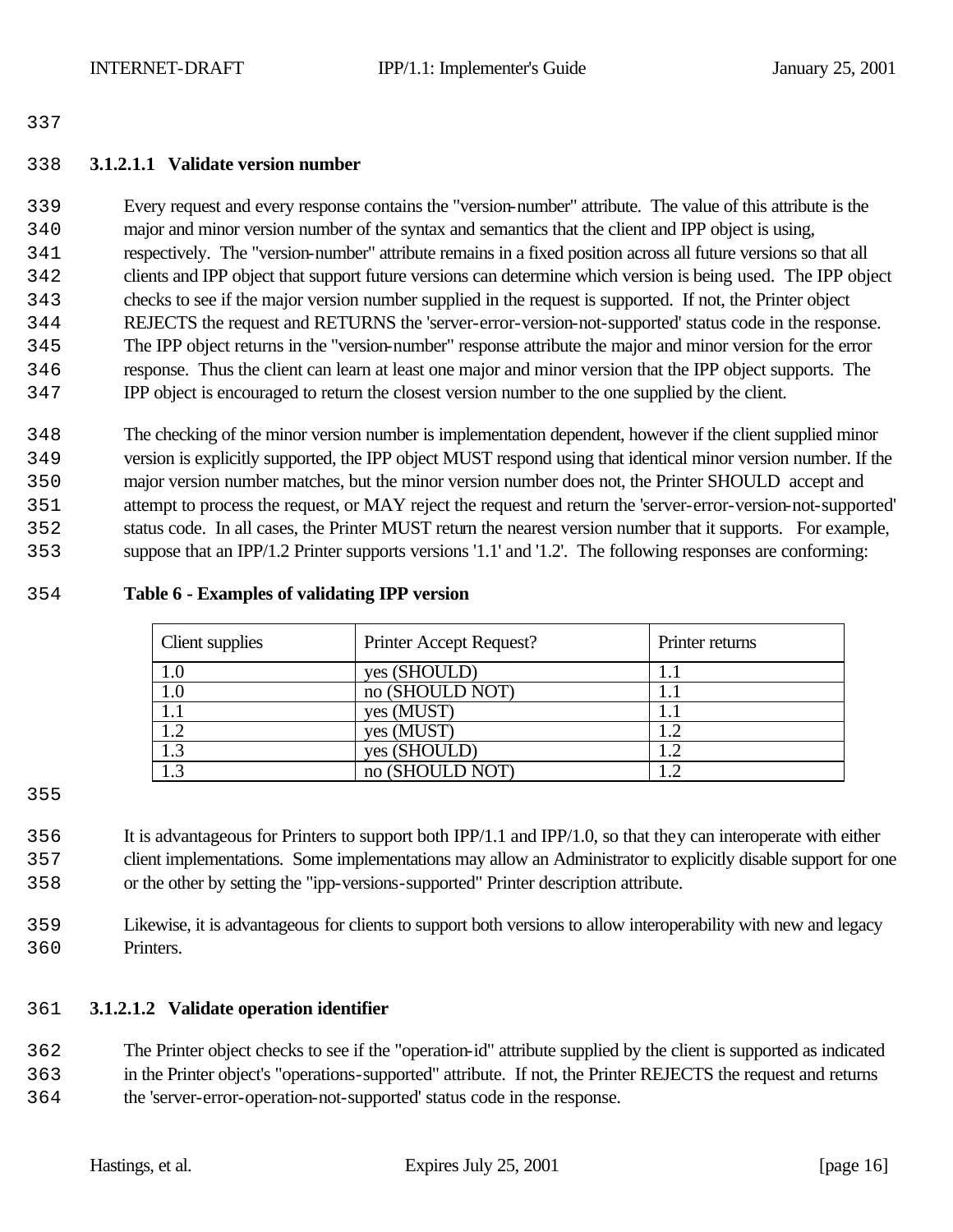- **3.1.2.1.3 Validate the request identifier**
- The Printer object SHOULD NOT check to see if the "request-id" attribute supplied by the client is in range: between 1 and 2\*\*31 - 1 (inclusive), but copies all 32 bits.
- Note: The "version-number", "operation-id", and the "request-id" parameters are in fixed octet positions in the IPP/1.1 encoding. The "version-number" parameter will be the same fixed octet position in all versions of the
- protocol. These fields are validated before proceeding with the rest of the validation.

#### **3.1.2.1.4 Validate attribute group and attribute presence and order**

The order of the following validation steps depends on implementation.

#### **3.1.2.1.4.1 Validate the presence and order of attribute groups**

- Client requests and IPP object responses contain attribute groups that Section 3 requires to be present and in a specified order. An IPP object verifies that the attribute groups are present and in the correct order in requests supplied by clients (attribute groups without an \* in the following tables).
- If an IPP object receives a request with (1) required attribute groups missing, or (2) the attributes groups are out of order, or (3) the groups are repeated, the IPP object REJECTS the request and RETURNS the 'client- error-bad-request' status code. For example, it is an error for the Job Template Attributes group to occur before the Operation Attributes group, for the Operation Attributes group to be omitted, or for an attribute group to occur more than once, except in the Get-Jobs response.
- Since this kind of attribute group error is most likely to be an error detected by a client developer rather than by a customer, the IPP object NEED NOT return an indication of which attribute group was in error in either the Unsupported Attributes group or the Status Message. Also, the IPP object NEED NOT find all attribute group errors before returning this error.

## **3.1.2.1.4.2 Ignore unknown attribute groups in the expected position**

- Future attribute groups may be added to the specification at the end of requests just before the Document Content and at the end of response, except for the Get-Jobs response, where it maybe there or before the first job attributes returned. If an IPP object receives an unknown attribute group in these positions, it ignores the entire group, rather than returning an error, since that group may be a new group in a later minor version of the protocol that can be ignored. (If the new attribute group cannot be ignored without confusing the client, the major version number would have been increased in the protocol document and in the request). If the unknown group occurs in a different position, the IPP object REJECTS the request and RETURNS the 'client-error-bad-request' status code.
- Clients also ignore unknown attribute groups returned in a response.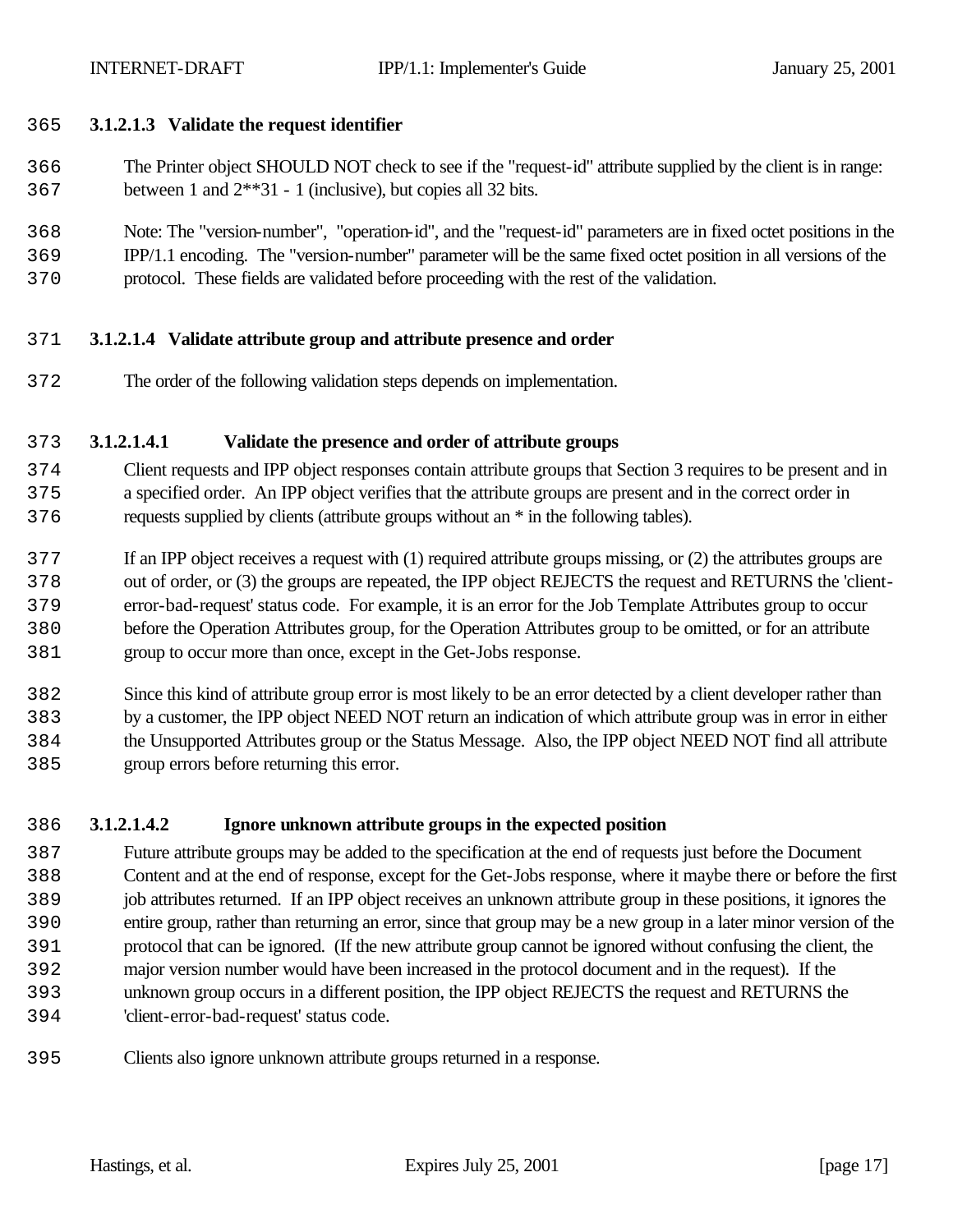Note: By validating that requests are in the proper form, IPP objects force clients to use the proper form

- which, in turn, increases the chances that customers will be able to use such clients from multiple vendors with IPP objects from other vendors.
- **3.1.2.1.4.3 Validate the presence of a single occurrence of required Operation attributes**

 Client requests and IPP object responses contain Operation attributes that [RFC2911] Section 3 requires to be present. Attributes within a group may be in any order, except for the ordering of target, charset, and natural languages attributes. These attributes MUST be first, and MUST be supplied in the following order: charset, natural language, and then target. An IPP object verifies that the attributes that Section 4 requires to be supplied by the client have been supplied in the request (attributes without an \* in the following tables). An asterisk (\*) indicates groups and Operation attributes that the client may omit in a request or an IPP object may omit in a response.

- If an IPP object receives a request with required attributes missing or repeated from a group or in the wrong position, the behavior of the IPP object is IMPLEMENTATION DEPENDENT. Some of the possible implementations are:
- REJECTS the request and RETURNS the 'client-error-bad-request' status code
- accepts the request and uses the first occurrence of the attribute no matter where it is
- accepts the request and uses the last occurrence of the attribute no matter where it is
- accept the request and assume some default value for the missing attribute
- Therefore, client MUST send conforming requests, if they want to receive the same behavior from all IPP object implementations. For example, it is an error for the "attributes-charset" or "attributes-natural-language" attribute to be omitted in any operation request, or for an Operation attribute to be supplied in a Job Template group or a Job Template attribute to be supplied in an Operation Attribute group in a create request. It is also an error to supply the "attributes-charset" attribute twice.
- Since these kinds of attribute errors are most likely to be detected by a client developer rather than by a customer, the IPP object NEED NOT return an indication of which attribute was in error in either the Unsupported Attributes group or the Status Message. Also, the IPP object NEED NOT find all attribute errors before returning this error.
- The following tables list all the attributes for all the operations by attribute group in each request and each response. The order of the groups is the order that the client supplies the groups as specified in [RFC2911] Section 3. The order of the attributes within a group is arbitrary, except as noted for some of the special operation attributes (charset, natural language, and target). The tables below use the following notation:
- R indicates a REQUIRED attribute or operation that an IPP object MUST support O indicates an OPTIONAL attribute or operation that an IPP object NEED NOT support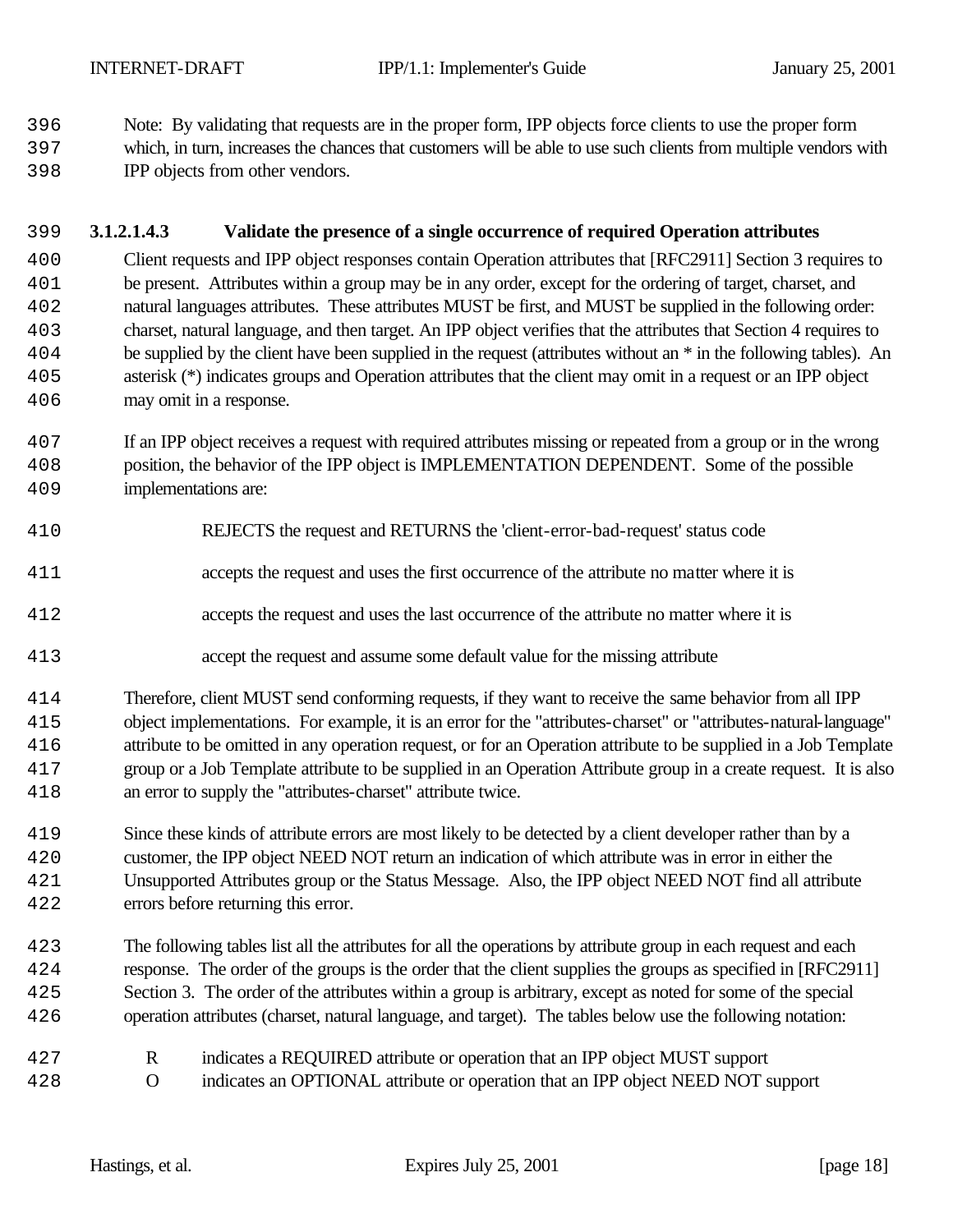| 429 | $\ast$<br>indicates that a client MAY omit the attribute in a request and that an IPP object MAY omit the                |
|-----|--------------------------------------------------------------------------------------------------------------------------|
| 430 | attribute in a response. The absence of an * means that a client MUST supply the                                         |
| 431 | attribute in a request and an IPP object MUST supply the attribute in a response.                                        |
| 432 | indicates that this is not a IPP/1.0 operation, but is only a part of IPP/1.1 and future versions of<br>$\boldsymbol{+}$ |
| 433 | IPP.                                                                                                                     |
| 434 |                                                                                                                          |
| 435 | <b>Operation Requests</b>                                                                                                |
| 436 | The tables below show the attributes in their proper attribute groups for operation requests:                            |
| 437 | Note: All operation requests contain "version-number", "operation-                                                       |
| 438 | id", and "request-id" parameters.                                                                                        |
| 439 |                                                                                                                          |
| 440 | Print-Job Request (R):                                                                                                   |
| 441 | Group 1: Operation Attributes (R)                                                                                        |
| 442 | attributes-charset (R)                                                                                                   |
| 443 | attributes-natural-language (R)                                                                                          |
| 444 | printer-uri (R)                                                                                                          |
| 445 | requesting-user-name $(R^*)$                                                                                             |
| 446 | $job$ -name $(R^*)$                                                                                                      |
| 447 | ipp-attribute-fidelity (R*)                                                                                              |
| 448 | document-name $(R^*)$                                                                                                    |
| 449 | document-format $(R^*)$                                                                                                  |
| 450 | document-natural-language (0*)                                                                                           |
| 451 | compression $(0^*)$                                                                                                      |
| 452 | job-k-octets (0*)                                                                                                        |
| 453 | job-impressions (0*)                                                                                                     |
| 454 | job-media-sheets (0*)                                                                                                    |
| 455 | Group 2: Job Template Attributes (R*)                                                                                    |
| 456 | <job attributes="" template=""> (0*)</job>                                                                               |
| 457 | (see [RFC2911] Section 4.2)                                                                                              |
| 458 | Group 3: Document Content (R)                                                                                            |
| 459 | <document content=""></document>                                                                                         |
| 460 |                                                                                                                          |
| 461 | Validate-Job Request (R):                                                                                                |
| 462 | Group 1: Operation Attributes (R)                                                                                        |
| 463 | attributes-charset (R)                                                                                                   |
| 464 | attributes-natural-language (R)                                                                                          |
| 465 | printer-uri (R)                                                                                                          |
| 466 | requesting-user-name (R*)                                                                                                |
| 467 | job-name $(R^*)$                                                                                                         |
| 468 | ipp-attribute-fidelity (R*)                                                                                              |
| 469 | $document-name (R*)$                                                                                                     |
| 470 | document-format $(R^*)$                                                                                                  |
| 471 | document-natural-language (0*)                                                                                           |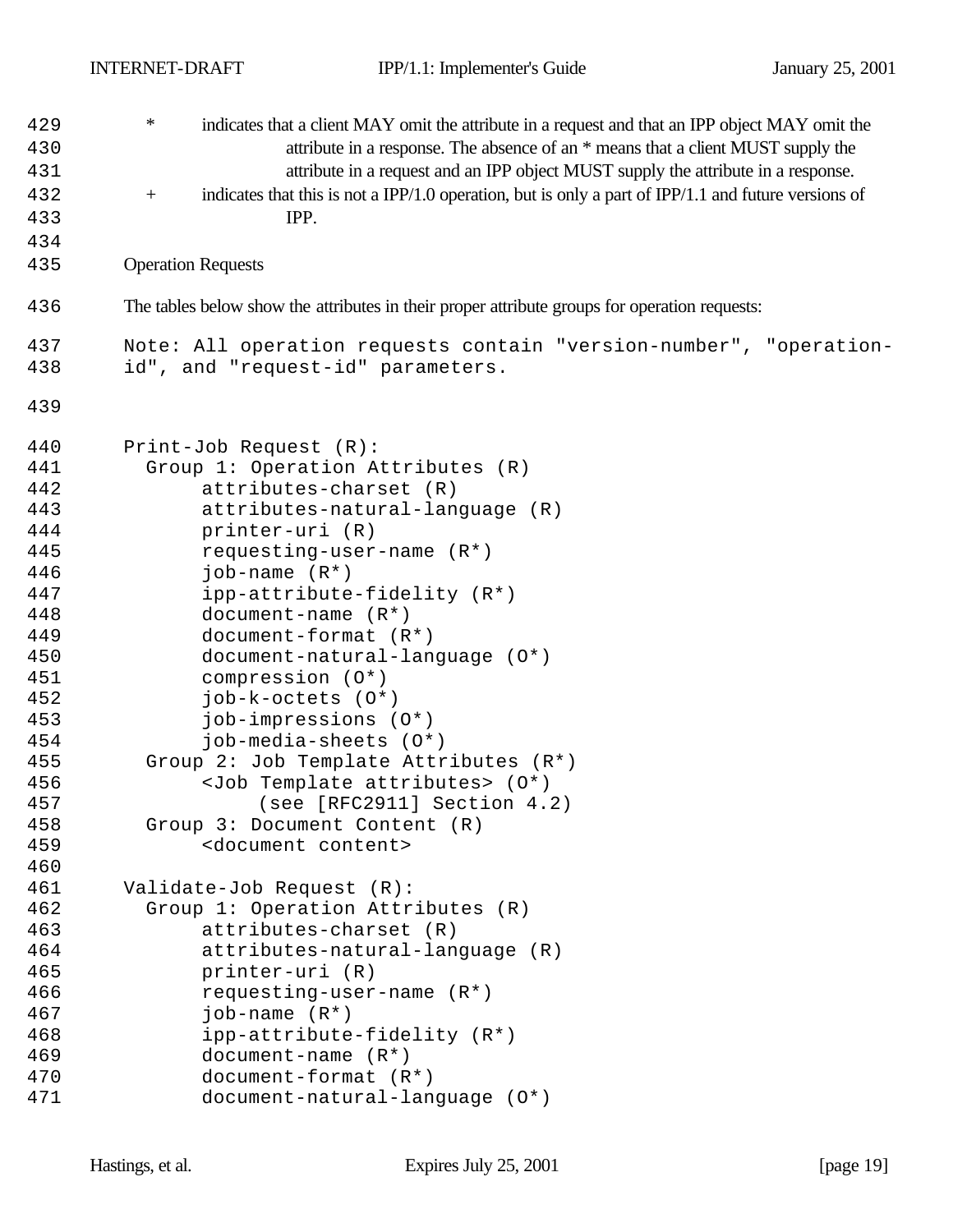```
472 compression (O*)
473 job-k-octets (O*)
474 job-impressions (O*)
475 job-media-sheets (O*)
476 Group 2: Job Template Attributes (R*)
477 <Job Template attributes> (O*) 
478 (see [RFC2911] Section 4.2)
479
480 Print-URI Request (O):
481 Group 1: Operation Attributes (R)
482 attributes-charset (R)
483 attributes-natural-language (R)
484 printer-uri (R)
485 document-uri (R)
486 requesting-user-name (R*)
487 job-name (R*)
488 ipp-attribute-fidelity (R*)
489 document-name (R*)
490 document-format (R*)
491 document-natural-language (O*)
492 compression (O*)
493 job-k-octets (O*)
494 job-impressions (O*)
495 job-media-sheets (O*)
496 Group 2: Job Template Attributes (R*)
497 <Job Template attributes> (O*) (see 
498 (see [RFC2911] Section 4.2)
499
500 Create-Job Request (O):
501 Group 1: Operation Attributes (R)
502 attributes-charset (R)
503 attributes-natural-language (R)
504 printer-uri (R)
505 requesting-user-name (R*)
506 job-name (R*)
507 ipp-attribute-fidelity (R*)
508 job-k-octets (O*)
509 job-impressions (O*)
510 job-media-sheets (O*)
511 Group 2: Job Template Attributes (R*)
512 <Job Template attributes> (O*) (see 
513 (see [RFC2911] Section 4.2)
514
515 Get-Printer-Attributes Request (R):
516 Group 1: Operation Attributes (R)
517 attributes-charset (R)
518 attributes-natural-language (R)
519 printer-uri (R)
```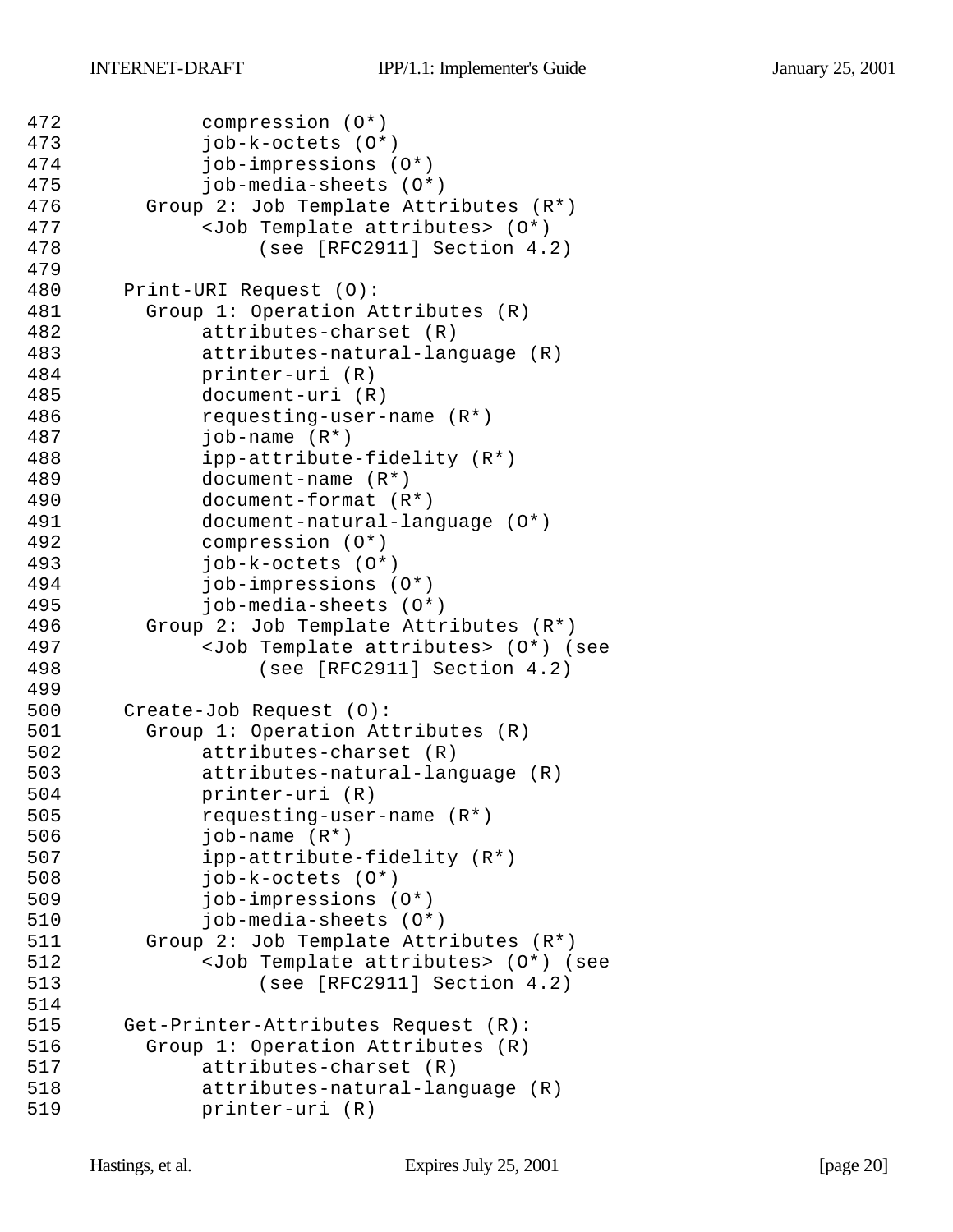```
520 requesting-user-name (R*)
521 requested-attributes (R*)
522 document-format (R*)
523
524 Get-Jobs Request (R):
525 Group 1: Operation Attributes (R)
526 attributes-charset (R)
527 attributes-natural-language (R)
528 printer-uri (R)
529 requesting-user-name (R*)
530 limit (R*)
531 requested-attributes (R*)
532 which-jobs (R*)
533 my-jobs (R*)
534
535 Send-Document Request (O):
536 Group 1: Operation Attributes (R)
537 attributes-charset (R)
538 attributes-natural-language (R)
539 (printer-uri & job-id) | job-uri (R)
540 last-document (R)
541 requesting-user-name (R*)
542 document-name (R*)
543 document-format (R*)
544 document-natural-language (O*)
545 compression (O*)
546 Group 2: Document Content (R*)
547 <document content>
548
549 Send-URI Request (O):
550 Group 1: Operation Attributes (R)
551 attributes-charset (R)
552 attributes-natural-language (R)
553 (printer-uri & job-id) | job-uri (R)
554 last-document (R)
555 document-uri (R)
556 requesting-user-name (R*)
557 document-name (R*)
558 document-format (R*)
559 document-natural-language (O*)
560 compression (O*)
561
562 Cancel-Job Request (R):
563 Release-Job Request (O+):
564 Group 1: Operation Attributes (R)
565 attributes-charset (R)
566 attributes-natural-language (R)
567 (printer-uri & job-id) | job-uri (R)
```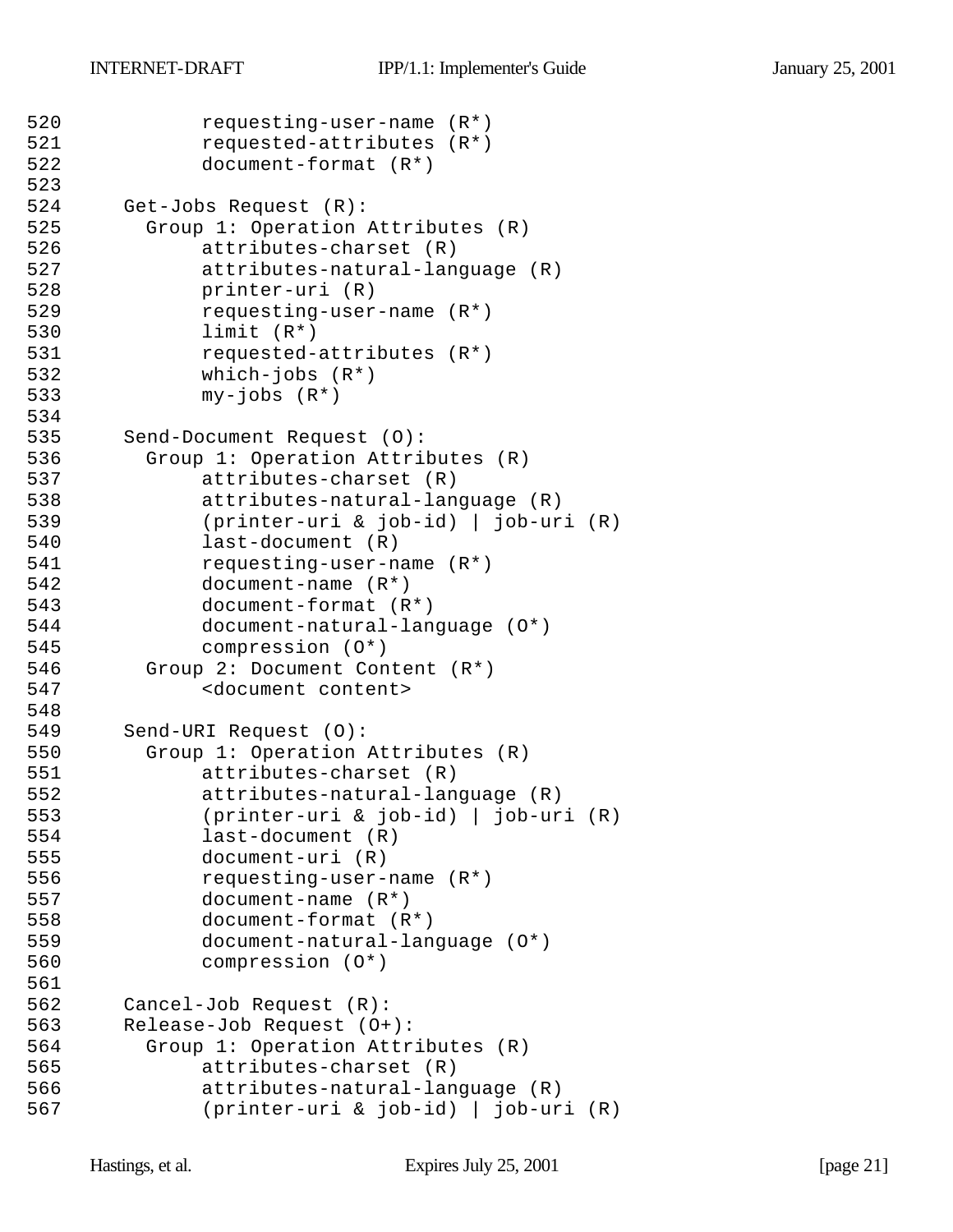```
568 requesting-user-name (R*)
569 message (O*)
570
571 Get-Job-Attributes Request (R):
572 Group 1: Operation Attributes (R)
573 attributes-charset (R)
574 attributes-natural-language (R)
575 (printer-uri & job-id) | job-uri (R)
576 requesting-user-name (R*)
577 requested-attributes (R*)
578
579 Pause-Printer Request (O+):
580 Resume-Printer Request (O+):
581 Purge-Printer Request (O+):
582 Group 1: Operation Attributes (R)
583 attributes-charset (R)
584 attributes-natural-language (R)
585 printer-uri (R)
586 requesting-user-name (R*)
587
588 Hold-Job Request (O+):
589 Restart-Job Request (O+):
590 Group 1: Operation Attributes (R)
591 attributes-charset (R)
592 attributes-natural-language (R)
593 (printer-uri & job-id) | job-uri (R)
594 requesting-user-name (R*)
595 job-hold-until (R*)
596 message (O*)
597
598 Operation Responses
599 The tables below show the response attributes in their proper attribute groups for responses.
600 Note: All operation responses contain "version-number", "status-
601 code", and "request-id" parameters.
602
603 Print-Job Response (R):
604 Create-Job Response (O):
605 Send-Document Response (O):
606 Group 1: Operation Attributes (R)
607 attributes-charset (R)
608 attributes-natural-language (R)
609 status-message (O*)
610 detailed-status-message (O*)
611 Group 2: Unsupported Attributes (R*) (see Note 3)
612 <unsupported attributes> (R*)
```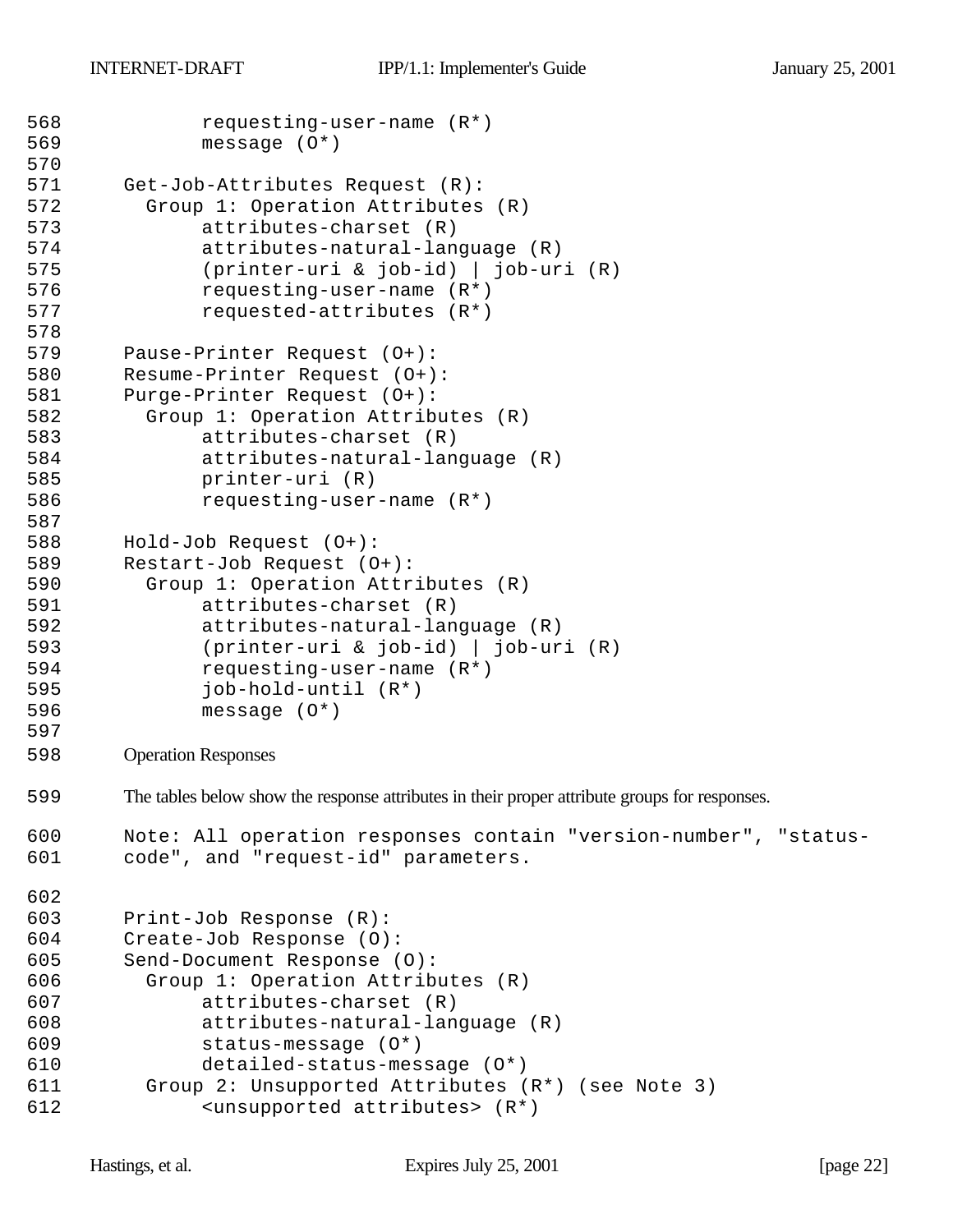```
613 Group 3: Job Object Attributes(R*) (see Note 2)
614 job-uri (R)
615 job-id (R)
616 job-state (R)
617 job-state-reasons (O* | R+)
618 job-state-message (O*)
619 number-of-intervening-jobs (O*)
620
621 Validate-Job Response (R):
622 Cancel-Job Response (R):
623 Hold-Job Response (O+):
624 Release-Job Response (O+):
625 Restart-Job Response (O+):
626 Group 1: Operation Attributes (R)
627 attributes-charset (R)
628 attributes-natural-language (R)
629 status-message (O*)
630 detailed-status-message (O*)
631 Group 2: Unsupported Attributes (R*) (see Note 3)
632 <unsupported attributes> (R*)
633
634 Print-URI Response (O):
635 Send-URI Response (O):
636 Group 1: Operation Attributes (R)
637 attributes-charset (R)
638 attributes-natural-language (R)
639 status-message (O*)
640 detailed-status-message (O*)
641 document-access-error (O*)
642 Group 2: Unsupported Attributes (R*) (see Note 3)
643 <unsupported attributes> (R*)
644 Group 3: Job Object Attributes(R*) (see Note 2)
645 job-uri (R)
646 job-id (R)
647 job-state (R)
648 job-state-reasons (O* | R+)
649 job-state-message (O*)
650 number-of-intervening-jobs (O*)
651
652 Get-Printer-Attributes Response (R):
653 Group 1: Operation Attributes (R)
654 attributes-charset (R)
655 attributes-natural-language (R)
656 status-message (O*)
657 detailed-status-message (O*)
658 Group 2: Unsupported Attributes (R*) (see Note 4)
659 <unsupported attributes> (R*)
660 Group 3: Printer Object Attributes(R*) (see Note 2)
```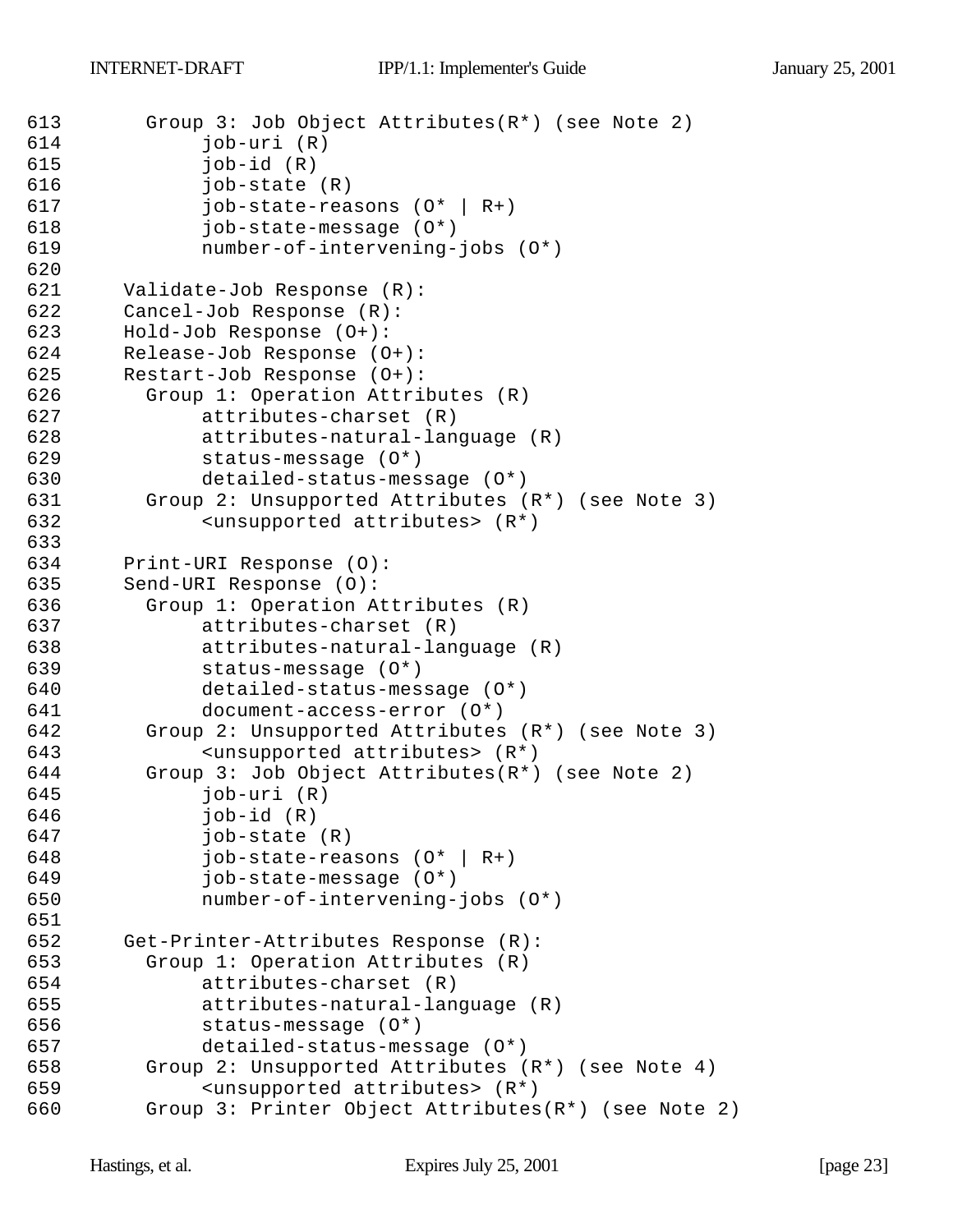```
661 <requested attributes> (R*)
662
663 Get-Jobs Response (R):
664 Group 1: Operation Attributes (R)
665 attributes-charset (R)
666 attributes-natural-language (R)
667 status-message (O*)
668 detailed-status-message (O*)
669 Group 2: Unsupported Attributes (R*) (see Note 4)
670 <unsupported attributes> (R*)
671 Group 3: Job Object Attributes(R*) (see Note 2, 5)
672 <requested attributes> (R*)
673
674 Get-Job-Attributes Response (R):
675 Group 1: Operation Attributes (R)
676 attributes-charset (R)
677 attributes-natural-language (R)
678 status-message (O*)
679 detailed-status-message (O*)
680 Group 2: Unsupported Attributes (R*) (see Note 4)
681 <unsupported attributes> (R*)
682 Group 3: Job Object Attributes(R*) (see Note 2)
683 <requested attributes> (R*)
684
685 Pause-Printer Response (O+):
686 Resume-Printer Response (O+):
687 Purge-Printer Response (O+):
688 Group 1: Operation Attributes (R)
689 attributes-charset (R)
690 attributes-natural-language (R)
691 status-message (O*)
692 detailed-status-message (O*)
693 Group 2: Unsupported Attributes (R*) (see Note 4)
694 <unsupported attributes> (R*)
695
696 Note 2 - the Job Object Attributes and Printer Object Attributes are returned only if the IPP object returns 
697 one of the success status codes.
```
 Note 3 - the Unsupported Attributes Group is present only if the client included some Operation and/or Job Template attributes or values that the Printer doesn't support whether a success or an error return.

 Note 4 - the Unsupported Attributes Group is present only if the client included some Operation attributes that the Printer doesn't support whether a success or an error return.

 Note 5: for the Get-Jobs operation the response contains a separate Job Object Attributes group 3 to N containing requested-attributes for each job object in the response.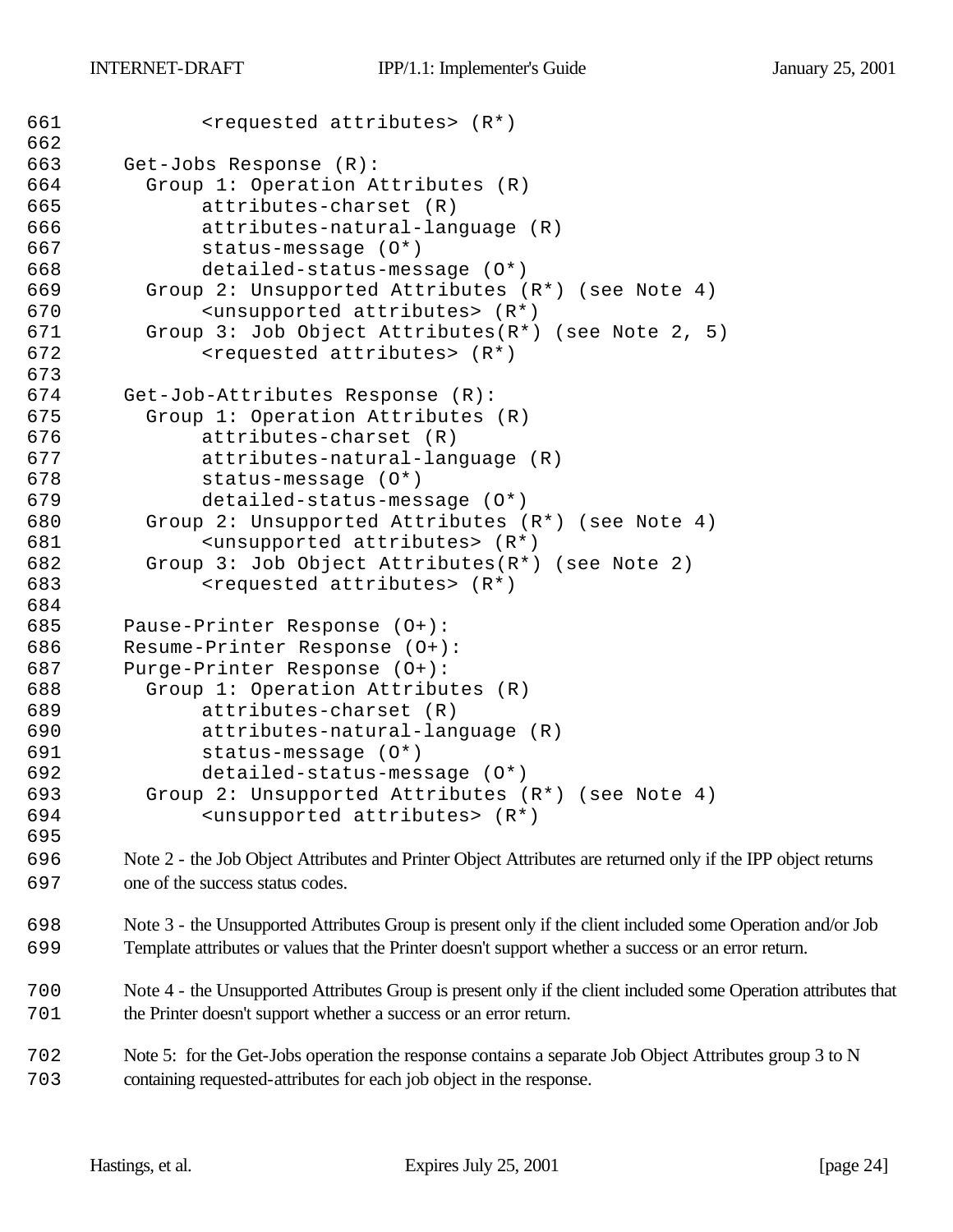- **3.1.2.1.5 Validate the values of the REQUIRED Operation attributes**
- An IPP object validates the values supplied by the client of the REQUIRED Operation attribute that the IPP object MUST support. The next section specifies the validation of the values of the OPTIONAL Operation attributes that IPP objects MAY support.
- The IPP object performs the following syntactic validation checks of each Operation attribute value:
- a) that the length of each Operation attribute value is correct for the attribute syntax tag supplied by the client according to [RFC2911] Section 4.1,
- b) that the attribute syntax tag is correct for that Operation attribute according to [RFC2911] Section 3,
- c) that the value is in the range specified for that Operation attribute according to [RFC2911] Section 3,
- d) that multiple values are supplied by the client only for operation attributes that are multi-valued, i.e., that are 1setOf X according to [RFC2911] Section 3.
- 

 If any of these checks fail, the IPP object REJECTS the request and RETURNS the 'client-error-bad-request' or the 'client-error-request-value-too-long' status code. Since such an error is most likely to be an error detected by a client developer, rather than by an end-user, the IPP object NEED NOT return an indication of which attribute had the error in either the Unsupported Attributes Group or the Status Message. The description for each of these syntactic checks is explicitly expressed in the first IF statement in the following table.

- In addition, the IPP object checks each Operation attribute value against some Printer object attribute or some hard-coded value if there is no "xxx-supported" Printer object attribute defined. If its value is not among those supported or is not in the range supported, then the IPP object REJECTS the request and RETURNS the error status code indicated in the table by the second IF statement. If the value of the Printer object's "xxx-supported" attribute is 'no-value' (because the system administrator hasn't configured a value), the check always fails.
- -----------------------------------------------

attributes-charset (charset)

 IF NOT a single non-empty 'charset' value, REJECT/RETURN 'client-error-bad-request'. IF the value length is greater than 63 octets, REJECT/RETURN 'client-error-request-value-too-long'. IF NOT in the Printer object's "charset-supported" attribute, REJECT/RETURN "client-error- charset-not-supported".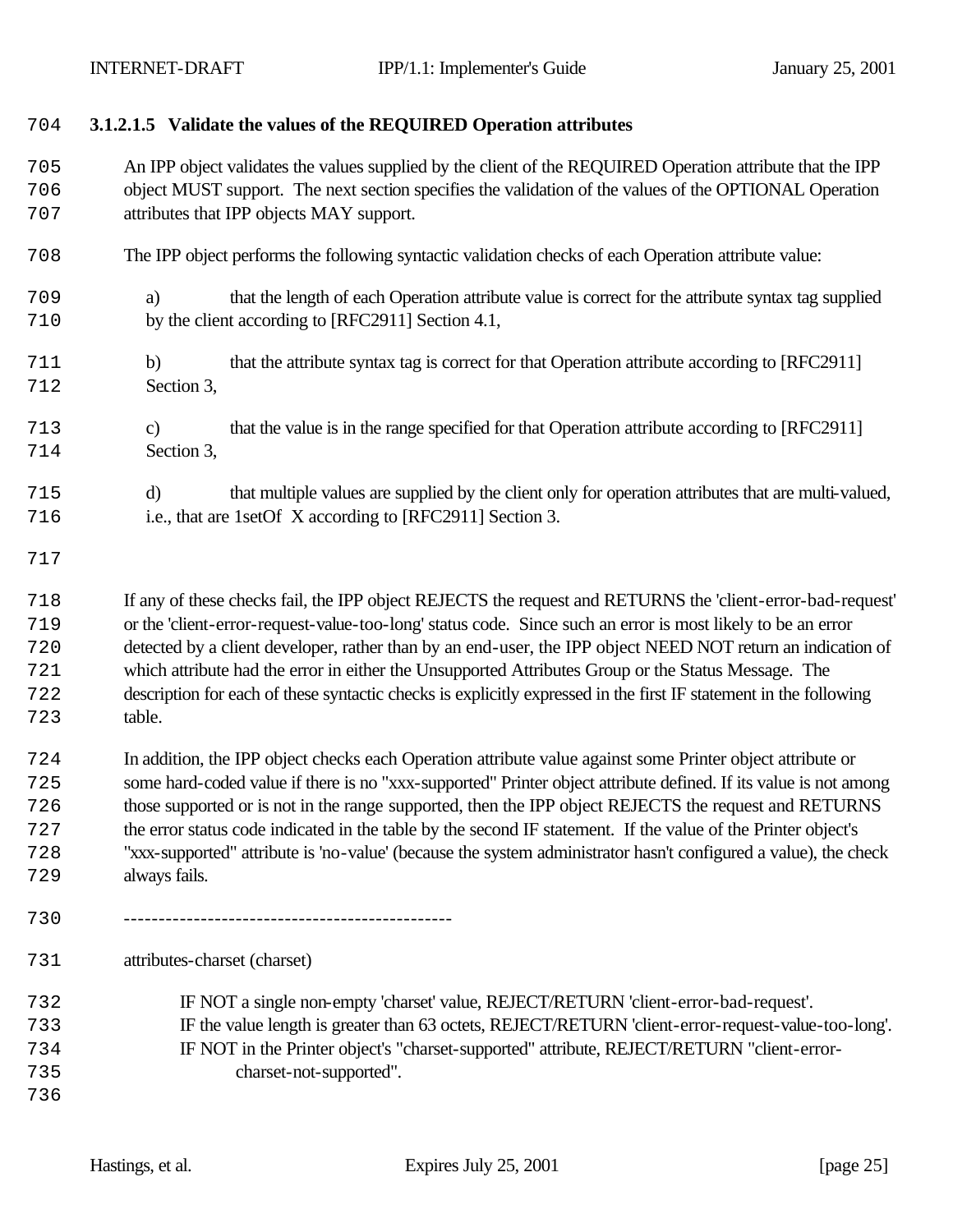| 737 | attributes-natural-language(naturalLanguage)                                                        |
|-----|-----------------------------------------------------------------------------------------------------|
| 738 | IF NOT a single non-empty 'naturalLanguage' value, REJECT/RETURN 'client-error-bad-request'.        |
| 739 | IF the value length is greater than 63 octets, REJECT/RETURN 'client-error-request-value-too-long'. |
| 740 | ACCEPT the request even if not a member of the set in the Printer object's "generated-natural-      |
| 741 | language-supported" attribute. If the supplied value is not a member of the Printer object's        |
| 742 | "generated-natural-language-supported" attribute, use the Printer object's "natural-language-       |
| 743 | configured" value.                                                                                  |
| 744 |                                                                                                     |
| 745 | requesting-user-name                                                                                |
| 746 | IF NOT a single 'name' value, REJECT/RETURN 'client-error-bad-request'.                             |
| 747 | IF the value length is greater than 255 octets, REJECT/RETURN 'client-error-request-value-too-      |
| 748 | long'.                                                                                              |
| 749 | IF the IPP object can obtain a better-authenticated name, use it instead.                           |
| 750 |                                                                                                     |
| 751 | job-name(name)                                                                                      |
| 752 | IF NOT a single 'name' value, REJECT/RETURN 'client-error-bad-request'.                             |
| 753 | IF the value length is greater than 255 octets, REJECT/RETURN 'client-error-request-value-too-      |
| 754 | long'.                                                                                              |
| 755 | IF NOT supplied by the client, the Printer object creates a name from the document-name or          |
| 756 | document-uri.                                                                                       |
| 757 |                                                                                                     |
| 758 | document-name (name)                                                                                |
| 759 | IF NOT a single 'name' value, REJECT/RETURN 'client-error-bad-request'.                             |
| 760 | IF the value length is greater than 255 octets, REJECT/RETURN 'client-error-request-value-too-      |
| 761 | long'.                                                                                              |
| 762 |                                                                                                     |
| 763 | ipp-attribute-fidelity (boolean)                                                                    |
| 764 | IF NEITHER a single 'true' NOR a single 'false' 'boolean' value, REJECT/RETURN 'client-error-       |
| 765 | bad-request'.                                                                                       |
| 766 | IF the value length is NOT equal to 1 octet, REJECT/RETURN 'client-error-request-value-too-long'    |
| 767 | IF NOT supplied by the client, the IPP object assumes the value 'false'.                            |
| 768 |                                                                                                     |
| 769 | document-format (mimeMediaType)                                                                     |
| 770 | IF NOT a single non-empty 'mimeMediaType' value, REJECT/RETURN 'client-error-bad-request'.          |
| 771 | IF the value length is greater than 255 octets, REJECT/RETURN 'client-error-request-value-too-      |
| 772 | long'.                                                                                              |
| 773 | IF NOT in the Printer object's "document-format-supported" attribute, REJECT/RETURN 'client-        |
| 774 | error-document-format-not-supported'                                                                |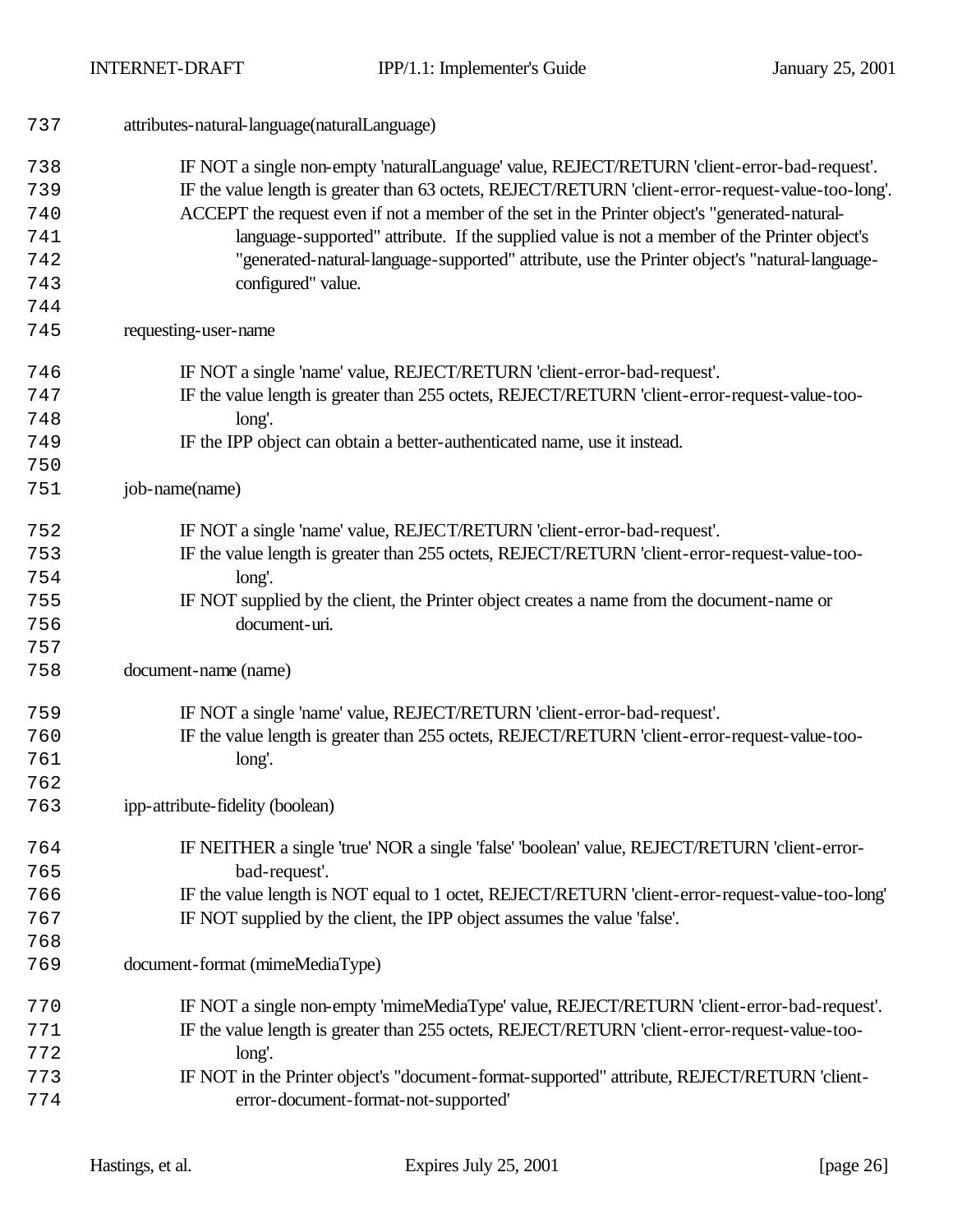| 775 | IF NOT supplied by the client, the IPP object assumes the value of the Printer object's "document- |
|-----|----------------------------------------------------------------------------------------------------|
| 776 | format-default" attribute.                                                                         |
| 777 |                                                                                                    |
| 778 | document-uri (uri)                                                                                 |
| 779 | IF NOT a single non-empty 'uri' value, REJECT/RETURN 'client-error-bad-request'.                   |
| 780 | IF the value length is greater than 1023 octets, REJECT/RETURN 'client-error-request-value-too-    |
| 781 | long'.                                                                                             |
| 782 | IF the URI syntax is not valid, REJECT/RETURN 'client-error-bad-request'.                          |
| 783 | If the client-supplied URI scheme is not supported, i.e. the value is not in the Printer object's  |
| 784 | referenced-uri-scheme-supported" attribute, the Printer object MUST reject the request and         |
| 785 | return the 'client-error-uri-scheme-not-supported' status code. The Printer object MAY             |
| 786 | check to see if the document exists and is accessible. If the document is not found or is not      |
| 787 | accessible, REJECT/RETURN 'client-error-not found'.                                                |
| 788 | last-document (boolean)                                                                            |
| 789 | IF NEITHER a single 'true' NOR a single 'false' 'boolean' value, REJECT/RETURN 'client-error-      |
| 790 | bad-request'.                                                                                      |
| 791 | IF the value length is NOT equal to 1 octet, REJECT/RETURN 'client-error-request-value-too-long'   |
| 792 |                                                                                                    |
| 793 | job-id (integer(1:MAX))                                                                            |
| 794 | IF NOT an single 'integer' value equal to 4 octets AND in the range 1 to MAX, REJECT/RETURN        |
| 795 | 'client-error-bad-request'.                                                                        |
| 796 | IF NOT a job-id of an existing Job object, REJECT/RETURN 'client-error-not-found' or 'client-      |
| 797 | error-gone' status code, if keep track of recently deleted jobs.                                   |
| 798 |                                                                                                    |
| 799 | requested-attributes (1setOf keyword)                                                              |
| 800 | IF NOT one or more 'keyword' values, REJECT/RETURN 'client-error-bad-request'.                     |
| 801 | IF the value length is greater than 255 octets, REJECT/RETURN 'client-error-request-value-too-     |
| 802 | $long'$ .                                                                                          |
| 803 | Ignore unsupported values, which are the keyword names of unsupported attributes. Don't bother to  |
| 804 | copy such requested (unsupported) attributes to the Unsupported Attribute response group           |
| 805 | since the response will not return them.                                                           |
| 806 |                                                                                                    |
| 807 | which-jobs (type2 keyword)                                                                         |
| 808 | IF NOT a single 'keyword' value, REJECT/RETURN 'client-error-bad-request'.                         |
| 809 | IF the value length is greater than 255 octets, REJECT/RETURN 'client-error-request-value-too-     |
| 810 | long'.                                                                                             |
| 811 | IF NEITHER 'completed' NOR 'not-completed', copy the attribute and the unsupported value to the    |
| 812 | Unsupported Attributes response group and REJECT/RETURN 'client-error-attributes-or-               |
| 813 | values-not-supported'.                                                                             |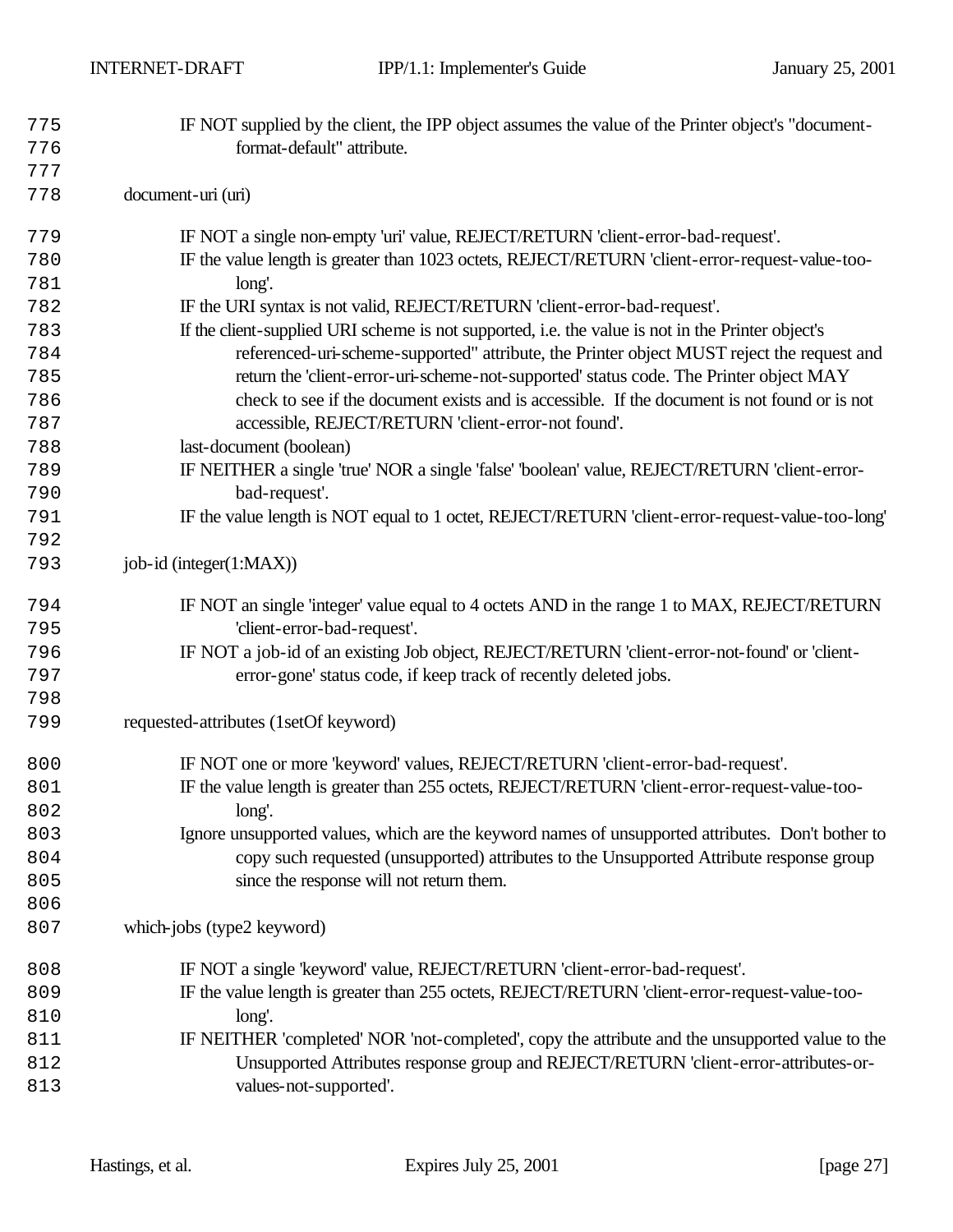| 814 | Note: a Printer still supports the 'completed' value even if it keeps no completed/canceled/aborted |
|-----|-----------------------------------------------------------------------------------------------------|
| 815 | jobs: by returning no jobs when so queried.                                                         |
| 816 | IF NOT supplied by the client, the IPP object assumes the 'not-completed' value.                    |
| 817 |                                                                                                     |
| 818 | my-jobs (boolean)                                                                                   |
| 819 | IF NEITHER a single 'true' NOR a single 'false' 'boolean' value, REJECT/RETURN 'client-error-       |
| 820 | bad-request'.                                                                                       |
| 821 | IF the value length is NOT equal to 1 octet, REJECT/RETURN 'client-error-request-value-too-long'    |
| 822 | IF NOT supplied by the client, the IPP object assumes the 'false' value.                            |
| 823 |                                                                                                     |
| 824 | limit (integer(1:MAX))                                                                              |
| 825 | IF NOT a single 'integer' value equal to 4 octets AND in the range 1 to MAX, REJECT/RETURN          |
| 826 | 'client-error-bad-request'.                                                                         |
| 827 | IF NOT supplied by the client, the IPP object returns all jobs, no matter how many.                 |
| 828 |                                                                                                     |
| 829 |                                                                                                     |
| 830 |                                                                                                     |

## **3.1.2.1.6 Validate the values of the OPTIONAL Operation attributes**

 OPTIONAL Operation attributes are those that an IPP object MAY support. An IPP object validates the values of the OPTIONAL attributes supplied by the client. The IPP object performs the same syntactic 834 validation checks for each OPTIONAL attribute value as in Section 3.1.2.1.5. As in Section 3.1.2.1.5, if any fail, the IPP object REJECTS the request and RETURNS the 'client-error-bad-request' or the 'client-error-request-value-too-long' status code.

 In addition, the IPP object checks each Operation attribute value against some Printer attribute or some hard- coded value if there is no "xxx-supported" Printer attribute defined. If its value is not among those supported 839 or is not in the range supported, then the IPP object REJECTS the request and RETURNS the error status code indicated in the table. If the value of the Printer object's "xxx-supported" attribute is 'no-value' (because the system administrator hasn't configured a value), the check always fails.

- If the IPP object doesn't recognize/support an attribute, the IPP object treats the attribute as an unknown or unsupported attribute (see the last row in the table below).
- -----------------------------------------------
- document-natural-language (naturalLanguage)
- IF NOT a single non-empty 'naturalLanguage' value, REJECT/RETURN 'client-error-bad-request'. IF the value length is greater than 63 octets, REJECT/RETURN 'client-error-request-value-too-long'.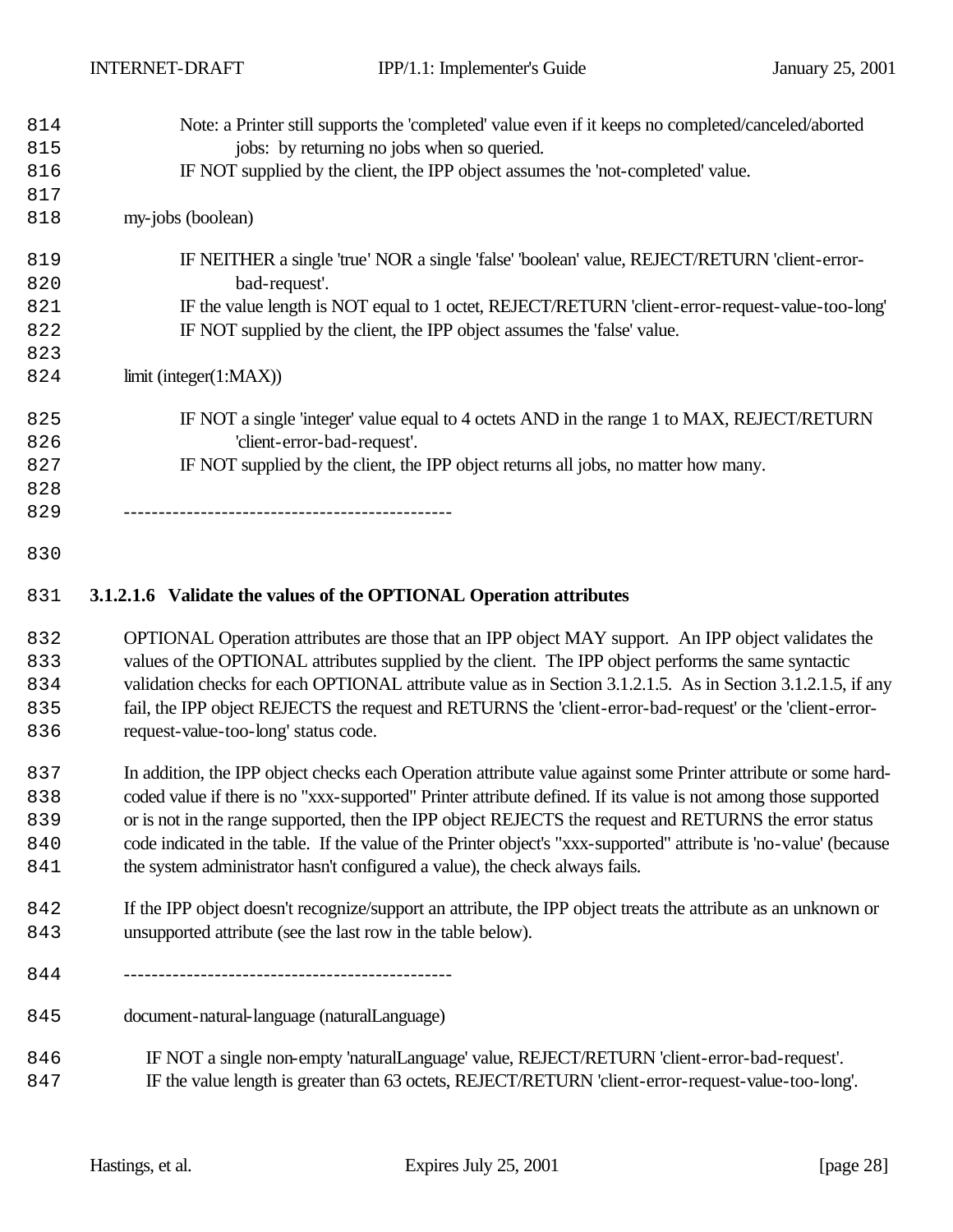- IF NOT a value that the Printer object supports in document formats, (no corresponding "xxx-supported" Printer attribute), REJECT/RETURN 'client-error-natural-language-not-supported'.
- compression (type3 keyword)
- IF NOT a single 'keyword' value, REJECT/RETURN 'client-error-bad-request'.
- IF the value length is greater than 255 octets, REJECT/RETURN 'client-error-request-value-too-long'.
- IF NOT in the Printer object's "compression-supported" attribute, copy the attribute and the unsupported value to the Unsupported Attributes response group and REJECT/RETURN 'client-error-attributes-or-values-not-supported'.
- Note to IPP/1.0 implementers: Support for the "compression" attribute was optional in IPP/1.0 and was 858 changed to REQUIRED in IPP/1.1. However, an IPP/1.0 object SHOULD at least check for the "compression" attribute being present and reject the create request, if they don't support "compression". Not checking is a bug, since the data will be unintelligible.
- job-k-octets (integer(0:MAX))

- 863 IF NOT a single 'integer' value equal to 4 octets,
- REJECT/RETURN 'client-error-bad-request'.
- IF NOT in the range of the Printer object's "job-k-octets-supported" attribute, copy the attribute and the unsupported value to the Unsupported Attributes response group and REJECT/RETURN 'client-error-attributes-or-values-not-supported'.
- job-impressions (integer(0:MAX))
- **IF NOT** a single 'integer' value equal to 4 octets,
- REJECT/RETURN 'client-error-bad-request'.
- IF NOT in the range of the Printer object's "job-impressions-supported" attribute, copy the attribute and the unsupported value to the Unsupported Attributes response group and REJECT/RETURN 'client-error-attributes-or-values-not-supported'.
- job-media-sheets (integer(0:MAX))
- **IF NOT** a single 'integer' value equal to 4 octets,
- REJECT/RETURN 'client-error-bad-request'.
- IF NOT in the range of the Printer object's "job-media-sheets-supported" attribute, copy the attribute and 880 the unsupported value to the Unsupported Attributes response group and REJECT/RETURN 'client-error-attributes-or-values-not-supported'.
- message (text(127))
- IF NOT a single 'text' value, REJECT/RETURN 'client-error-bad-request'.
- 885 IF the value length is greater than 127 octets,
- REJECT/RETURN 'client-error-request-value-too-long'.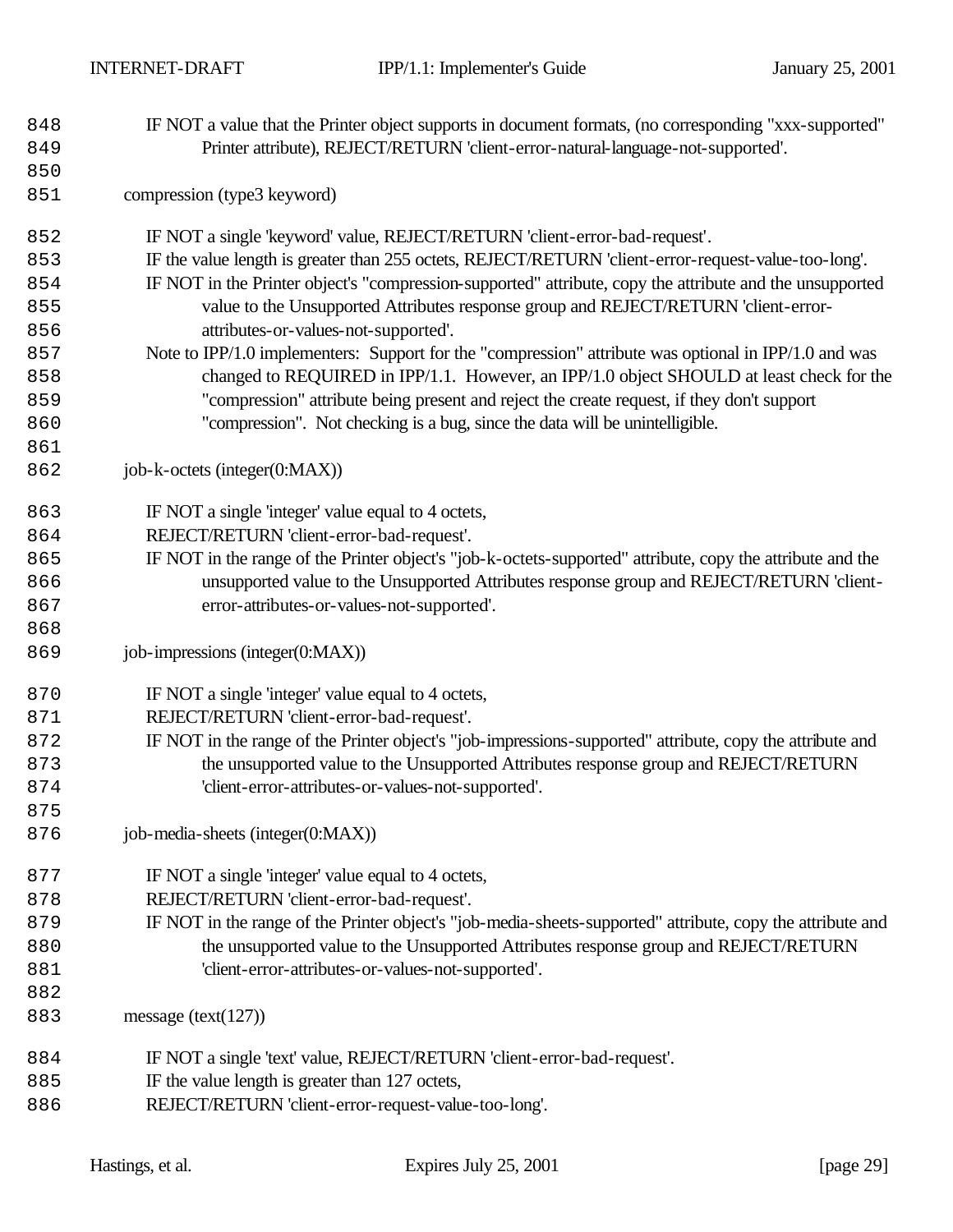| 887 |                                                                                                                        |
|-----|------------------------------------------------------------------------------------------------------------------------|
| 888 | unknown or unsupported attribute                                                                                       |
| 889 | IF the attribute syntax supplied by the client is supported but the length is not legal for that attribute syntax,     |
| 890 | REJECT/RETURN 'client-error-request-value-too-long'.                                                                   |
| 891 | ELSE copy the attribute and value to the Unsupported Attributes response group and change the attribute                |
| 892 | value to the "out-of-band" 'unsupported' value, but otherwise ignore the attribute.                                    |
| 893 |                                                                                                                        |
| 894 | Note: Future Operation attributes may be added to the protocol specification that may occur anywhere in the            |
| 895 | specified group. When the operation is otherwise successful, the IPP object returns the 'successful-ok-                |
| 896 | ignored-or-substituted-attributes' status code. Ignoring unsupported Operation attributes in all operations is         |
| 897 | analogous to the handling of unsupported Job Template attributes in the create and Validate-Job operations             |
| 898 | when the client supplies the "ipp-attribute-fidelity" Operation attribute with the 'false' value. This last rule is so |
| 899 | that we can add OPTIONAL Operation attributes to future versions of IPP so that older clients can inter-               |
| 900 | work with new IPP objects and newer clients can inter-work with older IPP objects. (If the new attribute               |
| 901 | cannot be ignored without performing unexpectedly, the major version number would have been increased in               |
| 902 | the protocol document and in the request). This rule for Operation attributes is independent of the value of the       |
| 903 | "ipp-attribute-fidelity" attribute. For example, if an IPP object doesn't support the OPTIONAL "job-k-                 |
| 904 | octets" attribute', the IPP object treats "job-k-octets" as an unknown attribute and only checks the length for        |
| 905 | the 'integer' attribute syntax supplied by the client. If it is not four octets, the IPP object REJECTS the request    |
| 906 | and RETURNS the 'client-error-bad-request' status code, else the IPP object copies the attribute to the                |
| 907 | Unsupported Attribute response group, setting the value to the "out-of-band" 'unsupported' value, but                  |
| 908 | otherwise ignores the attribute.                                                                                       |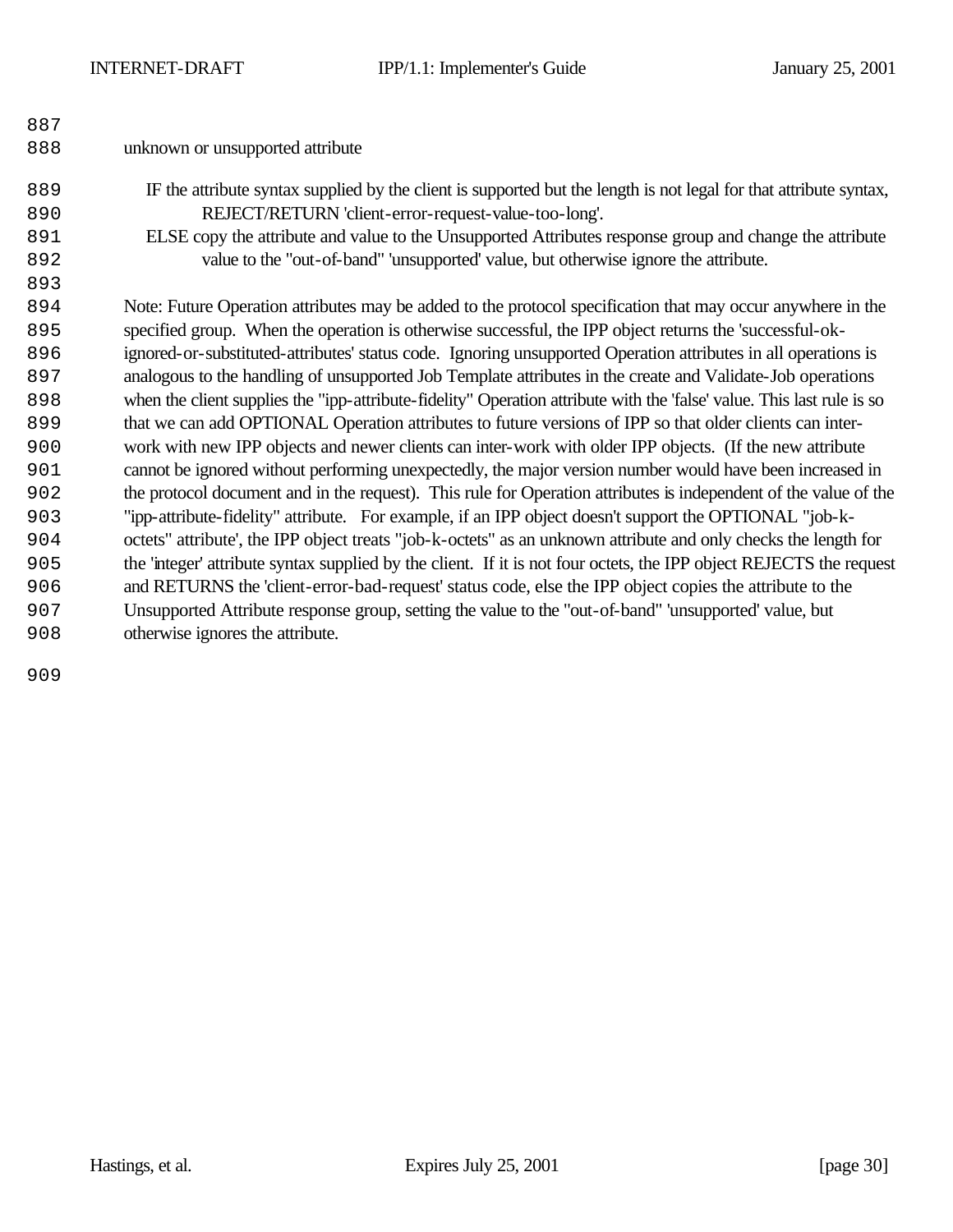## 909 **3.1.2.2 Suggested Additional Processing Steps for Operations that Create/Validate Jobs and Add**  910 **Documents**

911 This section in combination with the previous section recommends

912 the processing steps for the Print-Job, Validate-Job, Print-URI, 913 Create-Job, Send-Document, and Send-URI operations that IPP 914 objects SHOULD use. These are the operations that create jobs, 915 validate a Print-Job request, and add documents to a job. 916 917 IIG Sect # Flow IPP error status codes 918 ---------- ---- ----------------------  $919$  | 920 v No 921 3.1.2.2.1 <ipp-attribute-fidelity> ------------------+ 922 <supplied?> example of the state of the state  $\mathbf{Y}\mathbf{e}\mathbf{s}$  and  $\mathbf{Y}\mathbf{e}\mathbf{s}$  and  $\mathbf{Y}\mathbf{e}\mathbf{s}$  and  $\mathbf{Y}\mathbf{e}\mathbf{s}$  and  $\mathbf{Y}\mathbf{e}\mathbf{s}$  and  $\mathbf{Y}\mathbf{e}\mathbf{s}$  and  $\mathbf{Y}\mathbf{e}\mathbf{s}$  and  $\mathbf{Y}\mathbf{e}\mathbf{s}$  and  $\mathbf{Y}\mathbf{e}\$ 924 | ipp-attribute-fidelity = no 925 |<------------------------------+ 926 v No 927 3.1.2.2.2 <Printer is> --> server-error-not-accepting-928 jobs 929 <accepting jobs?> 930 Yes| 931 v err 932 3.1.2.3 <Validate values of> --> client-error-bad-request 933 <Job template attributes> client-error-request-value-934 too-935 long 936 <(length, tag, range,> 937 <multi-value)> 938 ok 939 v err 940 3.1.2.3 <Validate values with> --> client-error-bad-request 941 <supported values> client-error-attributes-or-942 | values-not-supported 943 v err 944 3.1.2.3.1 <Any conflicting> --> client-error-conflicting-945 attributes 946 <Job Template attr values> client-error-attributes-or-947 values-not-supported 948 v

## 949 **3.1.2.2.1 Default "ipp-attribute-fidelity" if not supplied**

950 The Printer object checks to see if the client supplied an "ipp-attribute-fidelity" Operation attribute. If the 951 attribute is not supplied by the client, the IPP object assumes that the value is 'false'.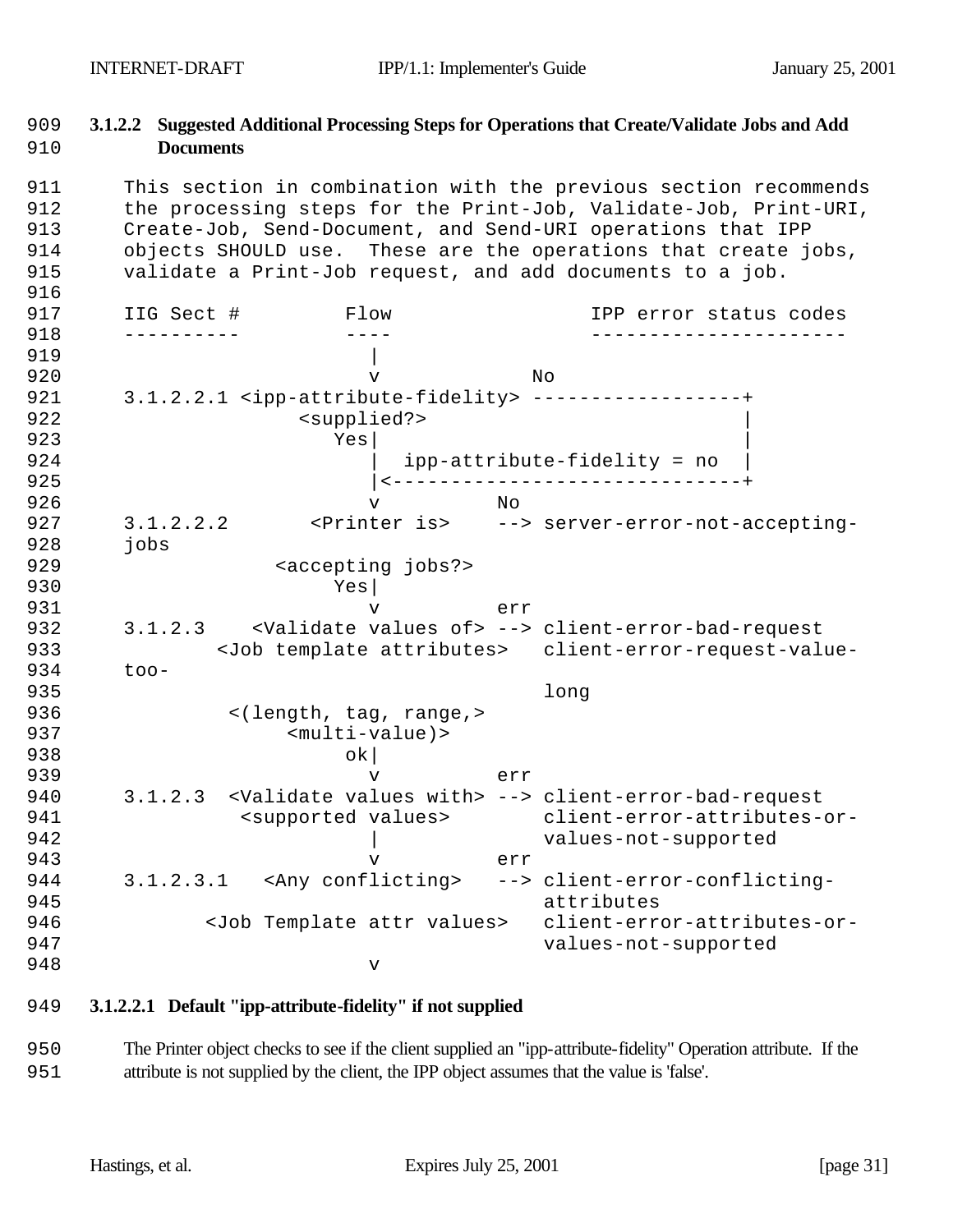#### **3.1.2.2.2 Check that the Printer object is accepting jobs**

 If the value of the Printer objects "printer-is-accepting-jobs" is 'false', the Printer object REJECTS the request and RETURNS the 'server-error-not-accepting-jobs' status code.

#### **3.1.2.2.3 Validate the values of the Job Template attributes**

- An IPP object validates the values of all Job Template attribute supplied by the client. The IPP object performs the analogous syntactic validation checks of each Job Template attribute value that it performs for Operation attributes (see Section 3.1.2.1.5.):
- a) that the length of each value is correct for the attribute syntax tag supplied by the client according to [RFC2911] Section 4.1.
- b) that the attribute syntax tag is correct for that attribute according to [RFC2911] Sections 4.2 to 4.4.
- c) that multiple values are supplied only for multi-valued attributes, i.e., that are 1setOf X according to [RFC2911] Sections 4.2 to 4.4.

 As in Section 3.1.2.1.5, if any of these syntactic checks fail, the IPP object REJECTS the request and RETURNS the 'client-error-bad-request' or 'client-error-request-value-too-long' status code as appropriate, independent of the value of the "ipp-attribute-fidelity". Since such an error is most likely to be an error detected by a client developer, rather than by an end-user, the IPP object NEED NOT return an indication of which attribute had the error in either the Unsupported Attributes Group or the Status Message. The description for each of these syntactic checks is explicitly expressed in the first IF statement in the following table.

- Each Job Template attribute MUST occur no more than once. If an IPP Printer receives a create request with multiple occurrences of a Job Template attribute, it MAY:
- 1. reject the operation and return the 'client-error-bad-request' error status code
- 2. accept the operation and use the first occurrence of the attribute
- 3. accept the operation and use the last occurrence of the attribute
- depending on implementation. Therefore, clients MUST NOT supply multiple occurrences of the same Job Template attribute in the Job Attributes group in the request.

#### **3.1.2.3 Algorithm for job validation**

 The process of validating a Job-Template attribute "xxx" against a Printer attribute "xxx-supported" can use the following validation algorithm (see section 3.2.1.2 in [RFC2911]).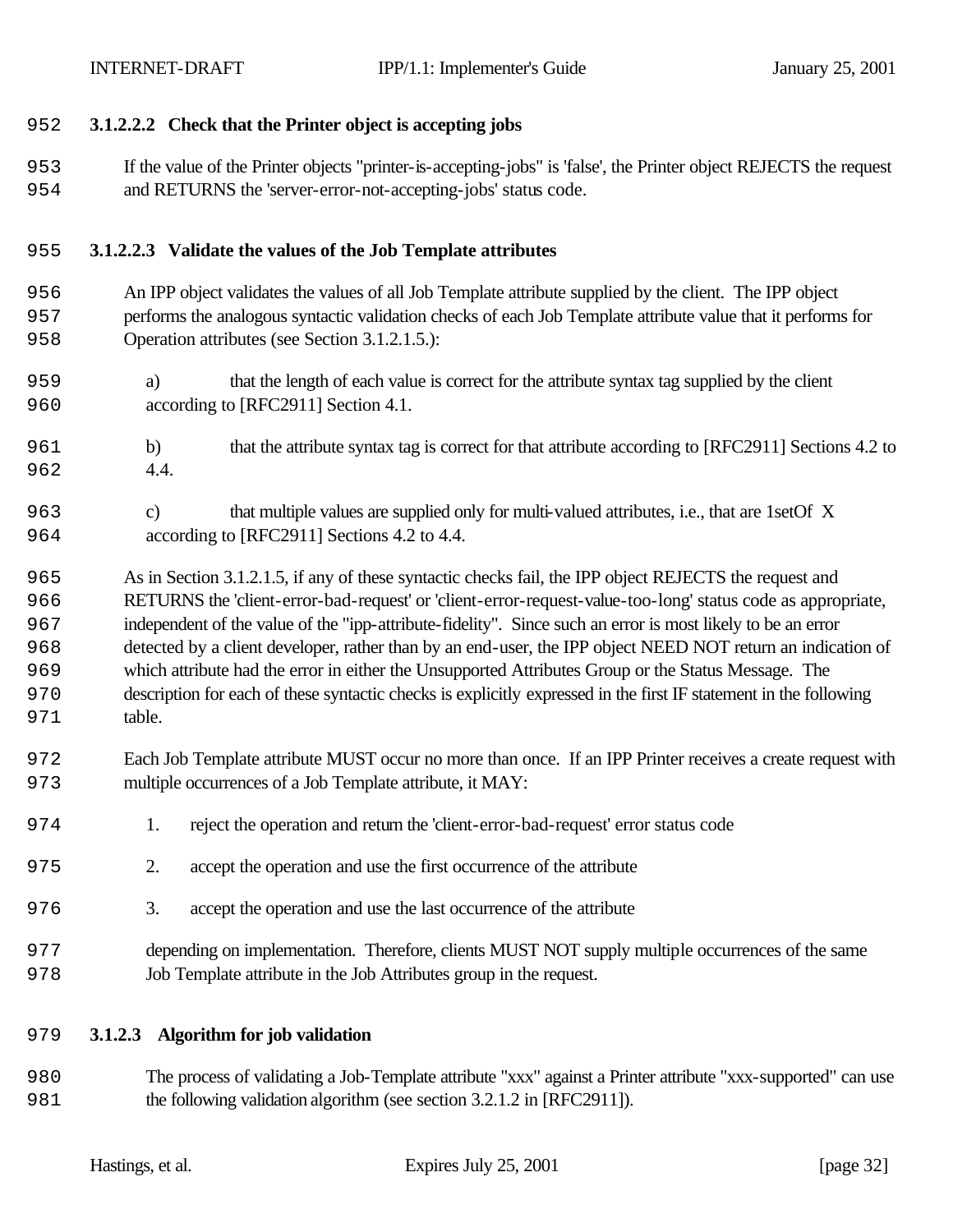- To validate the value U of Job-Template attribute "xxx" against the value V of Printer "xxx-supported", perform the following algorithm:
- 1. If U is multi-valued, validate each value X of U by performing the algorithm in Table 7 with each value X. Each validation is separate from the standpoint of returning unsupported values. Example: If U is "finishings" that the client supplies with 'staple', 'bind' values, then X takes on the successive values: 'staple', then 'bind'
- 2. If V is multi-valued, validate X against each Z of V by performing the algorithm in Table 7 with each value Z. If a value Z validates, the validation for the attribute value X succeeds. If it fails, the algorithm is applied to the next value Z of V. If there are no more values Z of V, validation fails. Example" If V is "sides-supported" with values: 'one-sided', 'two-sided-long', and 'two-sided-short', then Z takes on the successive values: 'one-sided', 'two-sided-long', and 'two-sided-short'. If the client supplies "sides" with 'two-sided-long', the first comparison fails ('one-sided' is not equal to 'two-sided-long'), the second comparison succeeds ('two-sided-long' is equal to 'two-sided-long"), and the third comparison ('two-sided-short' with 'two-sided-long') is not even performed.
- 3. If both U and V are single-valued, let X be U and Z be V and use the validation rules in Table 7.

#### **Table 7 - Rules for validating single values X against Z**

| Attribute syntax of X | attribute syntax of Z | validated if:                               |
|-----------------------|-----------------------|---------------------------------------------|
| integer               | rangeOfInteger        | X is within the range of Z                  |
| uri                   | uriScheme             | the uri scheme in X is equal to $Z$         |
| any                   | boolean               | the value of Z is TRUE                      |
| any                   | any                   | X and Z are of the same type and are equal. |

#### 

 If the value of the Printer object's "xxx-supported" attribute is 'no-value' (because the system administrator hasn't configured a value), the check always fails. If the check fails, the IPP object copies the attribute to the Unsupported Attributes response group with its unsupported value. If the attribute contains more than one value, each value is checked and each unsupported value is separately copied, while supported values are not copied. If an IPP object doesn't recognize/support a Job Template attribute, i.e., there is no corresponding Printer object "xxx-supported" attribute, the IPP object treats the attribute as an unknown or unsupported 005 attribute (see the last row in the table below).

006 If some Job Template attributes are supported for some document formats and not for others or the values are different for different document formats, the IPP object SHOULD take that into account in this validation using the value of the "document-format" supplied by the client (or defaulted to the value of the Printer's "document-format-default" attribute, if not supplied by the client). For example, if "number-up" is supported for the 'text/plain' document format, but not for the 'application/postscript' document format, the check 011 SHOULD (though it NEED NOT) depend on the value of the "document-format" operation attribute. See "document-format" in [RFC2911] section 3.2.1.1 and 3.2.5.1.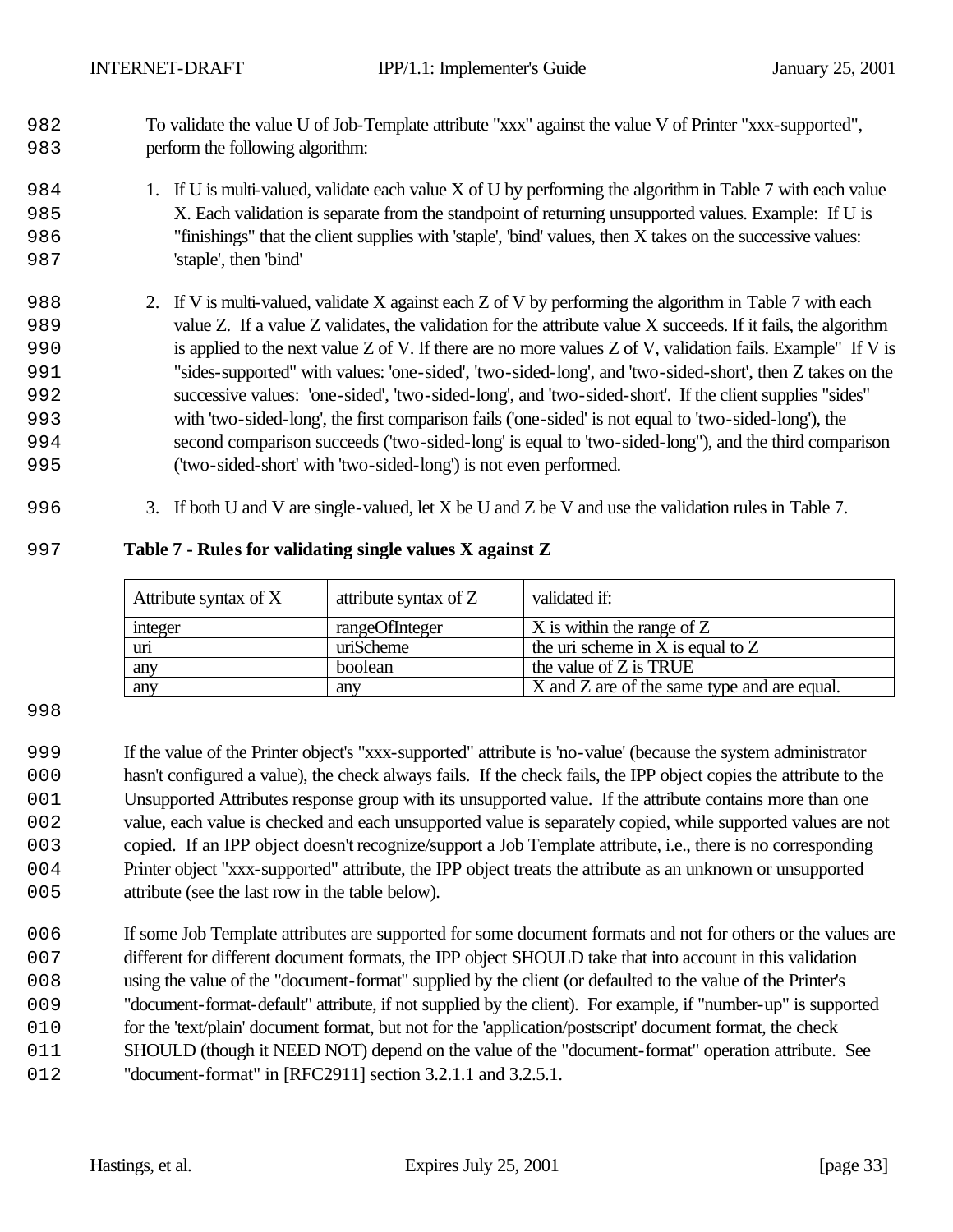| 013<br>014<br>015 | Note: whether the request is accepted or rejected is determined by the value of the "ipp-attribute-fidelity"<br>attribute in a subsequent step, so that all Job Template attribute supplied are examined and all unsupported<br>attributes and/or values are copied to the Unsupported Attributes response group. |  |  |  |  |  |
|-------------------|-------------------------------------------------------------------------------------------------------------------------------------------------------------------------------------------------------------------------------------------------------------------------------------------------------------------|--|--|--|--|--|
| 016               |                                                                                                                                                                                                                                                                                                                   |  |  |  |  |  |
| 017               | job-priority (integer $(1:100)$ )                                                                                                                                                                                                                                                                                 |  |  |  |  |  |
| 018               | IF NOT a single 'integer' value with a length equal to 4 octets, REJECT/RETURN 'client-error-bad-                                                                                                                                                                                                                 |  |  |  |  |  |
| 019               | request'.                                                                                                                                                                                                                                                                                                         |  |  |  |  |  |
| 020<br>021        | IF NOT supplied by the client, use the value of the Printer object's "job-priority-default" attribute at job<br>submission time.                                                                                                                                                                                  |  |  |  |  |  |
| 022               | IF NOT in the range 1 to 100, inclusive, copy the attribute and the unsupported value to the Unsupported                                                                                                                                                                                                          |  |  |  |  |  |
| 023               | Attributes response group.                                                                                                                                                                                                                                                                                        |  |  |  |  |  |
| 024               | Map the value to the nearest supported value in the range 1:100 as specified by the number of discrete<br>values indicated by the value of the Printer's "job-priority-supported" attribute. See the formula in                                                                                                   |  |  |  |  |  |
| 025<br>026        | [RFC2911] Section 4.2.1.                                                                                                                                                                                                                                                                                          |  |  |  |  |  |
| 027               |                                                                                                                                                                                                                                                                                                                   |  |  |  |  |  |
| 028               | job-hold-until (type3 keyword   name)                                                                                                                                                                                                                                                                             |  |  |  |  |  |
|                   |                                                                                                                                                                                                                                                                                                                   |  |  |  |  |  |
| 029               | IF NOT a single 'keyword' or 'name' value, REJECT/RETURN 'client-error-bad-request'.                                                                                                                                                                                                                              |  |  |  |  |  |
| 030               | IF the value length is greater than 255 octets, REJECT/RETURN 'client-error-request-value-too-long'.                                                                                                                                                                                                              |  |  |  |  |  |
| 031               | IF NOT supplied by the client, use the value of the Printer object's "job-hold-until" attribute at job                                                                                                                                                                                                            |  |  |  |  |  |
| 032               | submission time.                                                                                                                                                                                                                                                                                                  |  |  |  |  |  |
| 033               | IF NOT in the Printer object's "job-hold-until-supported" attribute, copy the attribute and the unsupported                                                                                                                                                                                                       |  |  |  |  |  |
| 034               | value to the Unsupported Attributes response group.                                                                                                                                                                                                                                                               |  |  |  |  |  |
| 035               |                                                                                                                                                                                                                                                                                                                   |  |  |  |  |  |
| 036               | job-sheets (type3 keyword   name)                                                                                                                                                                                                                                                                                 |  |  |  |  |  |
| 037               | IF NOT a single 'keyword' or 'name' value, REJECT/RETURN 'client-error-bad-request'.                                                                                                                                                                                                                              |  |  |  |  |  |
| 038               | IF the value length is greater than 255 octets, REJECT/RETURN 'client-error-request-value-too-long'                                                                                                                                                                                                               |  |  |  |  |  |
| 039               | IF NOT in the Printer object's "job-sheets-supported" attribute, copy the attribute and the unsupported                                                                                                                                                                                                           |  |  |  |  |  |
| 040               | value to the Unsupported Attributes response group.                                                                                                                                                                                                                                                               |  |  |  |  |  |
| 041               |                                                                                                                                                                                                                                                                                                                   |  |  |  |  |  |
| 042               | multiple-document-handling (type2 keyword)                                                                                                                                                                                                                                                                        |  |  |  |  |  |
| 043               | IF NOT a single 'keyword' value, REJECT/RETURN 'client-error-bad-request'.                                                                                                                                                                                                                                        |  |  |  |  |  |
| 044               | IF the value length is greater than 255 octets, REJECT/RETURN 'client-error-request-value-too-long'.                                                                                                                                                                                                              |  |  |  |  |  |
| 045               | IF NOT in the Printer object's "multiple-document-handling-supported" attribute, copy the attribute and the                                                                                                                                                                                                       |  |  |  |  |  |
| 046               | unsupported value to the Unsupported Attributes response group.                                                                                                                                                                                                                                                   |  |  |  |  |  |
| 047               |                                                                                                                                                                                                                                                                                                                   |  |  |  |  |  |
| 048               | copies (integer(1:MAX))                                                                                                                                                                                                                                                                                           |  |  |  |  |  |
| 049               | IF NOT a single 'integer' value with a length equal to 4 octets,                                                                                                                                                                                                                                                  |  |  |  |  |  |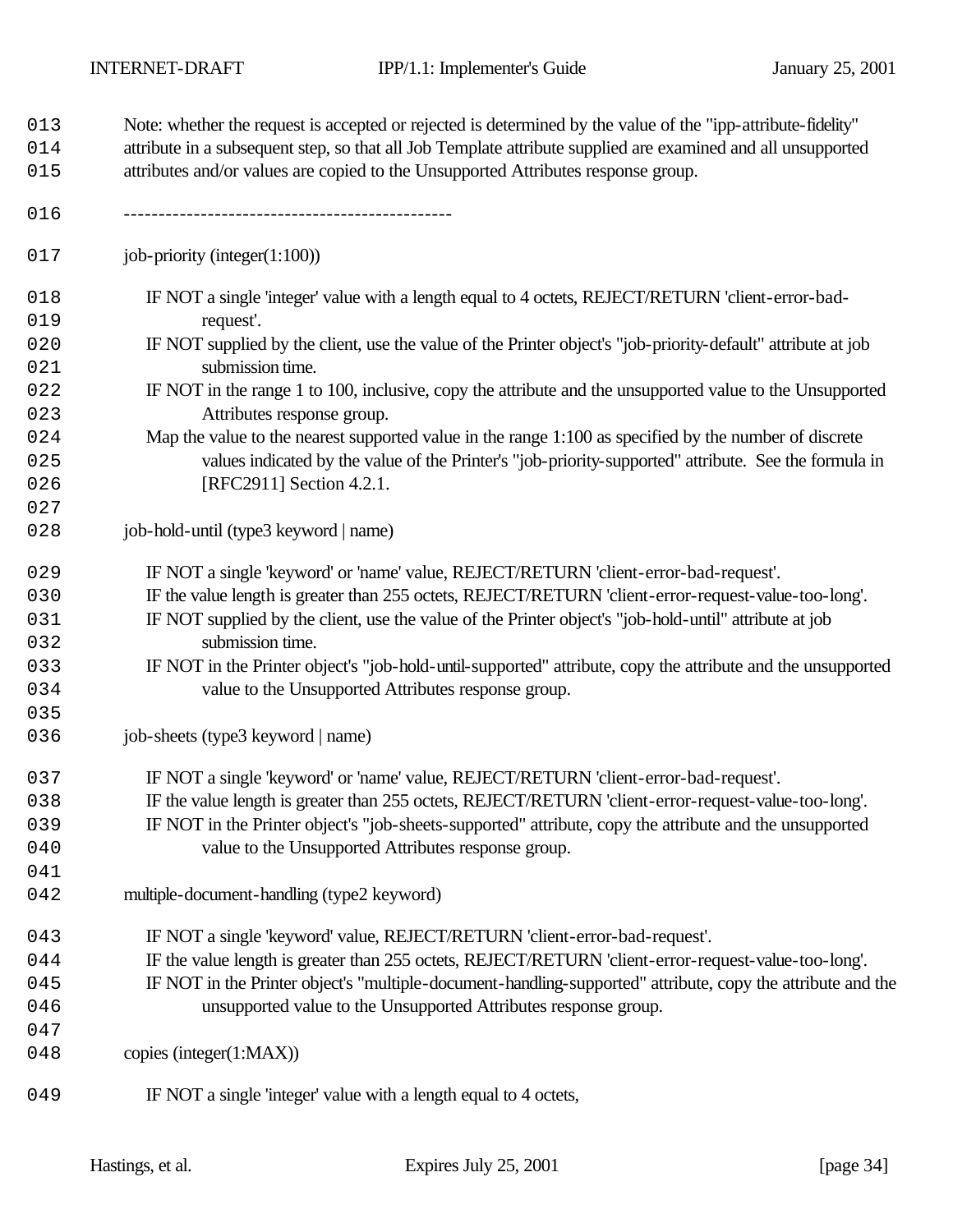| 050        | REJECT/RETURN 'client-error-bad-request'.                                                                                                                        |
|------------|------------------------------------------------------------------------------------------------------------------------------------------------------------------|
| 051        | IF NOT in range of the Printer object's "copies-supported" attribute                                                                                             |
| 052        | copy the attribute and the unsupported value to the Unsupported Attributes response group.                                                                       |
| 053        |                                                                                                                                                                  |
| 054        | finishings (1setOf type2 enum)                                                                                                                                   |
| 055        | IF NOT an 'enum' value(s) each with a length equal to 4 octets, REJECT/RETURN 'client-error-bad-                                                                 |
| 056        | request'.                                                                                                                                                        |
| 057        | IF NOT in the Printer object's "finishings-supported" attribute, copy the attribute and the unsupported                                                          |
| 058        | value(s), but not any supported values, to the Unsupported Attributes response group.                                                                            |
| 059        |                                                                                                                                                                  |
| 060        | page-ranges (1setOf rangeOfInteger(1:MAX))                                                                                                                       |
| 061        | IF NOT a 'rangeOfInteger' value(s) each with a length equal to 8 octets, REJECT/RETURN 'client-error-                                                            |
| 062        | bad-request'.                                                                                                                                                    |
| 063<br>064 | IF first value is greater than second value in any range, the ranges are not in ascending order, or ranges<br>overlap, REJECT/RETURN 'client-error-bad-request'. |
| 065        | IF the value of the Printer object's "page-ranges-supported" attribute is 'false', copy the attribute to the                                                     |
| 066        | Unsupported Attributes response group and set the value to the "out-of-band" 'unsupported' value.                                                                |
| 067        |                                                                                                                                                                  |
| 068        | sides (type2 keyword)                                                                                                                                            |
| 069        | IF NOT a single 'keyword' value, REJECT/RETURN 'client-error-bad-request'.                                                                                       |
| 070        | IF the value length is greater than 255 octets, REJECT/RETURN 'client-error-request-value-too-long'.                                                             |
| 071        | IF NOT in the Printer object's "sides-supported" attribute, copy the attribute and the unsupported value to                                                      |
| 072        | the Unsupported Attributes response group.                                                                                                                       |
| 073        |                                                                                                                                                                  |
| 074        | $number-up (integer(1:MAX))$                                                                                                                                     |
| 075        | IF NOT a single 'integer' value with a length equal to 4 octets,                                                                                                 |
| 076        | REJECT/RETURN 'client-error-bad-request'.                                                                                                                        |
| 077        | IF NOT a value or in the range of one of the values of the Printer object's "number-up-supported"                                                                |
| 078        | attribute, copy the attribute and value to the Unsupported Attribute response group.                                                                             |
| 079        |                                                                                                                                                                  |
| 080        | orientation-requested (type2 enum)                                                                                                                               |
| 081        | IF NOT a single 'enum' value with a length equal to 4 octets,                                                                                                    |
| 082        | REJECT/RETURN 'client-error-bad-request'.                                                                                                                        |
| 083        | IF NOT in the Printer object's "orientation-requested-supported" attribute, copy the attribute and the                                                           |
| 084        | unsupported value to the Unsupported Attributes response group.                                                                                                  |
| 085        |                                                                                                                                                                  |
| 086        | media (type3 keyword   name)                                                                                                                                     |
| 087        | IF NOT a single 'keyword' or 'name' value, REJECT/RETURN 'client-error-bad-request'.                                                                             |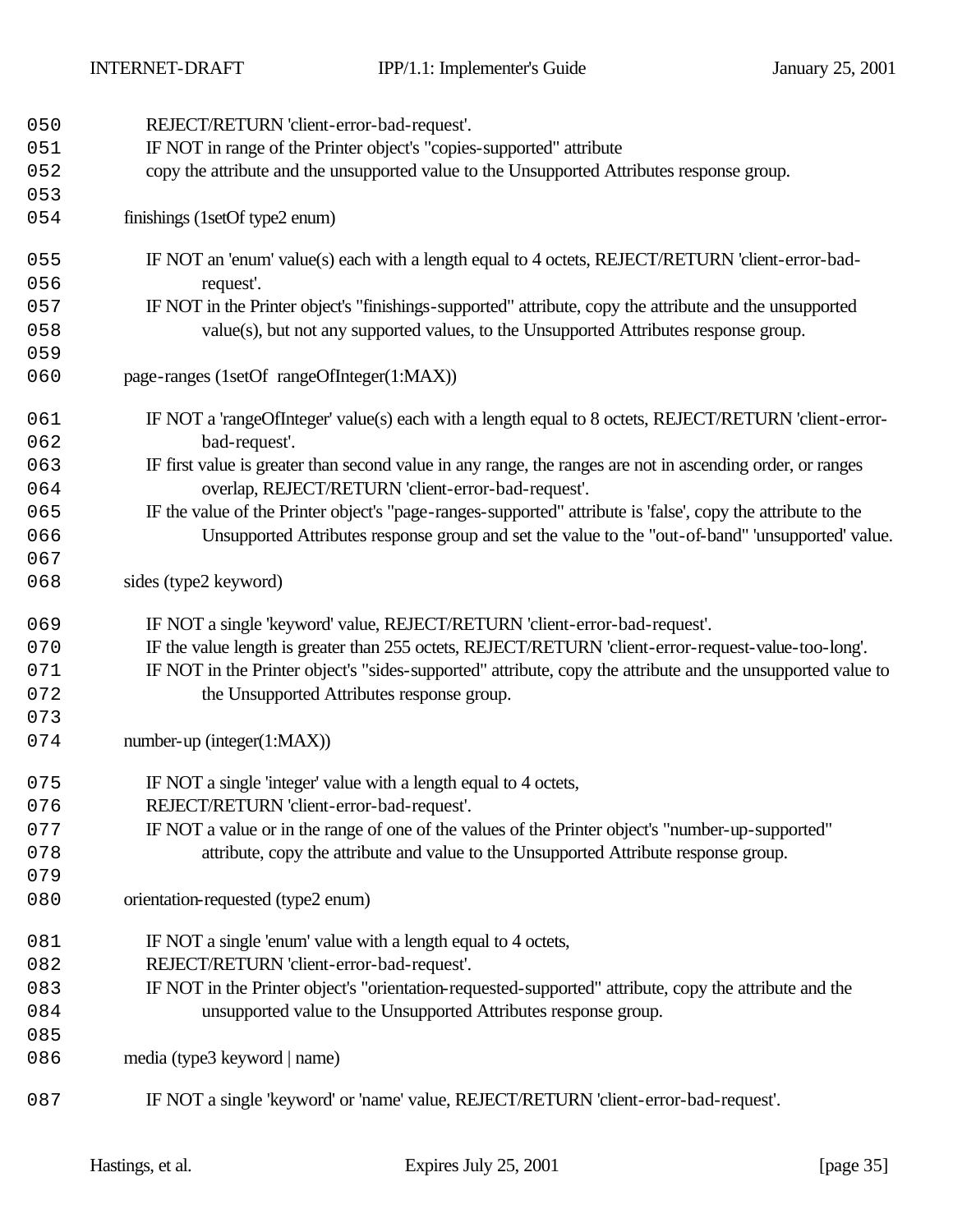| 088 | IF the value length is greater than 255 octets, REJECT/RETURN 'client-error-request-value-too-long'.               |
|-----|--------------------------------------------------------------------------------------------------------------------|
| 089 | IF NOT in the Printer object's "media-supported" attribute, copy the attribute and the unsupported value to        |
| 090 | the Unsupported Attributes response group.                                                                         |
| 091 |                                                                                                                    |
| 092 | printer-resolution (resolution)                                                                                    |
| 093 | IF NOT a single 'resolution' value with a length equal to 9 octets,                                                |
| 094 | REJECT/RETURN 'client-error-bad-request'.                                                                          |
| 095 | IF NOT in the Printer object's "printer-resolution-supported" attribute, copy the attribute and the                |
| 096 | unsupported value to the Unsupported Attributes response group.                                                    |
| 097 |                                                                                                                    |
| 098 | print-quality (type2 enum)                                                                                         |
| 099 | IF NOT a single 'enum' value with a length equal to 4 octets,                                                      |
| 100 | REJECT/RETURN 'client-error-bad-request'.                                                                          |
| 101 | IF NOT in the Printer object's "print-quality-supported" attribute, copy the attribute and the unsupported         |
| 102 | value to the Unsupported Attributes response group.                                                                |
| 103 |                                                                                                                    |
| 104 | unknown or unsupported attribute (i.e., there is no corresponding Printer object "xxx-supported" attribute)        |
| 105 | IF the attribute syntax supplied by the client is supported but the length is not legal for that attribute syntax, |
| 106 | REJECT/RETURN 'client-error-bad-request' if the length of the attribute syntax is fixed or 'client-error-          |
| 107 | request-value-too-long' if the length of the attribute syntax is variable.                                         |
| 108 | ELSE copy the attribute and value to the Unsupported Attributes response group and change the attribute            |
| 109 | value to the "out-of-band" 'unsupported' value. Any remaining Job Template Attributes are either                   |
| 110 | unknown or unsupported Job Template attributes and are validated algorithmically according to                      |
| 111 | their attribute syntax for proper length (see below).                                                              |
| 112 |                                                                                                                    |
| 112 | If the attribute syntax is supported AND the length check fails the IPP object REIECTS the request and             |

 If the attribute syntax is supported AND the length check fails, the IPP object REJECTS the request and RETURNS the 'client-error-bad-request' if the length of the attribute syntax is fixed or the 'client-error- request-value-too-long' status code if the length of the attribute syntax is variable. Otherwise, the IPP object 116 copies the unsupported Job Template attribute to the Unsupported Attributes response group and changes the attribute value to the "out-of-band" 'unsupported' value. The following table shows the length checks for all 118 attribute syntaxes. In the following table: " $\leq$  means less than or equal, "=" means equal to:

| 119 | Name                  | Octet length check for read-write attributes |
|-----|-----------------------|----------------------------------------------|
| 120 |                       |                                              |
| 121 | 'textWithLanguage     | <= 1023 AND 'naturalLanguage'<br>$\leq$ 63   |
| 122 | 'textWithoutLanguage' | $\leq$ 1023                                  |
| 123 | 'nameWithLanguage'    | <= 255 AND 'naturalLanguage'<br>$\leq$ 63    |
| 124 | 'nameWithoutLanguage' | $\leq$ 255                                   |
| 125 | 'keyword'             | $\leq$ 255                                   |
| 126 | enum'                 | $= 4$                                        |
| 127 | י דמנו                | $\leq 1023$                                  |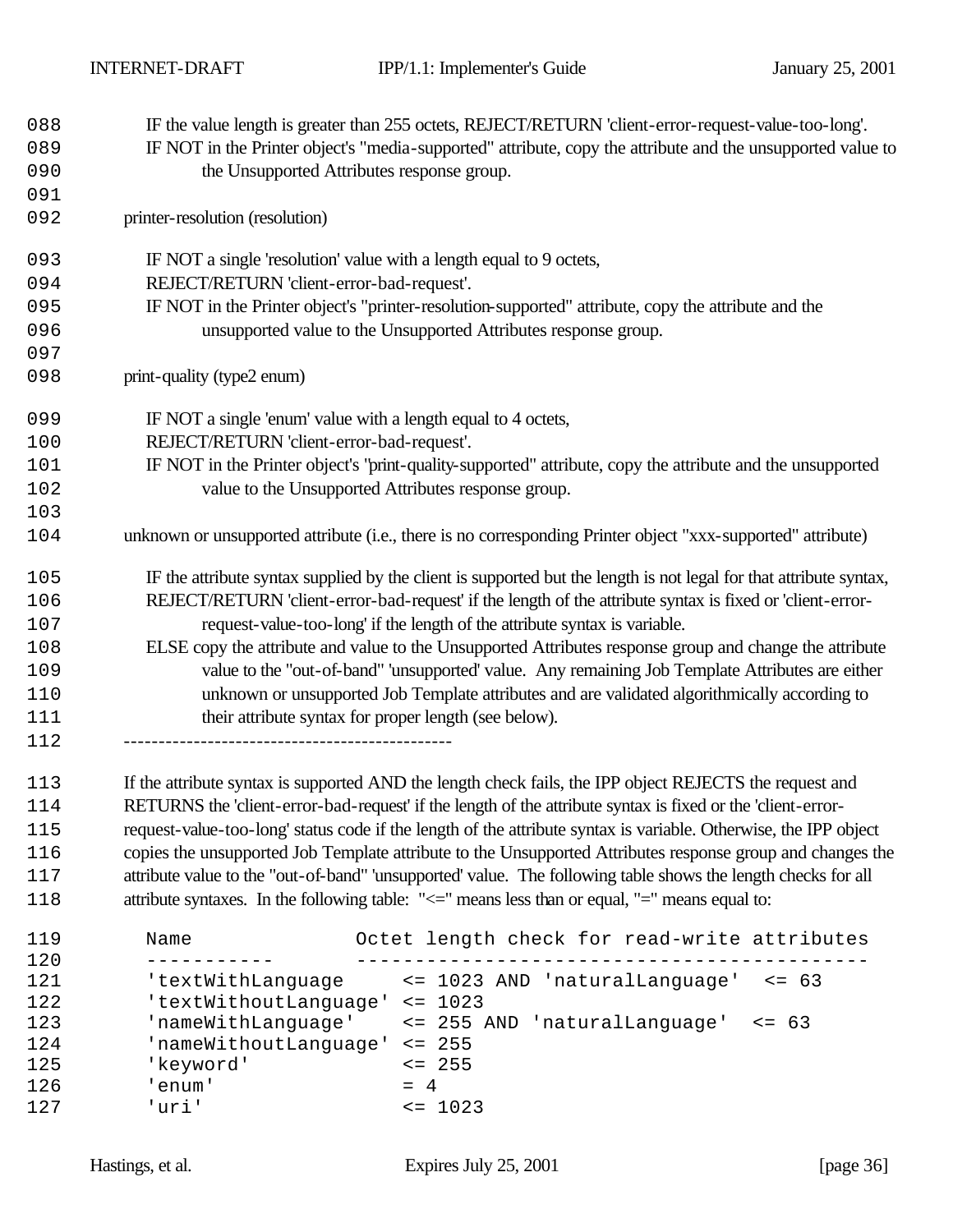| 128 | 'uriScheme'       | $\leq$ 63  |
|-----|-------------------|------------|
| 129 | 'charset'         | $\leq$ 63  |
| 130 | 'naturalLanguage' | $\leq$ 63  |
| 131 | 'mimeMediaType'   | $\leq$ 255 |
| 132 | 'octetString'     | $= 1023$   |
| 133 | 'boolean'         | $= 1$      |
| 134 | 'integer'         | $= 4$      |
| 135 | 'rangeOfInteger'  | $= 8$      |
| 136 | 'dateTime'        | $= 11$     |
| 137 | 'resolution'      | $= 9$      |
| 138 | '1setOf X'        |            |
|     |                   |            |

 Note: It's possible for a Printer to receive a zero length keyword in a request. Since this is a keyword, its value needs to be compared with the supported values. Assuming that the printer doesn't have any values in its corresponding "xxx-supported" attribute that are keywords of zero length, the comparison will fail. Then the request will be accepted or rejected depending on the value of "ipp-attributes-fidelity" being 'false' or 'true', respectively. No special handling is required for

# **3.1.2.3.1 Check for conflicting Job Template attributes values**

 Once all the Operation and Job Template attributes have been checked individually, the Printer object SHOULD check for any conflicting values among all the supported values supplied by the client. For example, a Printer object might be able to staple and to print on transparencies, however due to physical stapling constraints, the Printer object might not be able to staple transparencies. The IPP object copies the supported attributes and their conflicting attribute values to the Unsupported Attributes response group. The Printer object only copies over those attributes that the Printer object either ignores or substitutes in order to resolve the conflict, and it returns the original values which were supplied by the client. For example suppose the client supplies "finishings" equals 'staple' and "media" equals 'transparency', but the Printer object does not support stapling transparencies. If the Printer chooses to ignore the stapling request in order to resolve the conflict, the Printer objects returns "finishings" equal to 'staple' in the Unsupported Attributes response group. If any attributes are multi-valued, only the conflicting values of the attributes are copied.

Note: The decisions made to resolve the conflict (if there is a choice) is implementation dependent.

#### **3.1.2.3.2 Decide whether to REJECT the request**

If there were any unsupported Job Template attributes or unsupported/conflicting Job Template attribute

- values and the client supplied the "ipp-attribute-fidelity" attribute with the 'true' value, the Printer object 161 REJECTS the request and return the status code:
- 1. 'client-error-conflicting-attributes' status code, if there were any conflicts between attributes supplied 163 by the client.
- 2. 'client-error-attributes-or-values-not-supported' status code, otherwise.
-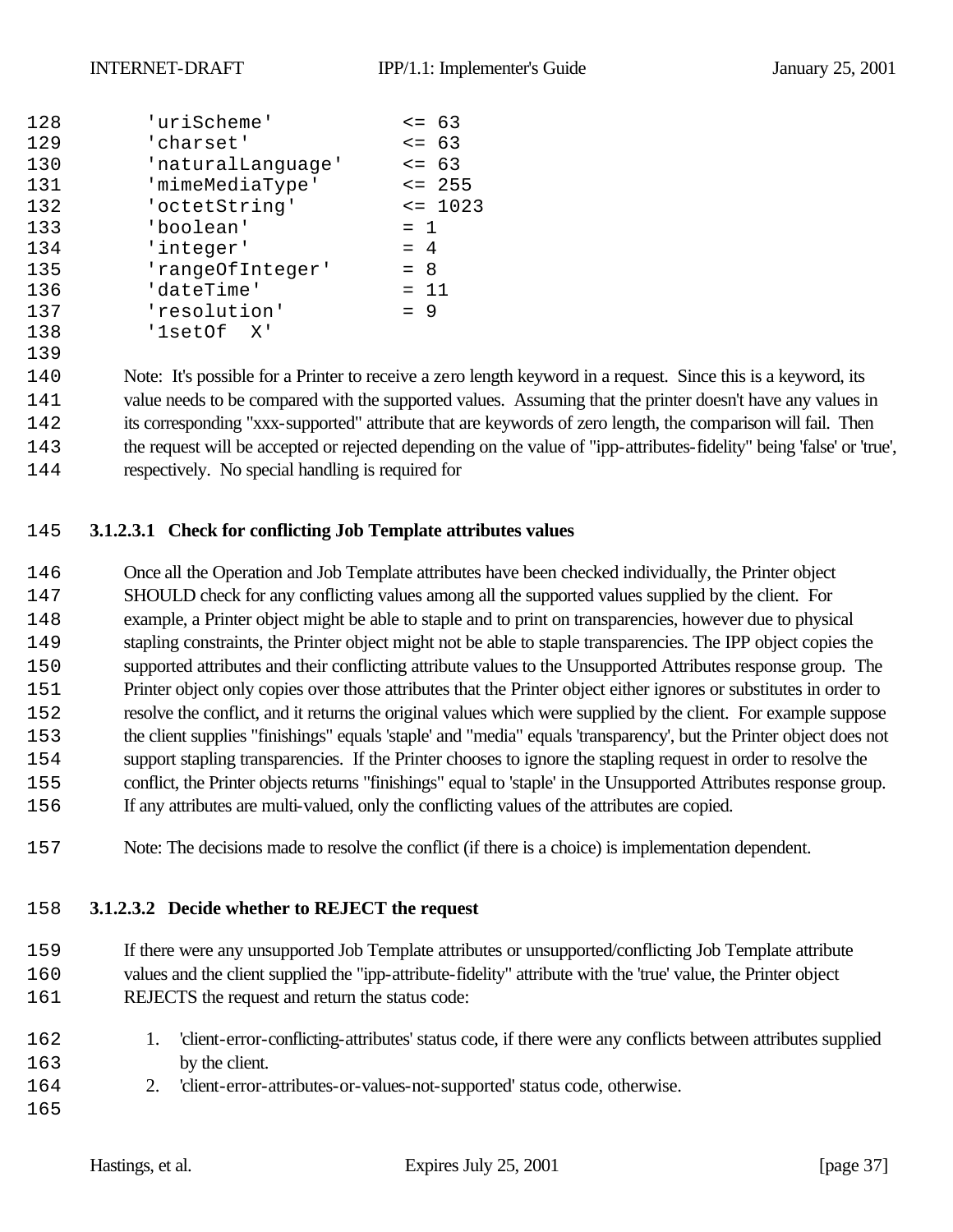Note: Unsupported Operation attributes or values that are returned do not affect the status returned in this 167 step. If the unsupported Operation attribute was a serious error, the above already rejected the request in a

 previous step. If control gets to this step with unsupported Operation attributes being returned, they are not 169 serious errors.

 In general, the final results of Job processing are unknown at Job submission time. The client has to rely on notifications or polling to find out what happens at Job processing time. However, there are cases in which some Printers can determine at Job submission time that Job processing is going to fail. As an optimization, we'd like to have the Printer reject the Job in these cases.

- There are three types of "processing" errors that might be detectable at Job submission time:
- 1. 'client-error-document-format-not-supported' : For the Print-Job, Send-Document, Print-URI, and Send-URI operations, if all these conditions are true:
- 177 the Printer supports auto-sensing, - the request "document-format" operation attribute is 'application/octet-stream',
- 179 the Printer receives document data before responding,
- 180 the Printer auto-senses the document format before responding,
- the sensed document format is not supported by the Printer
- 182 then the Printer should respond with 'client-error-document-format-not-supported' status.
- 2. 'client-error-compression-error': For the Print-Job, Send-Document, Print-URI, and Send-URI 184 operations, if all these conditions are true:
- the client supplies a supported value for the "compression" operation attribute in the request
- 186 the Printer receives document data before responding,
- 187 the Printer attempts to decompress the document data before responding,
- the document data cannot be decompressed using the algorithm specified by the "compression" 189 operation attribute
- then the Printer should respond with 'client-error-compression-error' status.
- 3. 'client-error-document-access-error': For the Print-URI, and Send-URI operations, if the Printer attempts
- and fails to pull the referenced document data before responding, it should respond with 'client-error-document-access-error' status.
- Some Printers are not able to detect these errors until Job processing time. In that case, the errors are recorded in the corresponding job-state and job-state reason attributes. (There is no standard way for a client
- to determine whether a Printer can detect these errors at Job submission time.) For example, if auto-sensing
- happens AFTER the job is accepted (as opposed to auto-sensing at submit time before returning the
- response), the implementation aborts the job, puts the job in the 'aborted' state and sets the 'unsupported-document-format' value in the job's "job-state-reasons".
- A client should always provide a valid "document-format" operation attribute whenever practical. In the absence of other information, a client itself may sniff the document data to determine document format.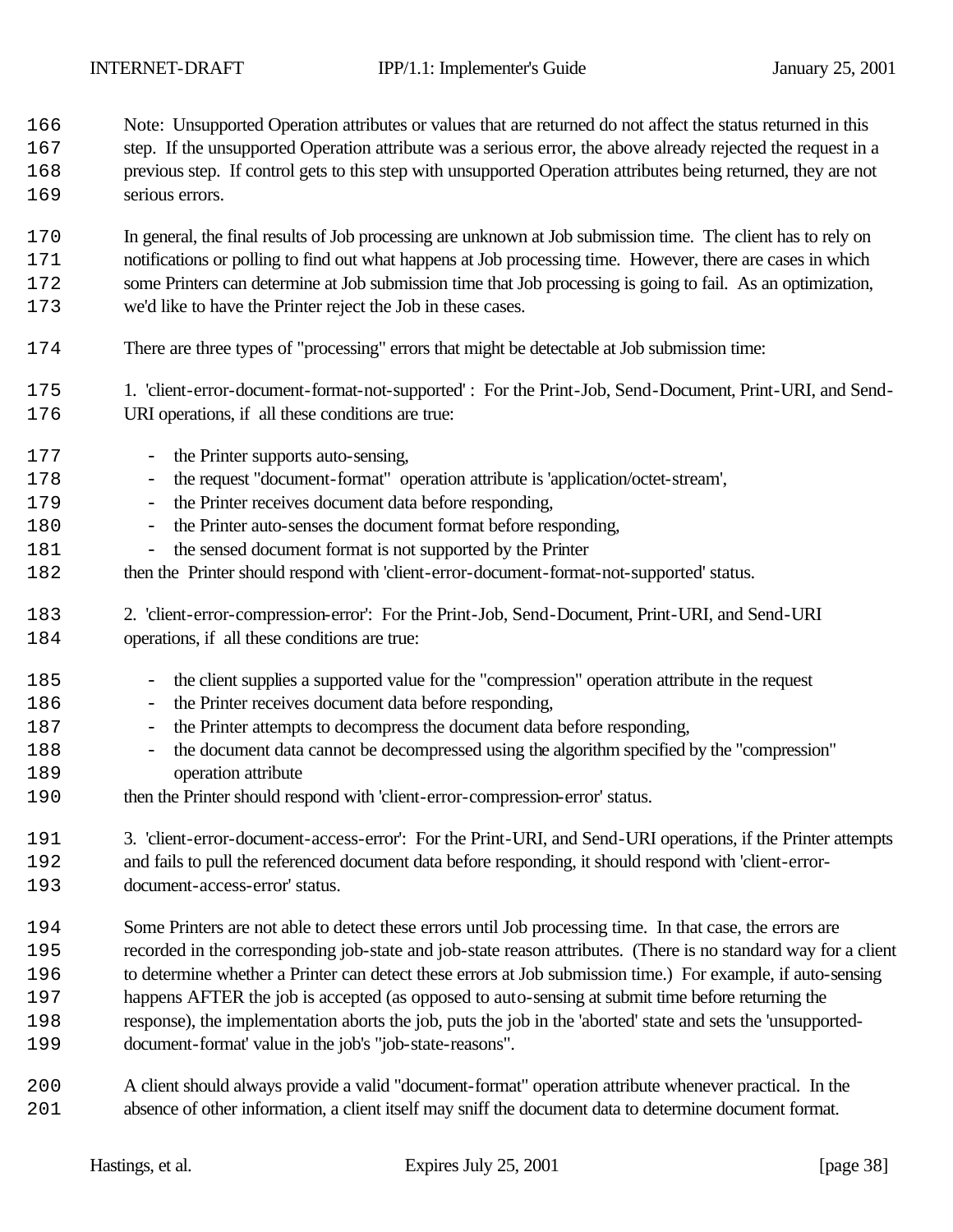Auto sensing at Job submission time may be more difficult for the Printer when combined with compression.

 For auto-sensed Jobs, a client may be better off deferring compression to the transfer protocol layer, e.g.; by using the HTTP Content-Encoding header.

## **3.1.2.3.3 For the Validate-Job operation, RETURN one of the success status codes**

| 206 | If the requested operation is the Validate-Job operation, the Printer object returns:                           |
|-----|-----------------------------------------------------------------------------------------------------------------|
| 207 | the "successful-ok" status code, if there are no unsupported or conflicting Job Template attributes or<br>1.    |
| 208 | values.                                                                                                         |
| 209 | the "successful-ok-conflicting-attributes, if there are any conflicting Job Template attribute or values.<br>2. |
| 210 | the "successful-ok-ignored-or-substituted-attributes, if there are only unsupported Job Template<br>3.          |
| 211 | attributes or values.                                                                                           |
| 212 |                                                                                                                 |
| 213 | Note: Unsupported Operation attributes or values that are returned do not affect the status returned in this    |
| 214 | step. If the unsupported Operation attribute was a serious error, the above already rejected the request in a   |
| 215 | previous step. If control gets to this step with unsupported Operation attributes being returned, they are not  |
| 216 | serious errors.                                                                                                 |

#### **3.1.2.3.4 Create the Job object with attributes to support**

- 1. creates a Job object, assigns a unique value to the job's "job-uri" and "job-id" attributes, and initializes 220 all of the job's other supported Job Description attributes.
- 221 2. removes all unsupported attributes from the Job object.
- 3. for each unsupported value, removes either the unsupported value or substitutes the unsupported attribute value with some supported value. If an attribute has no values after removing unsupported values from it, the attribute is removed from the Job object (so that the normal default behavior at job processing time will take place for that attribute).
- 4. for each conflicting value, removes either the conflicting value or substitutes the conflicting attribute value with some other supported value. If an attribute has no values after removing conflicting values from it, the attribute is removed from the Job object (so that the normal default behavior at job processing time will take place for that attribute).
-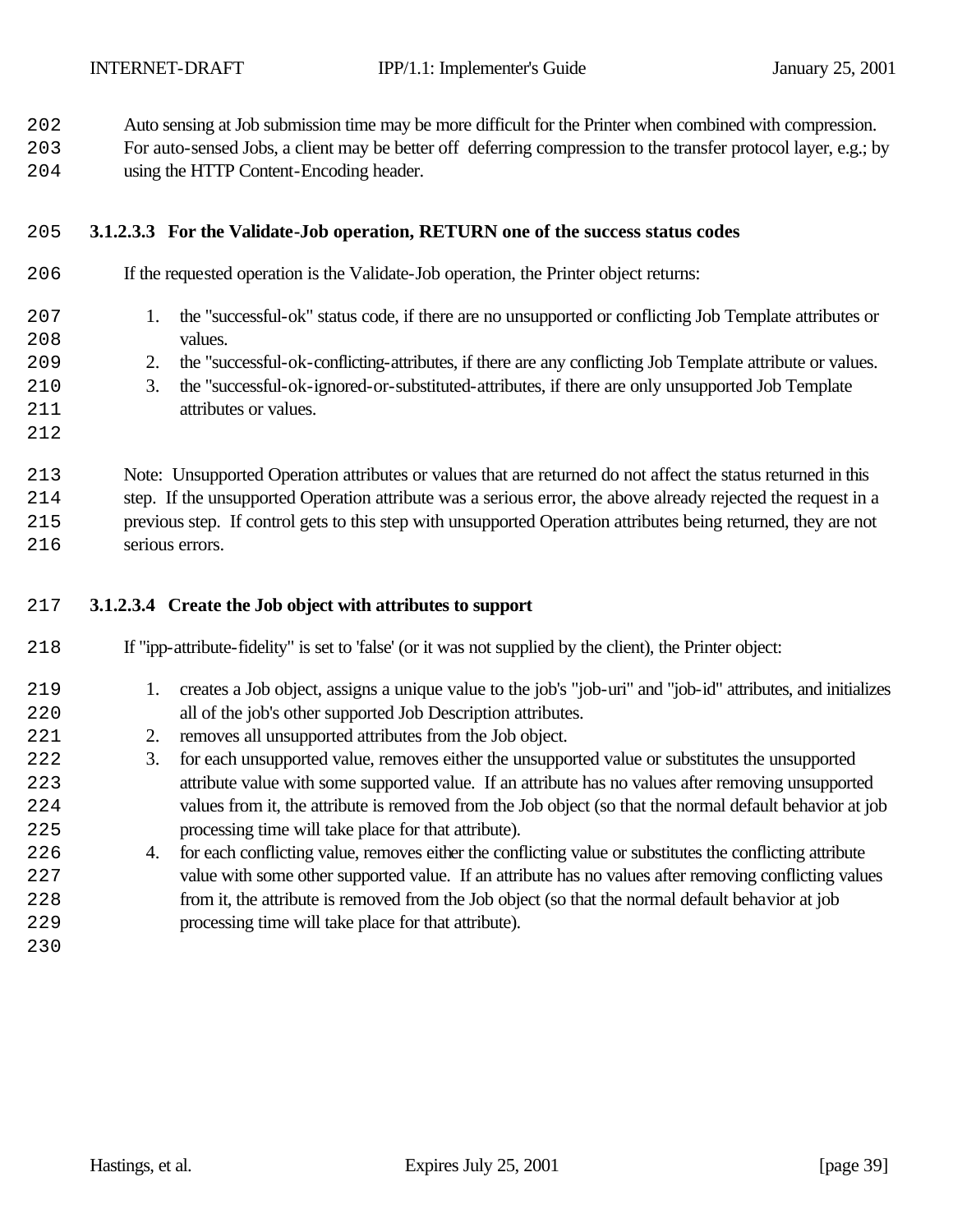If there were no attributes or values flagged as unsupported, or the value of 'ipp-attribute-fidelity" was 'false',

- 232 the Printer object is able to accept the create request and create a new Job object. If the "ipp-attribute-
- fidelity" attribute is set to 'true', the Job Template attributes that populate the new Job object are necessarily all
- the Job Template attributes supplied in the create request. If the "ipp-attribute-fidelity" attribute is set to 'false',
- the Job Template attributes that populate the new Job object are all the client supplied Job Template attributes that are supported or that have value substitution. Thus, some of the requested Job Template attributes will not appear in the Job object because the Printer object did not support those attributes. The attributes that
	- populate the Job object are persistently stored with the Job object for that Job. A Get-Job-Attributes operation on that Job object will return only those attributes that are persistently stored with the Job object.
	- Note: All Job Template attributes that are persistently stored with the Job object are intended to be "override values"; that is, they that take precedence over whatever other embedded instructions might be in the document data itself. However, it is not possible for all Printer objects to realize the semantics of "override". End users may query the Printer's "pdl-override-supported" attribute to determine if the Printer either attempts or does not attempt to override document data instructions with IPP attributes.
	- There are some cases, where a Printer supports a Job Template attribute and has an associated default value set for that attribute. In the case where a client does not supply the corresponding attribute, the Printer does not use its default values to populate Job attributes when creating the new Job object; only Job Template attributes actually in the create request are used to populate the Job object. The Printer's default values are only used later at Job processing time if no other IPP attribute or instruction embedded in the document data is present.
	- Note: If the default values associated with Job Template attributes that the client did not supply were to be used to populate the Job object, then these values would become "override values" rather than defaults. If the Printer supports the 'attempted' value of the "pdl-override-supported" attribute, then these override values could replace values specified within the document data. This is not the intent of the default value mechanism. A default value for an attribute is used only if the create request did not specify that attribute (or it was ignored when allowed by "ipp-attribute-fidelity" being 'false') and no value was provided within the content of the document data.
	- If the client does not supply a value for some Job Template attribute, and the Printer does not support that attribute, as far as IPP is concerned, the result of processing that Job (with respect to the missing attribute) is undefined.

## **3.1.2.3.5 Return one of the success status codes**

- Once the Job object has been created, the Printer object accepts the request and returns to the client:
- 1. the 'successful-ok' status code, if there are no unsupported or conflicting Job Template attributes or 264 values.
- 2. the 'successful-ok-conflicting-attributes' status code, if there are any conflicting Job Template attribute or values.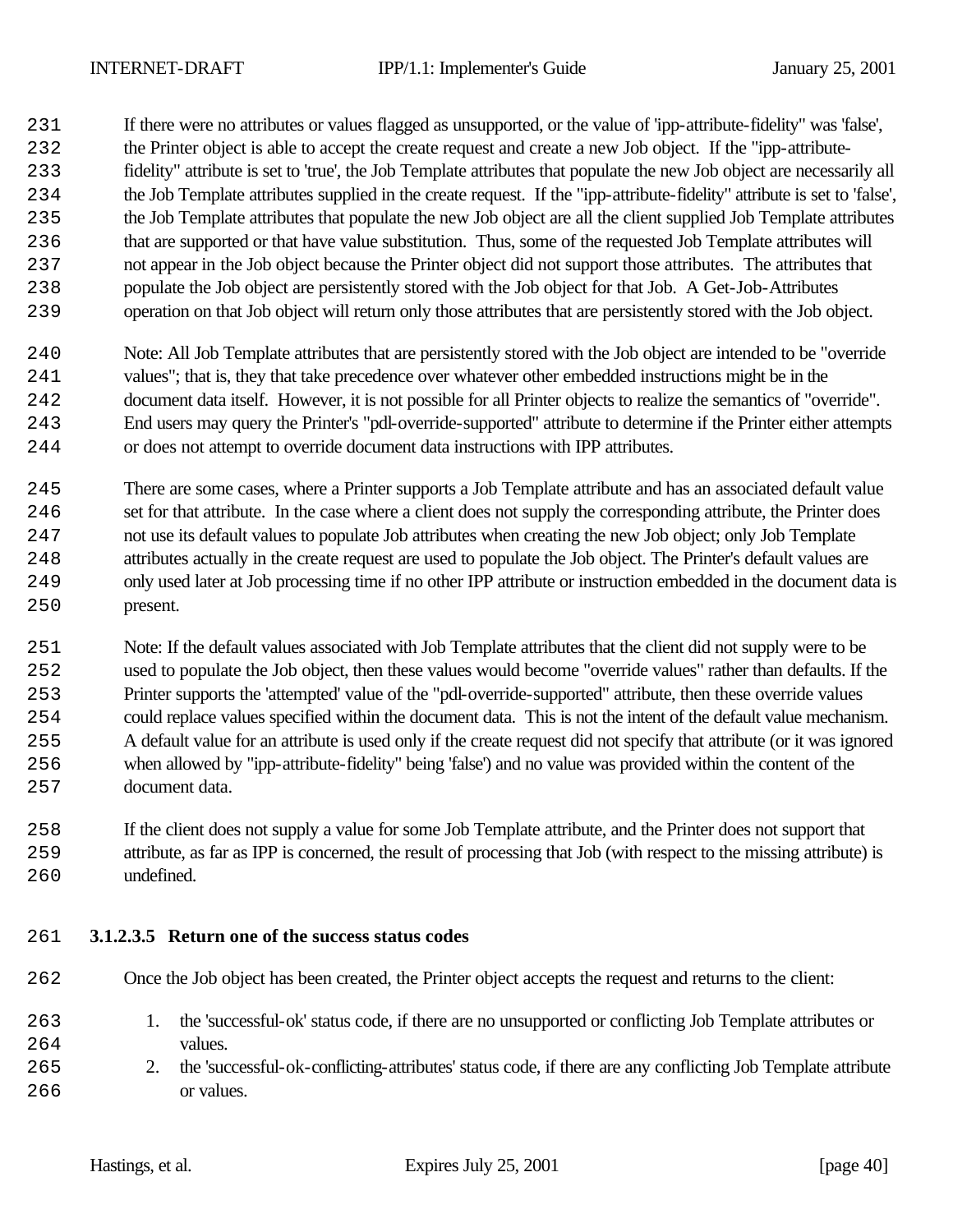- 3. the 'successful-ok-ignored-or-substituted-attributes' status code, if there are only unsupported Job 268 Template attributes or values.
- Note: Unsupported Operation attributes or values that are returned do not affect the status returned in this step. If the unsupported Operation attribute was a serious error, the above already rejected the request in a previous step. If control gets to this step with unsupported Operation attributes being returned, they are not serious errors.
- The Printer object also returns Job status attributes that indicate the initial state of the Job ('pending', 'pending-held', 'processing', etc.), etc. See Print-Job Response, [RFC2911] section 3.2.1.2.

#### **3.1.2.3.6 Accept appended Document Content**

 The Printer object accepts the appended Document Content data and either starts it printing, or spools it for 278 later processing.

#### **3.1.2.3.7 Scheduling and Starting to Process the Job**

 The Printer object uses its own configuration and implementation specific algorithms for scheduling the Job in the correct processing order. Once the Printer object begins processing the Job, the Printer changes the Job's state to 'processing'. If the Printer object supports PDL override (the "pdl-override-supported" attribute set to 'attempted'), the implementation does its best to see that IPP attributes take precedence over embedded instructions in the document data.

#### **3.1.2.3.8 Completing the Job**

 The Printer object continues to process the Job until it can move the Job into the 'completed' state. If an Cancel-Job operation is received, the implementation eventually moves the Job into the 'canceled' state. If the system encounters errors during processing that do not allow it to progress the Job into a completed state, the implementation halts all processing, cleans up any resources, and moves the Job into the 'aborted' state.

## **3.1.2.3.9 Destroying the Job after completion**

 Once the Job moves to the 'completed', 'aborted', or 'canceled' state, it is an implementation decision as to when to destroy the Job object and release all associated resources. Once the Job has been destroyed, the Printer would return either the "client-error-not-found" or "client-error-gone" status codes for operations directed at that Job.

 Note: the Printer object SHOULD NOT re-use a "job-uri" or "job-id" value for a sufficiently long time after a job has been destroyed, so that stale references kept by clients are less likely to access the wrong (newer) 297 job.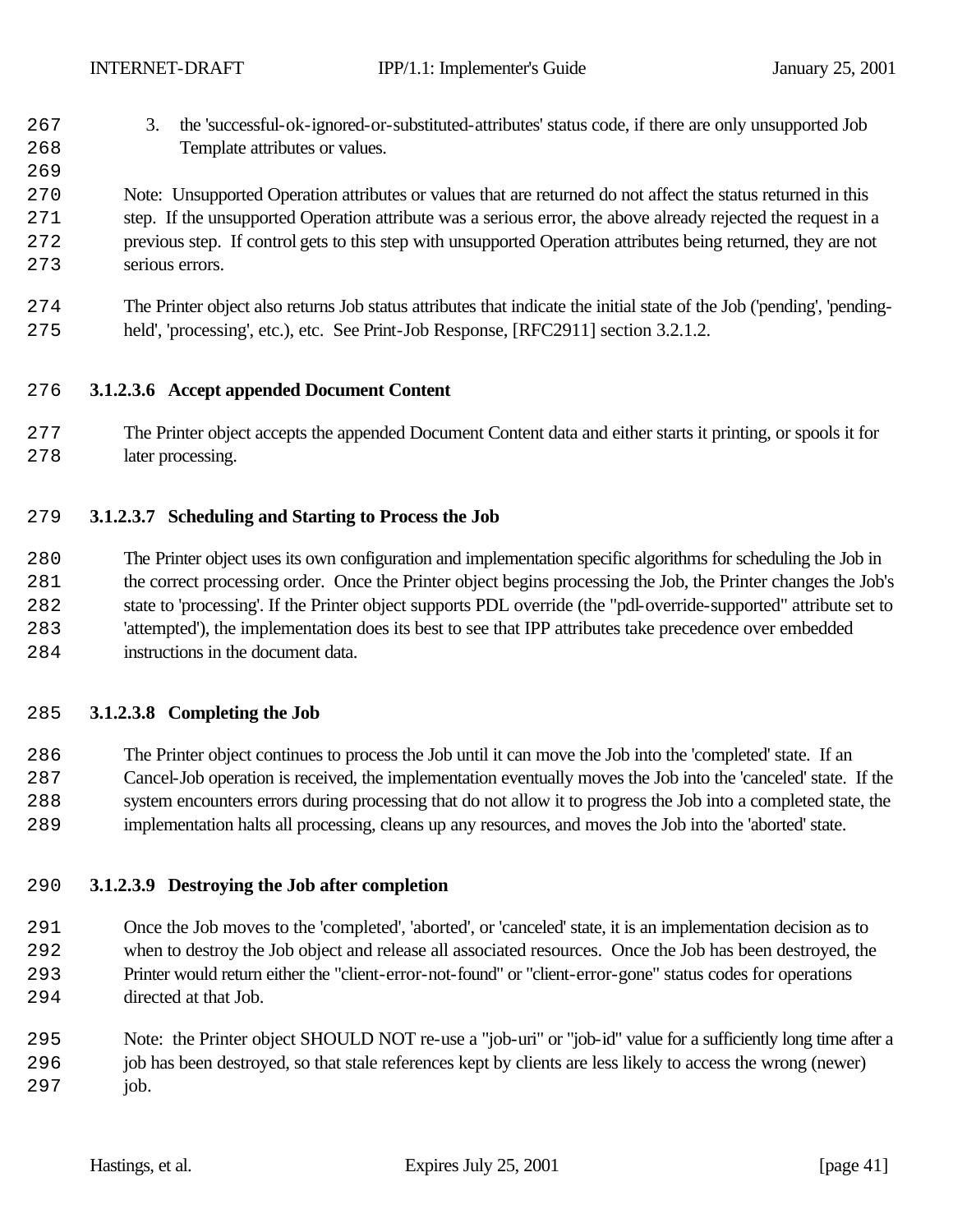#### **3.1.2.3.10 Interaction with "ipp-attribute-fidelity"**

- Some Printer object implementations may support "ipp-attribute-fidelity" set to 'true' and "pdl-override- supported" set to 'attempted' and yet still not be able to realize exactly what the client specifies in the create request. This is due to legacy decisions and assumptions that have been made about the role of job instructions embedded within the document data and external job instructions that accompany the document data and how to handle conflicts between such instructions. The inability to be 100% precise about how a given implementation will behave is also compounded by the fact that the two special attributes, "ipp-attribute- fidelity" and "pdl-"override-supported", apply to the whole job rather than specific values for each attribute. For example, some implementations may be able to override almost all Job Template attributes except for
- "number-up". Character Sets, natural languages, and internationalization
- This section discusses character set support, natural language support and internationalization.

#### **3.1.2.3.11 Character set code conversion support**

- IPP clients and IPP objects are REQUIRED to support UTF-8. They MAY support additional charsets. It is RECOMMENDED that an IPP object also support US-ASCII, since many clients support US-ASCII, and indicate that UTF-8 and US-ASCII are supported by populating the Printer's "charset-supported" with 'utf-8' and 'us-ascii' values. An IPP object is required to code covert with as little loss as possible between the charsets that it supports, as indicated in the Printer's "charsets-supported" attribute.
- How should the server handle the situation where the "attributes-charset" of the response itself is "us-ascii", but one or more attributes in that response is in the "utf-8" format?
- Example: Consider a case where a client sends a Print-Job request with "utf-8" as the value of "attributes- charset" and with the "job-name" attribute supplied. Later another client submits a Get-Job-Attribute or Get- Jobs request. This second request contains the "attributes-charset" with value "us-ascii" and "requested-attributes" attribute with exactly one value "job-name".
- According to the RFC2911 document (section 3.1.4.2), the value of the "attributes-charset" for the response of the second request must be "us-ascii" since that is the charset specified in the request. The "job-name" value, however, is in "utf-8" format. Should the request be rejected even though both "utf-8" and "us-ascii" charsets are supported by the server? or should the "job-name" value be converted to "us-ascii" and return "successful-ok-conflicting-attributes" (0x0002) as the status code?
- Answer: An IPP object that supports both utf-8 (REQUIRED) and us-ascii, the second paragraph of section 3.1.4.2 applies so that the IPP object MUST accept the request, perform code set conversion between these two charsets with "the highest fidelity possible" and return 'successful-ok', rather than a warning 'successful- ok-conflicting-attributes, or an error. The printer will do the best it can to convert between each of the character sets that it supports--even if that means providing a string of question marks because none of the characters are representable in US ASCII. If it can't perform such conversion, it MUST NOT advertise us-ascii as a value of its "attributes-charset-supported" and MUST reject any request that requests 'us-ascii'.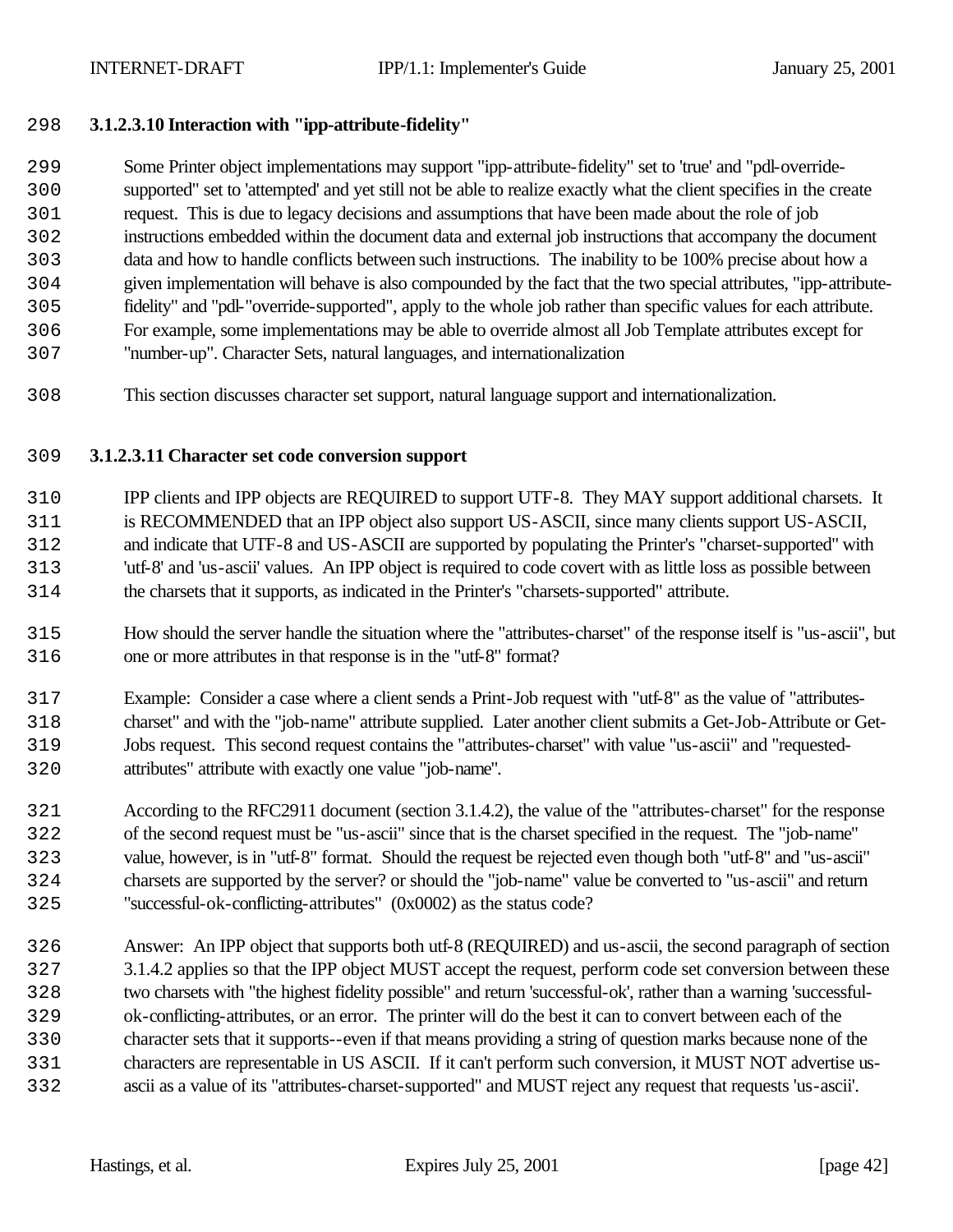One IPP object implementation strategy is to convert all request text and name values to a Unicode internal

- representation. This is 16-bit and virtually universal. Then convert to the specified operation attributes-charset on output.
- Also it would be smarter for a client to ask for 'utf-8', rather than 'us-ascii' and throw away characters that it doesn't understand, rather than depending on the code conversion of the IPP object.

#### **3.1.2.3.12 What charset to return when an unsupported charset is requested (Issue 1.19)?**

- Section 3.1.4.1 Request Operation attributes was clarified in November 1998 as follows:
- All clients and IPP objects MUST support the 'utf-8' charset [RFC2044] and MAY support additional
- charsets provided that they are registered with IANA [IANA-CS]. If the Printer object does not support the
- client supplied charset value, the Printer object MUST reject the request, set the "attributes-charset" to 'utf-8'
- in the response, and return the 'client-error-charset-not-supported' status code and any 'text' or 'name' attributes using the 'utf-8' charset.
- Since the client and IPP object MUST support UTF-8, returning any text or name attributes in UTF-8 when the client requests a charset that is not supported should allow the client to display the text or name.
- Since such an error is a client error, rather than a user error, the client should check the status code first so that it can avoid displaying any other returned 'text' and 'name' attributes that are not in the charset requested.
- Furthermore, [RFC2911] section 14.1.4.14 client-error-charset-not-supported (0x040D) was clarified in November 1998 as follows:
- For any operation, if the IPP Printer does not support the charset supplied by the client in the "attributes- charset" operation attribute, the Printer MUST reject the operation and return this status and any 'text' or 'name' attributes using the 'utf-8' charset (see Section 3.1.4.1).

# **3.1.2.3.13 Natural Language Override (NLO)**

- The 'text' and 'name' attributes each have two forms. One has an implicit natural language, and the other has an explicit natural language. The 'textWithoutLanguage' and 'textWithLanguage' are the two 'text' forms. The 'nameWithoutLanguage" and 'nameWithLanguage are the two 'name' forms. If a receiver (IPP object or IPP client) supports an attribute with attribute syntax 'text', it MUST support both forms in a request and a response. A sender (IPP client or IPP object) MAY send either form for any such attribute. When a sender sends a WithoutLanguage form, the implicit natural language is specified in the "attributes-natural-language" operation attribute, which all senders MUST include in every request and response.
- When a sender sends a WithLanguage form, it MAY be different from the implicit natural language supplied by the sender or it MAY be the same. The receiver MUST treat either form equivalently.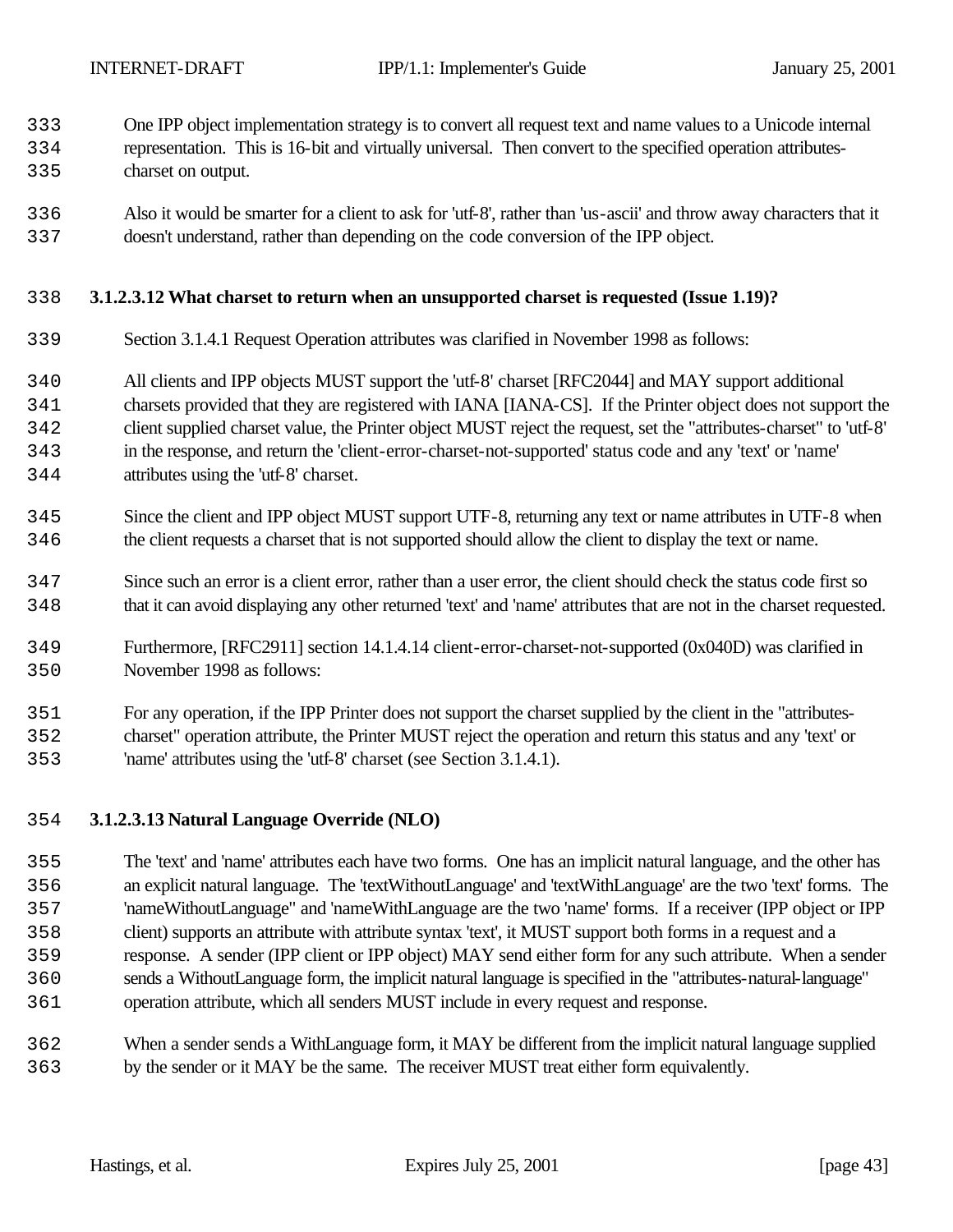There is an implementation decision for senders, whether to always send the WithLanguage forms or use the WithoutLanguage form when the attribute's natural language is the same as the request or response. The former approach makes the sender implementation simpler. The latter approach is more efficient on the wire and allows inter-working with non-conforming receivers that fail to support the WithLanguage forms. As each approach have advantages, the choice is completely up to the implementer of the sender.

 Furthermore, when a client receives a 'text' or 'name' job attribute that it had previously supplied, that client MUST NOT expect to see the attribute in the same form, i.e., in the same WithoutLanguage or WithLanguage form as the client supplied when it created the job. The IPP object is free to transform the attribute from the WithLanguage form to the WithoutLanguage form and vice versa, as long as the natural language is preserved. However, in order to meet this latter requirement, it is usually simpler for the IPP object implementation to store the natural language explicitly with the attribute value, i.e., to store using an internal representation that resembles the WithLanguage form.

 The IPP Printer MUST copy the natural language of a job, i.e., the value of the "attributes-natural-language" operation attribute supplied by the client in the create operation, to the Job object as a Job Description attribute, so that a client is able to query it. In returning a Get-Job-Attributes response, the IPP object MAY return one of three natural language values in the response's "attributes-natural-language" operation attribute: (1) that requested by the requester, (2) the natural language of the job, or (3) the configured natural language of the IPP Printer, if the requested language is not supported by the IPP Printer.

 This "attributes-natural-language" Job Description attribute is useful for an IPP object implementation that prints start sheets in the language of the user who submitted the job. This same Job Description attribute is useful to a multi-lingual operator who has to communicate with different job submitters in different natural languages. This same Job Description attribute is expected to be used in the future to generate notification messages in the natural language of the job submitter.

 Early drafts of [RFC2911] contained a job-level natural language override (NLO) for the Get-Jobs response. A job-level (NLO) is an (unrequested) Job Attribute which then specified the implicit natural language for any other WithoutLanguage job attributes returned in the response for that job. Interoperability testing of early implementations showed that no one was implementing the job-level NLO in Get-Job responses. So the job- level NLO was eliminated from the Get-Jobs response. This simplification makes all requests and responses consistent in that the implicit natural language for any WithoutLanguage 'text' or 'name' form is always supplied in the request's or response's "attributes-natural-language" operation attribute.

## **3.1.3 Status codes returned by operation**

 This section corresponds to [RFC2911] section 3.1.6 "Operation Response Status Codes and Status Messages". This section lists all status codes once in the first operation (Print-Job). Then it lists the status codes that are different or specialized for subsequent operations under each operation.

## **3.1.3.1 Printer Operations**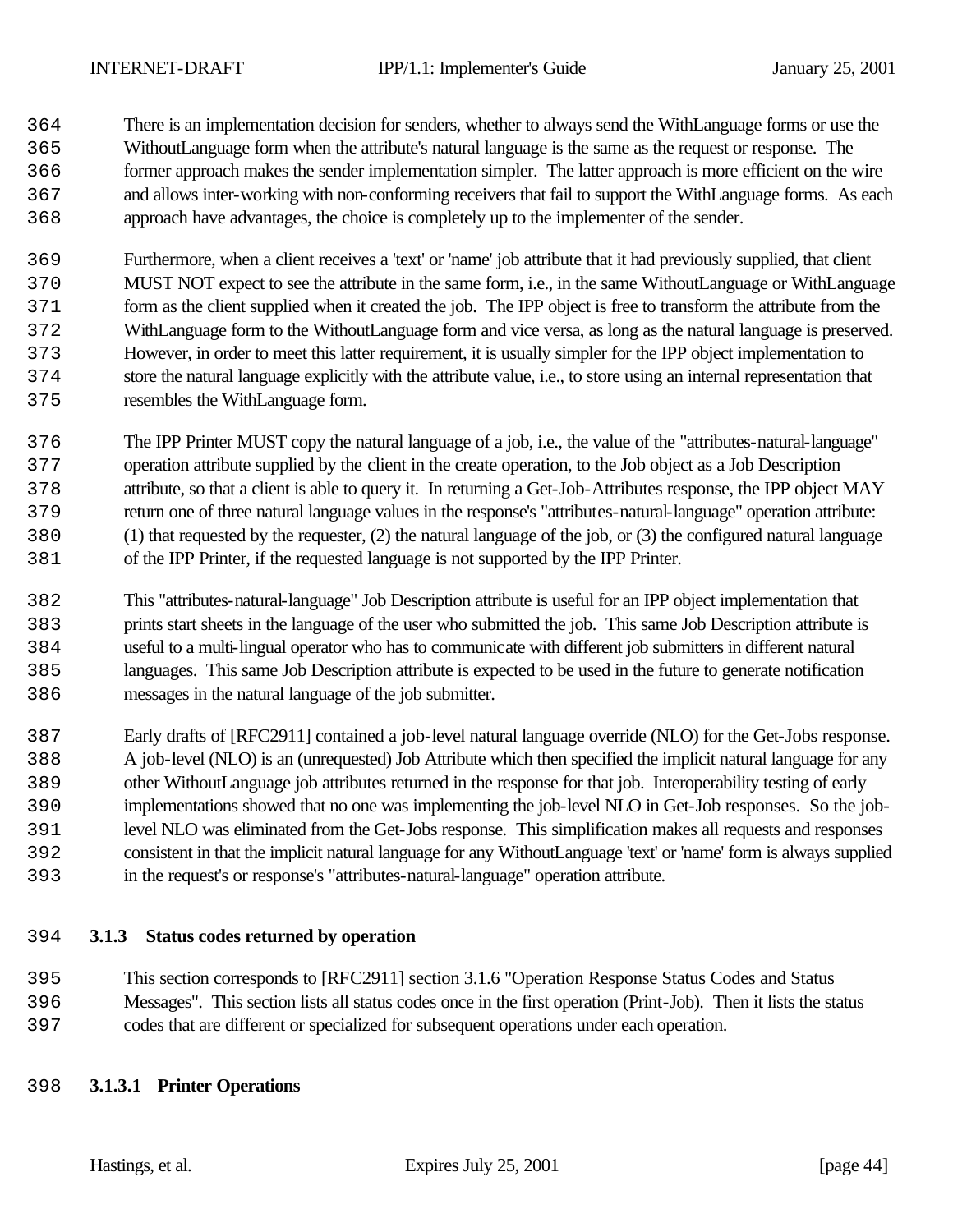#### **3.1.3.1.1 Print-Job**

- The Printer object MUST return one of the following "status-code" values for the indicated reason. Whether all of the document data has been accepted or not before returning the success or error response depends on implementation. See Section 13 in [RFC2911] for a more complete description of each status code.
- For the following success status codes, the Job object has been created and the "job-id", and "job-uri" assigned and returned in the response:
- successful-ok: no request attributes were substituted or ignored.
- successful-ok-ignored-or-substituted-attributes: some supplied (1) attributes were ignored or (2) unsupported attribute syntaxes or values were substituted with supported values or were ignored. Unsupported attributes, attribute syntax's, or values MUST be returned in the Unsupported Attributes group of the response.
- successful-ok-conflicting-attributes: some supplied attribute values conflicted with the values of other supplied attributes and were either substituted or ignored. Attributes or values which conflict with other attributes and have been substituted or ignored MUST be returned in the Unsupported Attributes group of the response as supplied by the client.
- [RFC2911] section 3.1.6 Operation Status Codes and Messages states:

 If the Printer object supports the "status-message" operation attribute, it SHOULD use the REQUIRED 'utf-8' charset to return a status message for the following error status codes (see section 13 in [RFC2911]): 'client-error-bad-request', 'client-error-charset-not-supported', 'server-error-internal-error', 'server-error-operation-not-supported', and 'server-error-version-not-supported'. In this case, it MUST set the value of the "attributes-charset" operation attribute to 'utf-8' in the error response.

- For the following error status codes, no job is created and no "job-id" or "job-uri" is returned:
- client-error-bad-request: The request syntax does not conform to the specification. client-error-forbidden: The request is being refused for authorization or authentication reasons. The
- implementation security policy is to not reveal whether the failure is one of authentication or authorization.
- client-error-not-authenticated: Either the request requires authentication information to be supplied or the authentication information is not sufficient for authorization.
- client-error-not-authorized: The requester is not authorized to perform the request on the target object.
- client-error-not-possible: The request cannot be carried out because of the state of the system. See also 'server-error-not-accepting-jobs' status code, which MUST take precedence if the Printer object's "printer-accepting-jobs" attribute is 'false'.
- client-error-timeout: not applicable.
- client-error-not-found: the target object does not exist.
- client-error-gone: the target object no longer exists and no forwarding address is known.
- client-error-request-entity-too-large: the size of the request and/or print data exceeds the capacity of the IPP Printer to process it.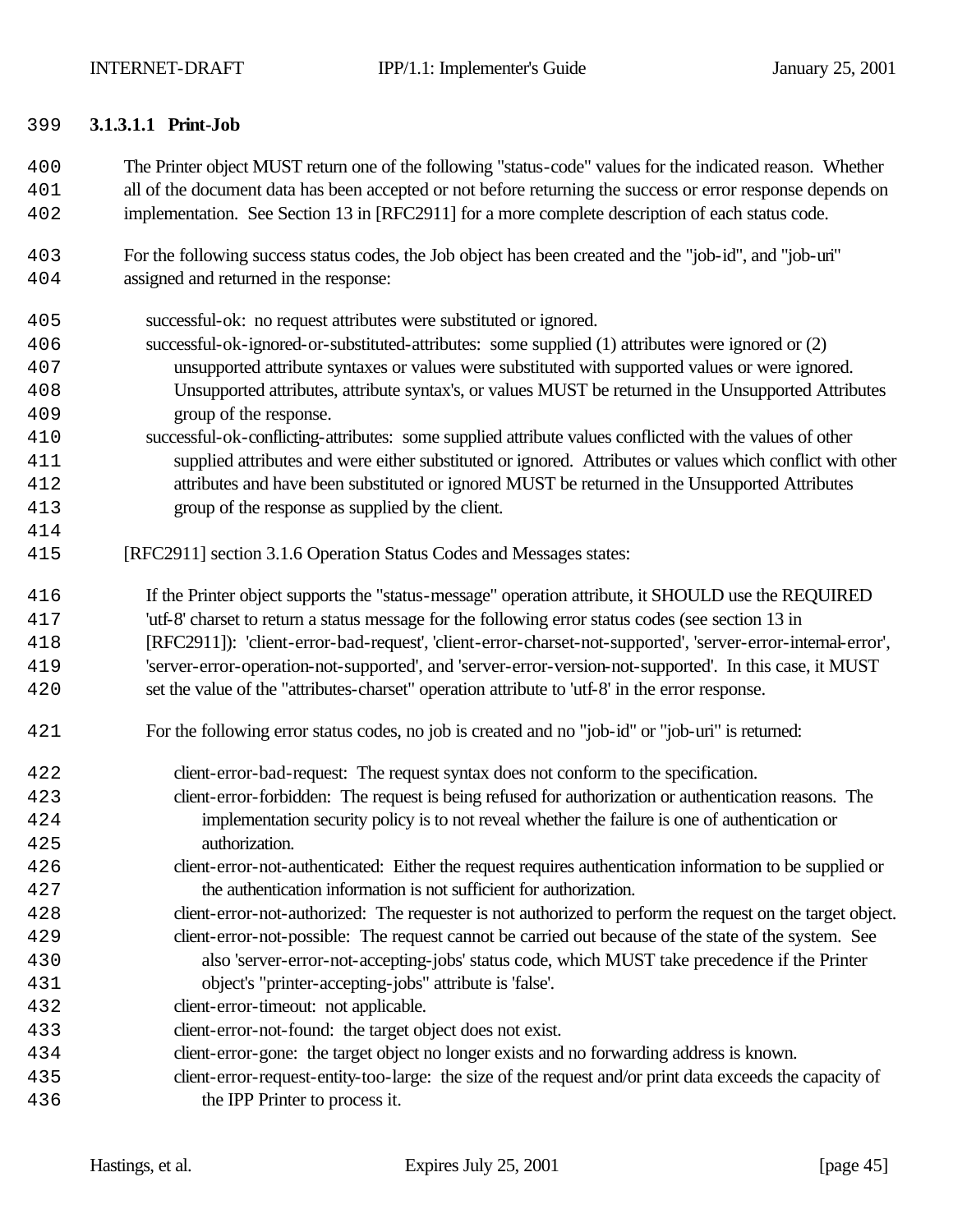| 437 | client-error-request-value-too-long: the size of request variable length attribute values, such as 'text'   |
|-----|-------------------------------------------------------------------------------------------------------------|
| 438 | and 'name' attribute syntax's, exceed the maximum length specified in [RFC2911] for the attribute           |
| 439 | and MUST be returned in the Unsupported Attributes Group.                                                   |
| 440 | client-error-document-format-not-supported: the document format supplied is not supported. The              |
| 441 | "document-format" attribute with the unsupported value MUST be returned in the Unsupported                  |
| 442 | Attributes Group. This error SHOULD take precedence over any other 'xxx-not-supported'                      |
| 443 | error, except 'client-error-charset-not-supported'.                                                         |
| 444 | client-error-attributes-or-values-not-supported: one or more supplied attributes, attribute syntax's, or    |
| 445 | values are not supported and the client supplied the "ipp-attributes-fidelity" operation attribute with     |
| 446 | a 'true' value. They MUST be returned in the Unsupported Attributes Group as explained below.               |
| 447 | client-error-uri-scheme-not-supported: not applicable.                                                      |
| 448 | client-error-charset-not-supported: the charset supplied in the "attributes-charset" operation attribute is |
| 449 | not supported. The Printer's "configured-charset" MUST be returned in the response as the value             |
| 450 | of the "attributes-charset" operation attribute and used for any 'text' and 'name' attributes returned      |
| 451 | in the error response. This error SHOULD take precedence over any other error, unless the                   |
| 452 | request syntax is so bad that the client's supplied "attributes-charset" cannot be determined.              |
| 453 | client-error-conflicting-attributes: one or more supplied attribute values conflicted with each other and   |
| 454 | the client supplied the "ipp-attributes-fidelity" operation attribute with a 'true' value. They MUST        |
| 455 | be returned in the Unsupported Attributes Group as explained below.                                         |
| 456 | server-error-internal-error: an unexpected condition prevents the request from being fulfilled.             |
| 457 | server-error-operation-not-supported: not applicable (since Print-Job is REQUIRED).                         |
| 458 | server-error-service-unavailable: the service is temporarily overloaded.                                    |
| 459 | server-error-version-not-supported: the version in the request is not supported. The "closest" version      |
| 460 | number supported MUST be returned in the response.                                                          |
| 461 | server-error-device-error: a device error occurred while receiving or spooling the request or               |
| 462 | document data or the IPP Printer object can only accept one job at a time.                                  |
| 463 | server-error-temporary-error: a temporary error such as a buffer full write error, a memory overflow,       |
| 464 | or a disk full condition occurred while receiving the request and/or the document data.                     |
| 465 | server-error-not-accepting-jobs: the Printer object's "printer-is-not-accepting-jobs" attribute is 'false'. |
| 466 | server-error-busy: the Printer is too busy processing jobs to accept another job at this time.              |
| 467 | server-error-job-canceled: the job has been canceled by an operator or the system while the client          |
| 468 | was transmitting the document data.                                                                         |
|     |                                                                                                             |

## **3.1.3.1.2 Print-URI**

 All of the Print-Job status codes described in Section 3.1.3.1.1 Print-Job Response are applicable to Print- URI with the following specializations and differences. See Section 14 for a more complete description of each status code.

- client-error-uri-scheme-not-supported: the URI scheme supplied in the "document-uri" operation attribute is not supported and is returned in the Unsupported Attributes group.
- server-error-operation-not-supported: the Print-URI operation is not supported.
-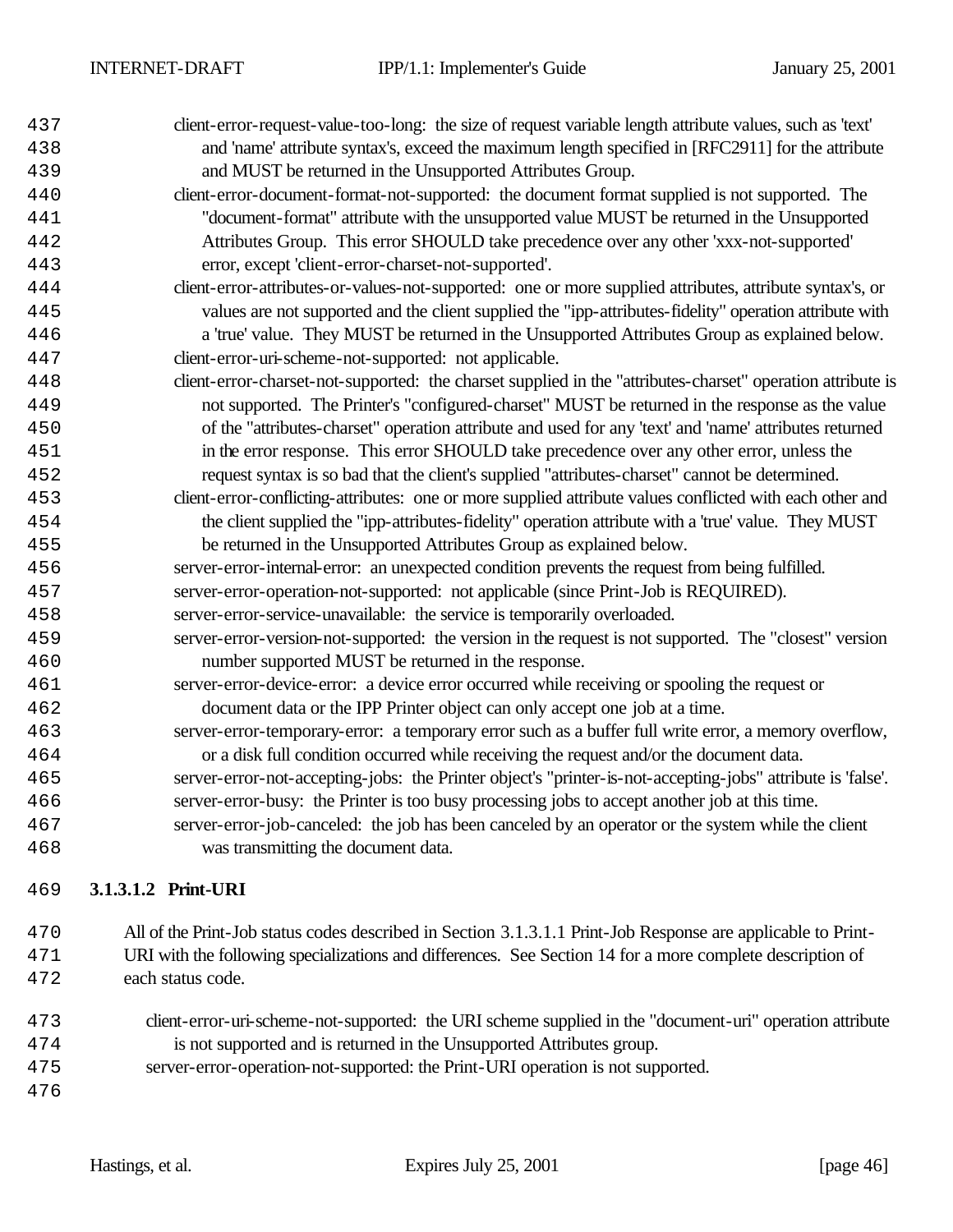#### **3.1.3.1.3 Validate-Job**

 All of the Print-Job status codes described in Section 3.1.3.1.1 Print-Job Response are applicable to Validate-Job. See Section 13 in [RFC2911] for a more complete description of each status code.

#### **3.1.3.1.4 Create-Job**

 All of the Print-Job status codes described in Section 3.1.3.1.1 Print-Job Response are applicable to Create- Job with the following specializations and differences. See Section 13 in [RFC2911] for a more complete description of each status code.

- server-error-operation-not-supported: the Create-Job operation is not supported.
- client-error-multiple-document-jobs-not-supported: while the Create-Job and Send-Document operations are supported, this implementation doesn't support more than one document with data.

#### **3.1.3.1.5 Get-Printer-Attributes**

 All of the Print-Job status codes described in Section 3.1.3.1.1 Print-Job Response are applicable to the Get- Printer-Attributes operation with the following specialization's and differences. See Section 13 in [RFC2911] for a more complete description of each status code.

- For the following success status codes, the requested attributes are returned in Group 3 in the response:
- successful-ok: no operation attributes or values were substituted or ignored (same as Print-Job) and no requested attributes were unsupported.
- successful-ok-ignored-or-substituted-attributes: The "requested-attributes" operation attribute MAY, but NEED NOT, be returned with the unsupported values.
- successful-ok-conflicting-attributes: same as Print-Job.
- For the error status codes, Group 3 is returned containing no attributes or is not returned at all:
- client-error-not-possible: Same as Print-Job, in addition the Printer object is not accepting any requests. client-error-request-entity-too-large: same as Print-job, except that no print data is involved.
- client-error-attributes-or-values-not-supported: not applicable, since unsupported operation attributes and/or values MUST be ignored and an appropriate success code returned (see above).
- client-error-conflicting-attributes: same as Print-Job, except that "ipp-attribute-fidelity" is not involved. server-error-operation-not-supported: not applicable (since Get-Printer-Attributes is REQUIRED).
- server-error-device-error: same as Print-Job, except that no document data is involved.
- server-error-temporary-error: same as Print-Job, except that no document data is involved.
- server-error-not-accepting-jobs: not applicable.
- server-error-busy: same as Print-Job, except the IPP object is too busy to accept even query requests. server-error-job-canceled: not applicable.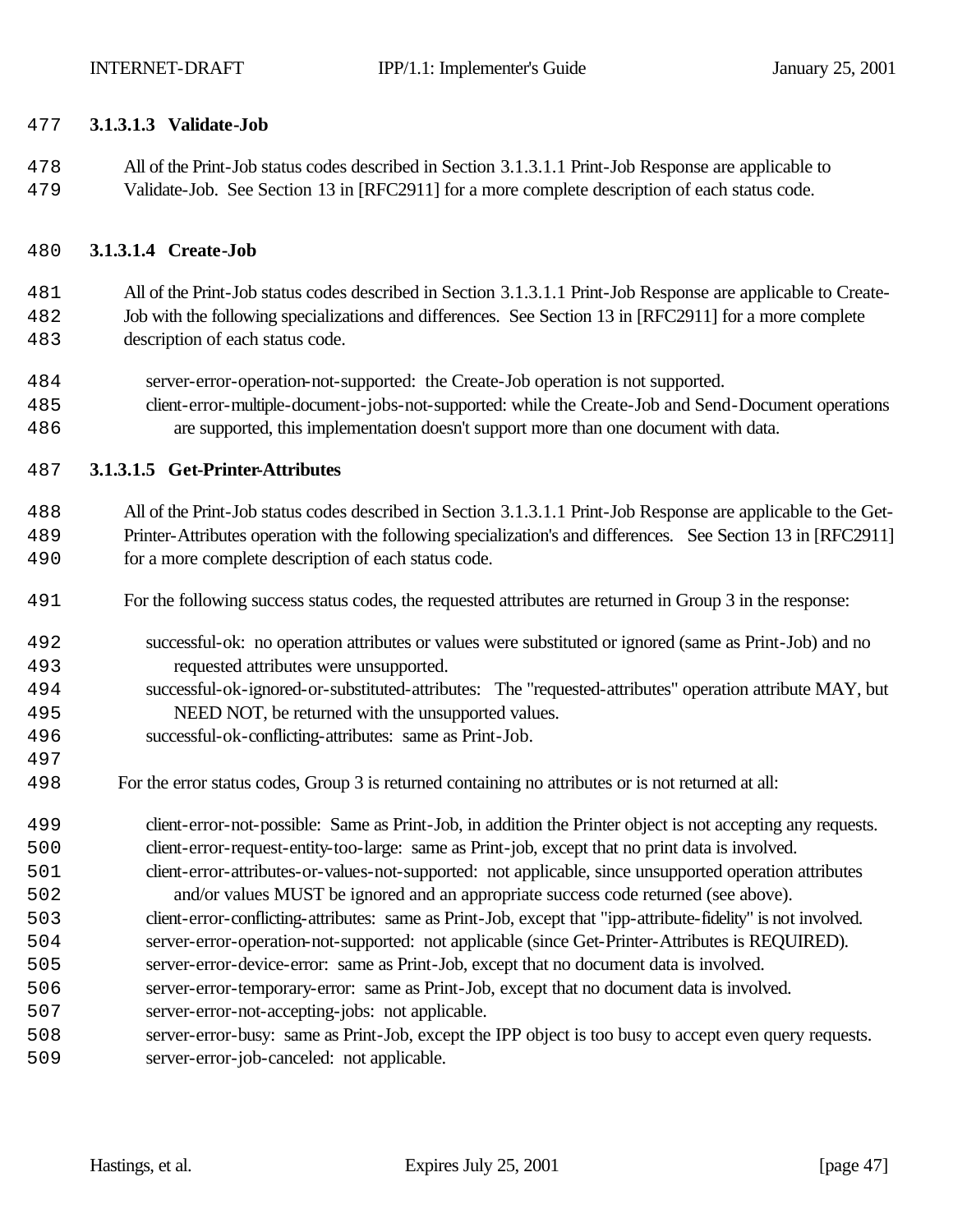#### **3.1.3.1.6 Get-Jobs**

- All of the Print-Job status codes described in Section 3.1.3.1.1 Print-Job Response are applicable to the Get- Jobs operation with the following specialization's and differences. See Section 13 in [RFC2911] for a more complete description of each status code.
- For the following success status codes, the requested attributes are returned in Group 3 in the response:
- successful-ok: same as Get-Printer-Attributes (see section 3.1.3.1.5). successful-ok-ignored-or-substituted-attributes: same as Get-Printer-Attributes (see section 3.1.3.1.5).
- successful-ok-conflicting-attributes: same as Get-Printer-Attributes (see section 3.1.3.1.5).
- For any error status codes, Group 3 is returned containing no attributes or is not returned at all. The following brief error status code descriptions contain unique information for use with Get-Jobs operation. See section
- 14 for the other error status codes that apply uniformly to all operations:
- client-error-not-possible: Same as Print-Job, in addition the Printer object is not accepting any requests. client-error-request-entity-too-large: same as Print-job, except that no print data is involved. client-error-document-format-not-supported: not applicable. client-error-attributes-or-values-not-supported: not applicable, since unsupported operation attributes and/or values MUST be ignored and an appropriate success code returned (see above). client-error-conflicting-attributes: same as Print-Job, except that "ipp-attribute-fidelity" is not involved. server-error-operation-not-supported: not applicable (since Get-Jobs is REQUIRED). server-error-device-error: same as Print-Job, except that no document data is involved. server-error-temporary-error: same as Print-Job, except that no document data is involved. server-error-not-accepting-jobs: not applicable. server-error-job-canceled: not applicable.

#### **3.1.3.1.7 Pause-Printer**

- All of the Print-Job status codes described in Section 3.1.3.1.1 Print-Job Response are applicable to Pause- Printer with the following specializations and differences. See Section 13 in [RFC2911] for a more complete description of each status code.
- For the following success status codes, the Printer object is being stopped from scheduling jobs on all its 540 devices.
- successful-ok: no request attributes were substituted or ignored (same as Print-Job).
- successful-ok-ignored-or-substituted-attributes: same as Print-Job.
- successful-ok-conflicting-attributes: same as Print-Job.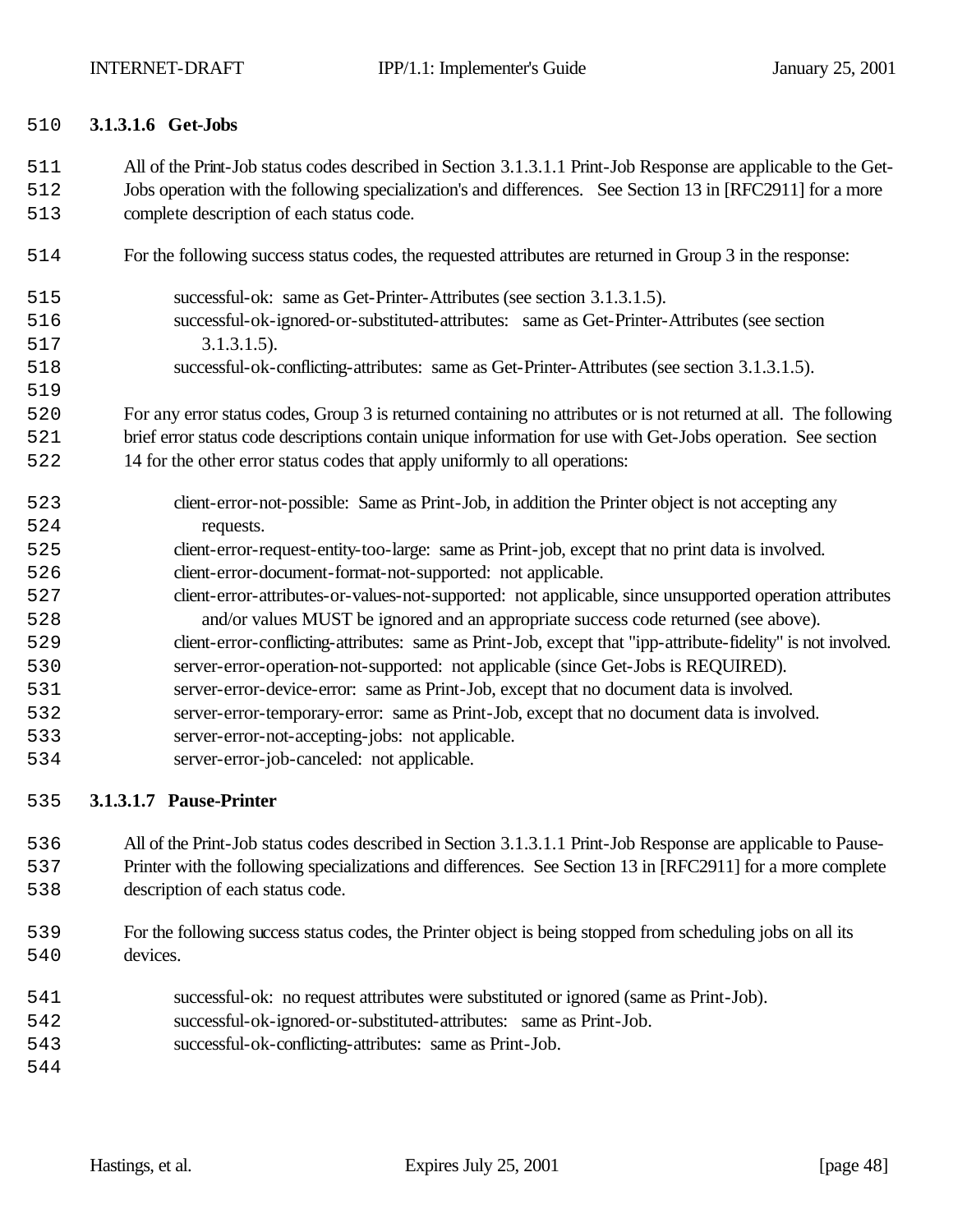- For any of the error status codes, the Printer object has not been stopped from scheduling jobs on all its devices.
- client-error-not-possible: not applicable.
- client-error-not-found: the target Printer object does not exist.
- client-error-gone: the target Printer object no longer exists and no forwarding address is known.
- client-error-request-entity-too-large: same as Print-Job, except no document data is involved.
- client-error-document-format-not-supported: not applicable.
- client-error-conflicting-attributes: same as Print-Job, except that the Printer's "printer-is-accepting-jobs" attribute is not involved.
- server-error-operation-not-supported: the Pause-Printer operation is not supported.
- server-error-device-error: not applicable.
- server-error-temporary-error: same as Print-Job, except no document data is involved.
- server-error-not-accepting-jobs: not applicable.
- server-error-job-canceled: not applicable.

#### **3.1.3.1.8 Resume -Printer**

 All of the Print-Job status code descriptions in Section 3.1.3.1.1 Print-Job Response with the specialization's described for Pause-Printer are applicable to Resume-Printer. See Section 13 in [RFC2911] for a more complete description of each status code.

- For the following success status codes, the Printer object resumes scheduling jobs on all its devices.
- successful-ok: no request attributes were substituted or ignored (same as Print-Job). successful-ok-ignored-or-substituted-attributes: same as Print-Job.
- successful-ok-conflicting-attributes: same as Print-Job.
- For any of the error status codes, the Printer object does not resume scheduling jobs.
- server-error-operation-not-supported: the Resume-Printer operation is not supported.
- 

#### **3.1.3.1.8.1 What about Printers unable to change state due to an error condition?**

- If, in case, the IPP printer is unable to change its state due to some problem with the actual printer device (say, it is shut down or there is a media-jam as indicated in [RFC2911]), what should be the result of the "Resume-Printer" operation? Should it still change the 'printer-state-reasons' and return success or should it fail ?
- The Resume-Printer operation must clear the 'paused' or 'moving-to-paused' 'printer-state-message'. The operation must return a 'successful-ok' status code.

## **3.1.3.1.8.2 How is "printer-state" handled on Resume -Printer?**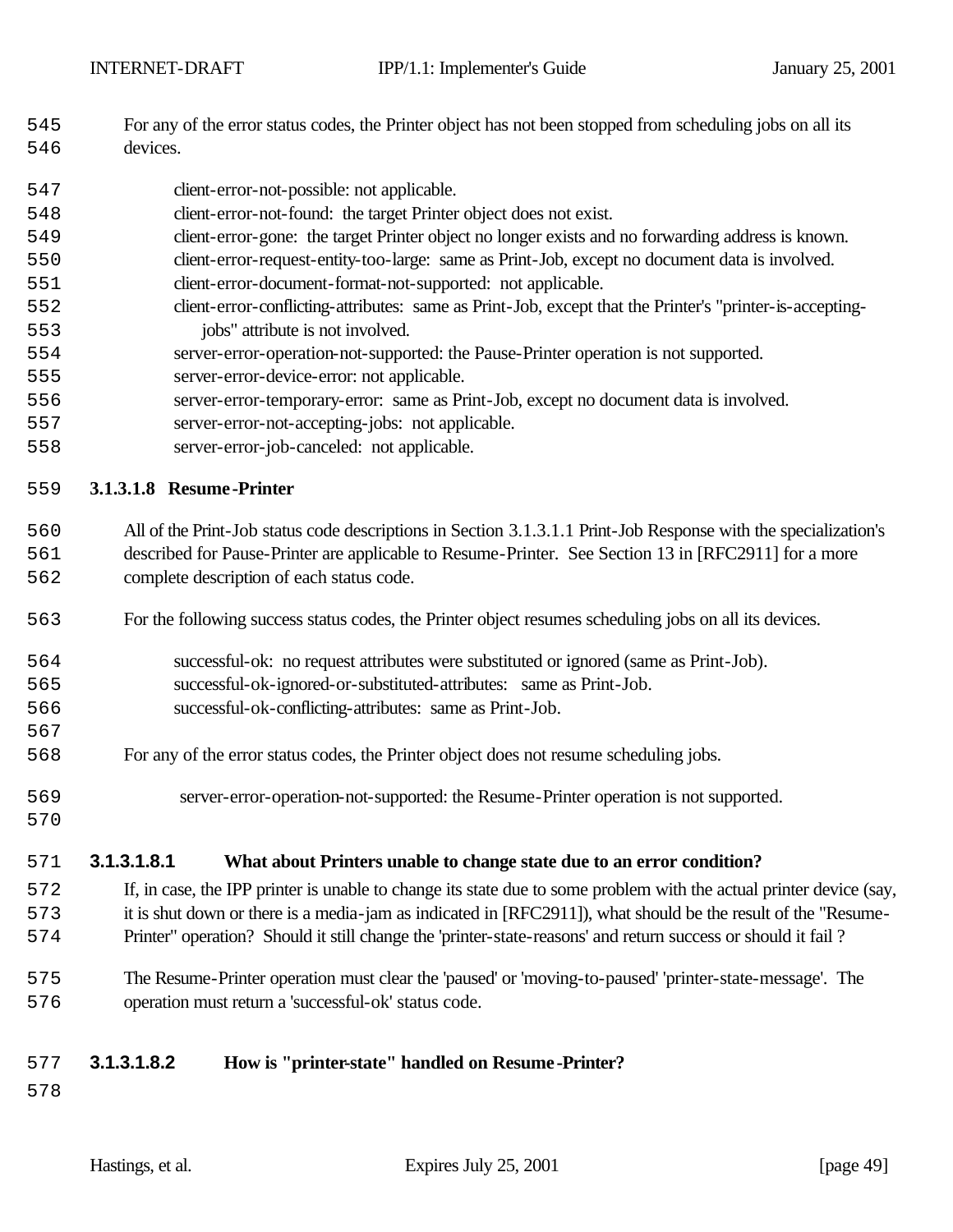- If the Resume-Printer operation succeeds, what should be the value of "printer-state" and who should take care of the "printer-state" attribute value later on ?
- The Resume-Printer operation may change the "printer-state-reasons" value.
- The "printer-state" will change to one of three states:
- 1. 'idle' no additional jobs and no error conditions present
- 2. 'processing' job available and no error conditions present
- 3. current state (i.e. no change) an error condition is present (e.g. media jam)
- In the third case the "printer-state-reason" will be cleared by automata when it detects the error condition no longer exists. The "printer-state" will move to 'idle' or 'processing' when conditions permit. (i.e. no more error conditions)

#### **3.1.3.1.9 Purge-Printer**

- All of the Print-Job status code descriptions in Section 3.1.3.1.1 Print-Job Response with the specialization's described for Pause-Printer are applicable to Purge-Printer. See Section 13 in [RFC2911] for a more complete description of each status code.
- For the following success status codes, the Printer object purges all it's jobs.
- successful-ok: no request attributes were substituted or ignored (same as Print-Job). successful-ok-ignored-or-substituted-attributes: same as Print-Job.
- successful-ok-conflicting-attributes: same as Print-Job.
- For any of the error status codes, the Printer object does not purge any jobs.
- server-error-operation-not-supported: the Purge-Printer operation is not supported.
- **3.1.3.2 Job Operations**

#### **3.1.3.2.1 Send-Document**

- All of the Print-Job status codes described in Section 3.1.3.1.1 Print-Job Response are applicable to the Get- Printer-Attributes operation with the following specialization's and differences. See Section 13 in [RFC2911] for a more complete description of each status code.
- For the following success status codes, the document has been added to the specified Job object and the job's "number-of-documents" attribute has been incremented: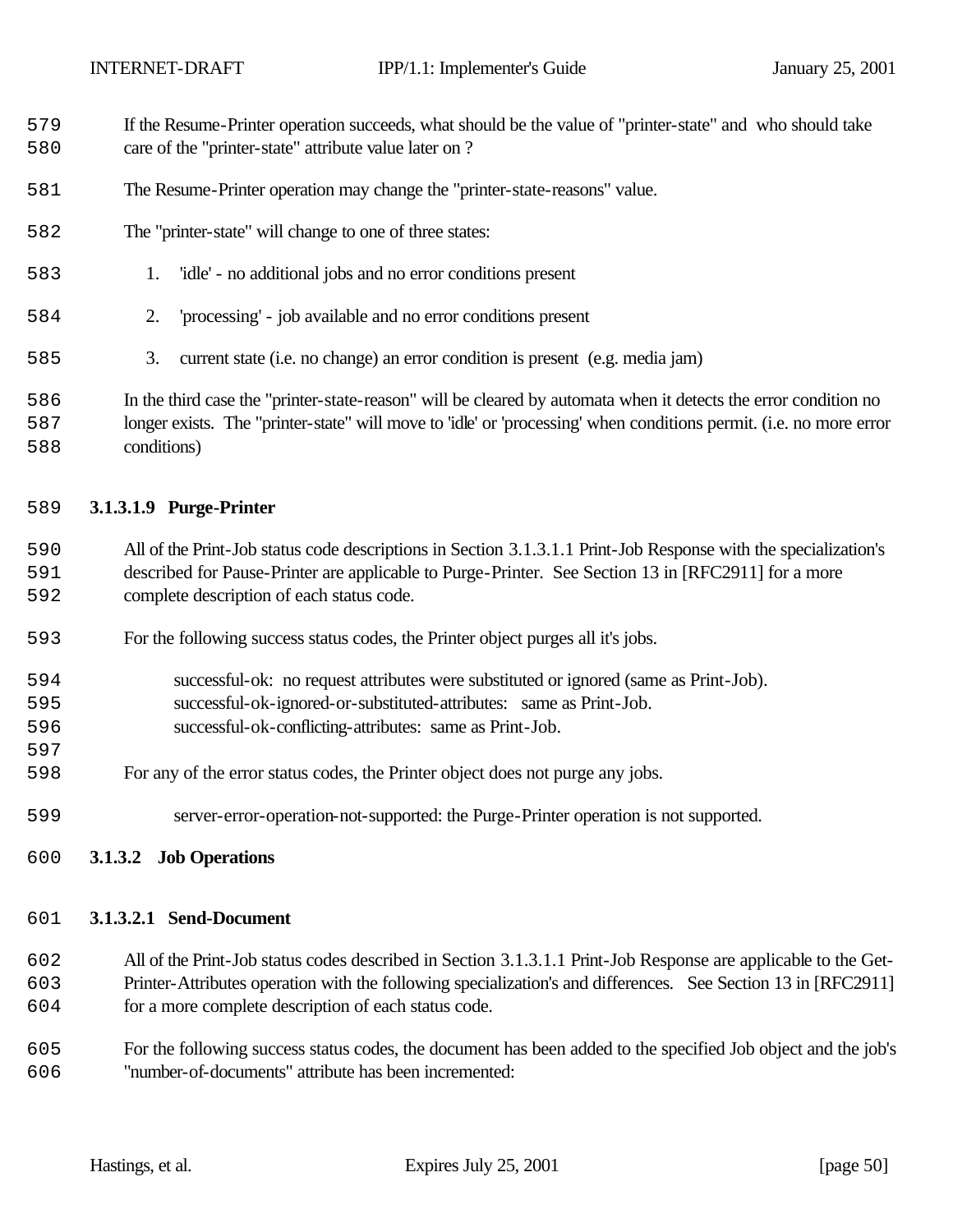- successful-ok: no request attributes were substituted or ignored (same as Print-Job).
- successful-ok-ignored-or-substituted-attributes: same as Print-Job.
- successful-ok-conflicting-attributes: same as Print-Job.
- For the error status codes, no document has been added to the Job object and the job's "number-of-documents" attribute has not been incremented:
- client-error-not-possible: Same as Print-Job, except that the Printer's "printer-is-accepting-jobs" attribute is not involved, so that the client is able to finish submitting a job that was created with a Create-Job operation after this attribute has been set to 'true'. Another condition is that the state of the job precludes Send-Document, i.e., the job has already been closed out by the client. However, if the IPP Printer closed out the job due to timeout, the 'client-error-timeout' error status SHOULD be returned instead. client-error-timeout: This request was sent after the Printer closed the job, because it has not received a Send-Document or Send-URI operation within the Printer's "multiple-operation-time-out" period client-error-request-entity-too-large: same as Print-Job. client-error-conflicting-attributes: same as Print-Job, except that "ipp-attributes-fidelity" operation attribute is not involved..
- server-error-operation-not-supported: the Send-Document request is not supported.
- server-error-not-accepting-jobs: not applicable.
- server-error-job-canceled: the job has been canceled by an operator or the system while the client was transmitting the data.

# **3.1.3.2.2 Send-URI**

- All of the Print-Job status code descriptions in Section 3.1.3.1.1 Print-Job Response with the specialization's described for Send-Document are applicable to Send-URI. See Section 13 in [RFC2911] for a more
- complete description of each status code.
- client-error-uri-scheme-not-supported: the URI scheme supplied in the "document-uri" operation attribute is not supported and the "document-uri" attribute MUST be returned in the Unsupported Attributes group.
- server-error-operation-not-supported: the Send-URI operation is not supported.
- 

# **3.1.3.2.3 Cancel-Job**

- All of the Print-Job status codes described in Section 3.1.3.1.1 Print-Job Response are applicable to Cancel-Job with the following specializations and differences. See Section 13 in [RFC2911] for a more complete
- description of each status code.
- For the following success status codes, the Job object is being canceled or has been canceled: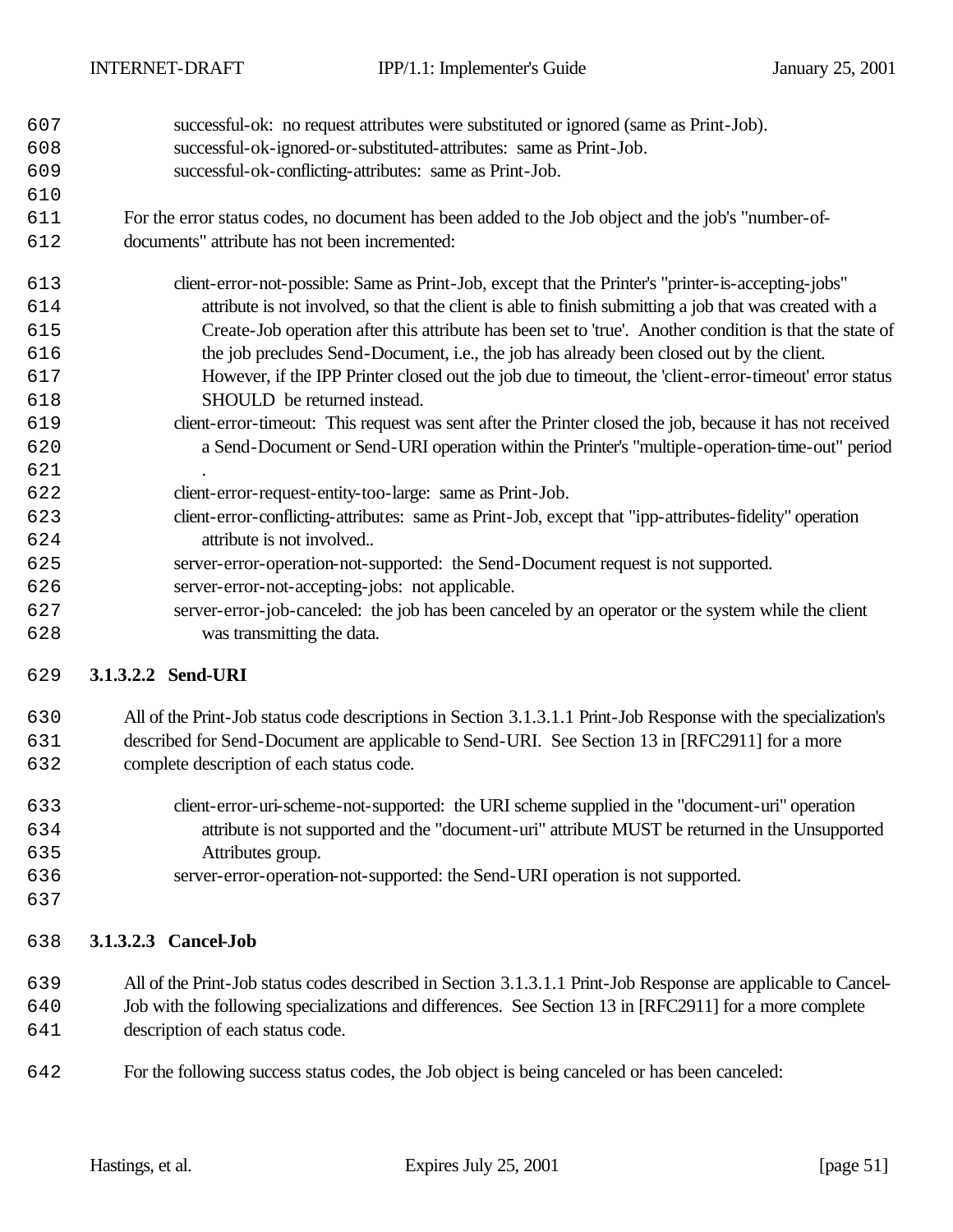- successful-ok: no request attributes were substituted or ignored (same as Print-Job). successful-ok-ignored-or-substituted-attributes: same as Print-Job. successful-ok-conflicting-attributes: same as Print-Job.
- For any of the error status codes, the Job object has not been canceled or was previously canceled.
- client-error-not-possible: The request cannot be carried out because of the state of the Job object ('completed', 'canceled', or 'aborted') or the state of the system.
- client-error-not-found: the target Printer and/or Job object does not exist.
- client-error-gone: the target Printer and/or Job object no longer exists and no forwarding address is known.
- client-error-request-entity-too-large: same as Print-Job, except no document data is involved. client-error-document-format-not-supported: not applicable.
- client-error-attributes-or-values-not-supported: not applicable, since unsupported operation attributes and values MUST be ignored.
- client-error-conflicting-attributes: same as Print-Job, except that the Printer's "printer-is-accepting-jobs" attribute is not involved.
- server-error-operation-not-supported: not applicable (Cancel-Job is REQUIRED).
- server-error-device-error: same as Print-Job, except no document data is involved.
- server-error-temporary-error: same as Print-Job, except no document data is involved.
- server-error-not-accepting-jobs: not applicable..
- server-error-job-canceled: not applicable.

## **3.1.3.2.4 Get-Job-Attributes**

# All of the Print-Job status codes described in Section 3.1.3.1.1 Print-Job Response are applicable to Get- Job-Attributes with the following specializations and differences. See Section 13 in [RFC2911] for a more complete description of each status code.

- For the following success status codes, the requested attributes are returned in Group 3 in the response:
- successful-ok: same as Get-Printer-Attributes (see section 3.1.3.1.5). successful-ok-ignored-or-substituted-attributes: same as Get-Printer-Attributes (see section 3.1.3.1.5). successful-ok-conflicting-attributes: same as Get-Printer-Attributes (see section 3.1.3.1.5). For the error status codes, Group 3 is returned containing no attributes or is not returned at all.
- client-error-not-possible: Same as Print-Job, in addition the Printer object is not accepting any requests. client-error-document-format-not-supported: not applicable. client-error-attributes-or-values-not-supported: not applicable.
- client-error-uri-scheme-not-supported: not applicable.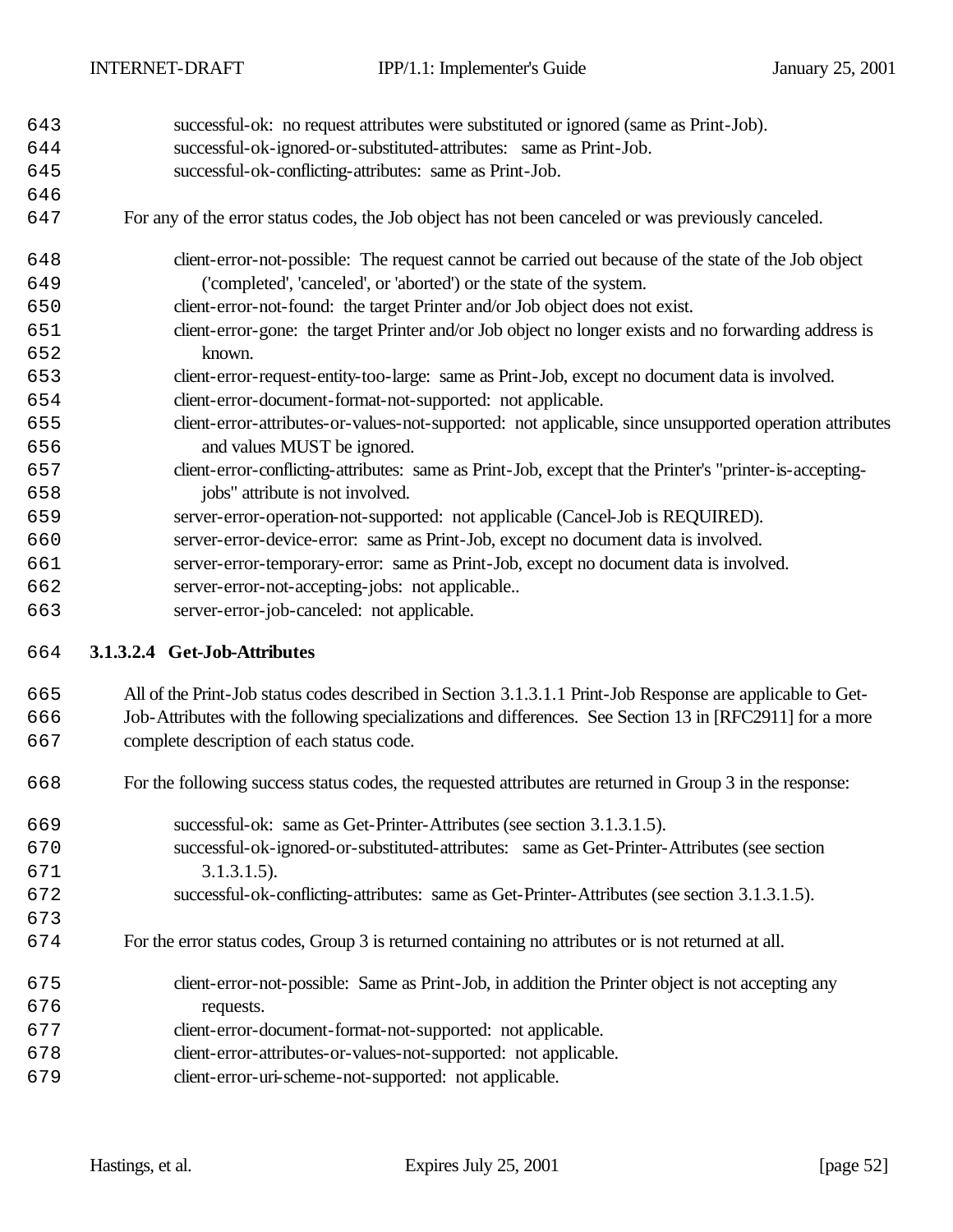| 680<br>681 | client-error-attributes-or-values-not-supported: not applicable, since unsupported operation attributes<br>and/or values MUST be ignored and an appropriate success code returned (see above). |  |  |  |  |  |  |
|------------|------------------------------------------------------------------------------------------------------------------------------------------------------------------------------------------------|--|--|--|--|--|--|
| 682        | client-error-conflicting-attributes: not applicable                                                                                                                                            |  |  |  |  |  |  |
| 683        | server-error-operation-not-supported: not applicable (since Get-Job-Attributes is REQUIRED).                                                                                                   |  |  |  |  |  |  |
| 684        | server-error-device-error: same as Print-Job, except no document data is involved.                                                                                                             |  |  |  |  |  |  |
| 685        | server-error-temporary-error: sane as Print-Job, except no document data is involved                                                                                                           |  |  |  |  |  |  |
| 686        | server-error-not-accepting-jobs: not applicable.                                                                                                                                               |  |  |  |  |  |  |
| 687        | server-error-job-canceled: not applicable.                                                                                                                                                     |  |  |  |  |  |  |
| 688        | 3.1.3.2.5 Hold-Job                                                                                                                                                                             |  |  |  |  |  |  |
| 689        | All of the Print-Job status codes described in Section 3.1.3.1.1 Print-Job Response are applicable to Hold-                                                                                    |  |  |  |  |  |  |
| 690        | Job with the following specializations and differences. See Section 13 in [RFC2911] for a more complete                                                                                        |  |  |  |  |  |  |
| 691        | description of each status code.                                                                                                                                                               |  |  |  |  |  |  |
| 692        | For the following success status codes, the Job object is being held or has been held:                                                                                                         |  |  |  |  |  |  |
| 693        | successful-ok: no request attributes were substituted or ignored (same as Print-Job).                                                                                                          |  |  |  |  |  |  |
| 694        | successful-ok-ignored-or-substituted-attributes: same as Print-Job.                                                                                                                            |  |  |  |  |  |  |
| 695        | successful-ok-conflicting-attributes: same as Print-Job.                                                                                                                                       |  |  |  |  |  |  |
| 696        |                                                                                                                                                                                                |  |  |  |  |  |  |
| 697        | For any of the error status codes, the Job object has not been held or was previously held.                                                                                                    |  |  |  |  |  |  |
| 698        | client-error-not-possible: The request cannot be carried out because of the state of the Job object                                                                                            |  |  |  |  |  |  |
| 699        | ('completed', 'canceled', or 'aborted') or the state of the system.                                                                                                                            |  |  |  |  |  |  |
| 700        | client-error-not-found: the target Printer and/or Job object does not exist.                                                                                                                   |  |  |  |  |  |  |
| 701        | client-error-gone: the target Printer and/or Job object no longer exists and no forwarding address is                                                                                          |  |  |  |  |  |  |
| 702        | known.                                                                                                                                                                                         |  |  |  |  |  |  |
| 703        | client-error-request-entity-too-large: same as Print-Job, except no document data is involved.                                                                                                 |  |  |  |  |  |  |
| 704        | client-error-document-format-not-supported: not applicable.                                                                                                                                    |  |  |  |  |  |  |
| 705        | client-error-conflicting-attributes: same as Print-Job, except that the Printer's "printer-is-accepting-                                                                                       |  |  |  |  |  |  |
| 706        | jobs" attribute is not involved.                                                                                                                                                               |  |  |  |  |  |  |
| 707        | server-error-operation-not-supported: the Hold-Job operation is not supported.                                                                                                                 |  |  |  |  |  |  |
| 708        | server-error-device-error: not applicable.                                                                                                                                                     |  |  |  |  |  |  |
| 709        | server-error-temporary-error: same as Print-Job, except no document data is involved.                                                                                                          |  |  |  |  |  |  |
| 710        | server-error-not-accepting-jobs: not applicable.                                                                                                                                               |  |  |  |  |  |  |
| 711        | server-error-job-canceled: not applicable.                                                                                                                                                     |  |  |  |  |  |  |
| 712        | 3.1.3.2.6 Release-Job                                                                                                                                                                          |  |  |  |  |  |  |
| 712        | All of the Print. Job status code descriptions in Section 3 1 3 1 1 Print. Job Response with the specialization's                                                                              |  |  |  |  |  |  |

 All of the Print-Job status code descriptions in Section 3.1.3.1.1 Print-Job Response with the specialization's described for Hold-Job are applicable to Release-Job. See Section 13 in [RFC2911] for a more complete description of each status code.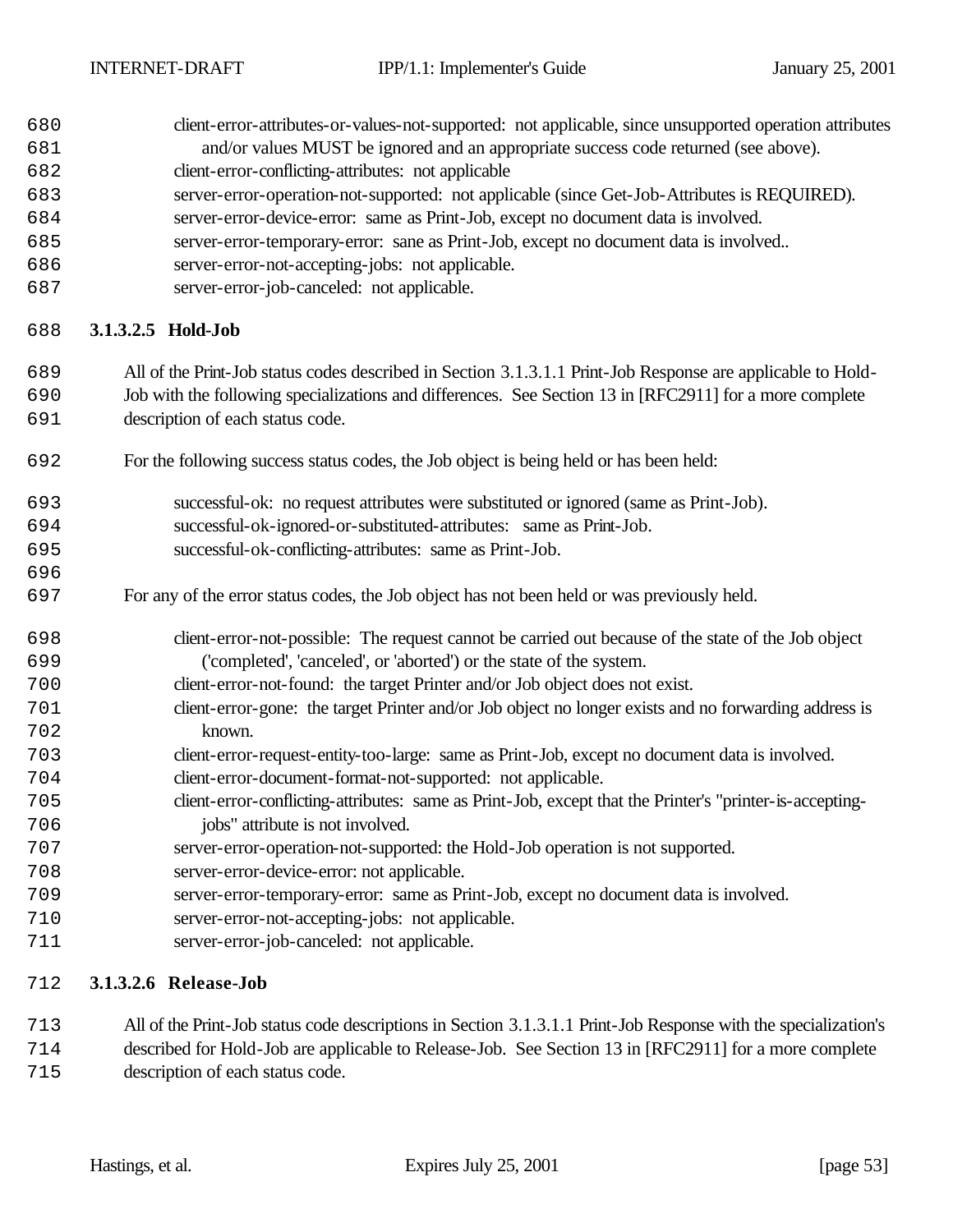server-error-operation-not-supported: the Release-Job operation is not supported.

#### **3.1.3.2.7 Restart-Job**

- All of the Print-Job status code descriptions in Section 3.1.3.1.1 Print-Job Response with the specialization's described for Hold-Job are applicable to Restart-Job. See Section 13 in [RFC2911] for a more complete
- description of each status code.
- server-error-operation-not-supported: the Restart-Job operation is not supported.
- 
- 

#### **3.1.3.2.7.1 Can documents be added to a restarted job?**

- Assume I give a Create-Job request along with a set of 5 documents . All the documents get printed and the job state is moved to completed . I issue a Restart-Job request on the job. Now the issue is that, if I try to add new documents to the restarted job, will the IPP Server permit me to do so or return "client-error-not-possible " and again print those 5 jobs?
- A job can not move to the 'completed' state until all the documents have been processed. The 'last-document' flag indicates when the last document for a job is being sent from the client. This is the semantic equivalent of closing a job. No documents may be added once a job is closed. Section 3.3.7 of the IPP/1.1 model states "The job is moved to the 'pending' job state and restarts the beginning on the same IPP Printer object with the same attribute values." 'number-of-documents' is a job attribute.

#### **3.1.4 Returning unsupported attributes in Get-Xxxx responses (Issue 1.18)**

- In the Get-Printer-Attributes, Get-Jobs, or Get-Job-Attributes responses, the client cannot depend on getting unsupported attributes returned in the Unsupported Attributes group that the client requested, but are not supported by the IPP object. However, such unsupported requested attributes will not be returned in the Job Attributes or Printer Attributes group (since they are unsupported). Furthermore, the IPP object is REQUIRED to return the 'successful-ok-ignored-or-substituted-attributes' status code, so that the client
- knows that not all that was requested has been returned.

#### **3.1.5 Sending empty attribute groups**

 The [RFC2911] and [RFC2910] specifications RECOMMEND that a sender not send an empty attribute group in a request or a response. However, they REQUIRE a receiver to accept an empty attribute group as equivalent to the omission of that group. So a client SHOULD omit the Job Template Attributes group entirely in a create operation that is not supplying any Job Template attributes. Similarly, an IPP object SHOULD omit an empty Unsupported Attributes group if there are no unsupported attributes to be returned in a response.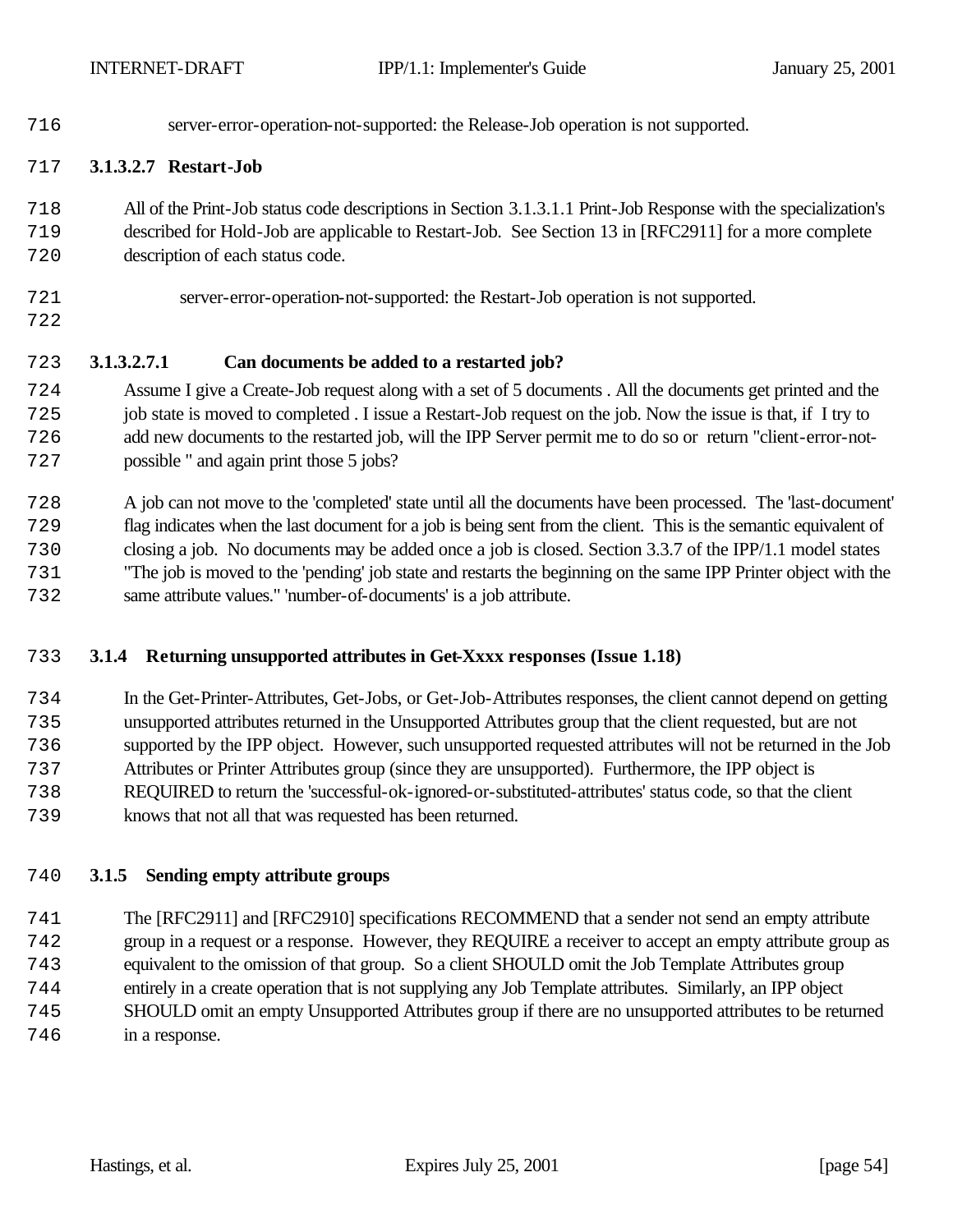The [RFC2910] specification REQUIRES a receiver to be able to receive either an empty attribute group or an omitted attribute group and treat them equivalently. The term "receiver" means an IPP object for a request and a client for a response. The term "sender' means a client for a request and an IPP object for a response.

 There is an exception to the rule for Get-Jobs when there are no attributes to be returned. [RFC2910] contains the following paragraph:

 The syntax allows an xxx-attributes-tag to be present when the xxx-attribute-sequence that follows is empty. The syntax is defined this way to allow for the response of Get-Jobs where no attributes are returned for some job-objects. Although it is RECOMMENDED that the sender not send an xxx-attributes-tag if there are no attributes (except in the Get-Jobs response just mentioned), the receiver MUST be able to decode such syntax.

#### **3.2 Printer Operations**

#### **3.2.1 Print-Job operation**

#### **3.2.1.1 Flow controlling the data portion of a Print-Job request (Issue 1.22)**

- A paused printer, or one that is stopped due to paper out or jam or spool space full or buffer space full, may flow control the data of a Print-Job operation (at the TCP/IP layer), so that the client is not able to send all the document data. Consequently, the Printer will not return a response until the condition is changed.
- The Printer should not return a Print-Job response with an error code in any of these conditions, since either the printer will be resumed and/or the condition will be freed either by human intervention or as jobs print.
- In writing test scripts to test IPP Printers, the script must also be written not to expect a response, if the printer has been paused, until the printer is resumed, in order to work with all possible implementations.

#### **3.2.1.2 Returning job-state in Print-Job response (Issue 1.30)**

- An IPP client submits a small job via Print-Job. By the time the IPP printer/print server is putting together a response to the operation, the job has finished printing and been removed as an object from the print system. What should the job-state be in the response?
- The Model suggests that the Printer return a response before it even accepts the document content. The Job Object Attributes are returned only if the IPP object returns one of the success status codes. Then the job-state would always be "pending" or "pending-held".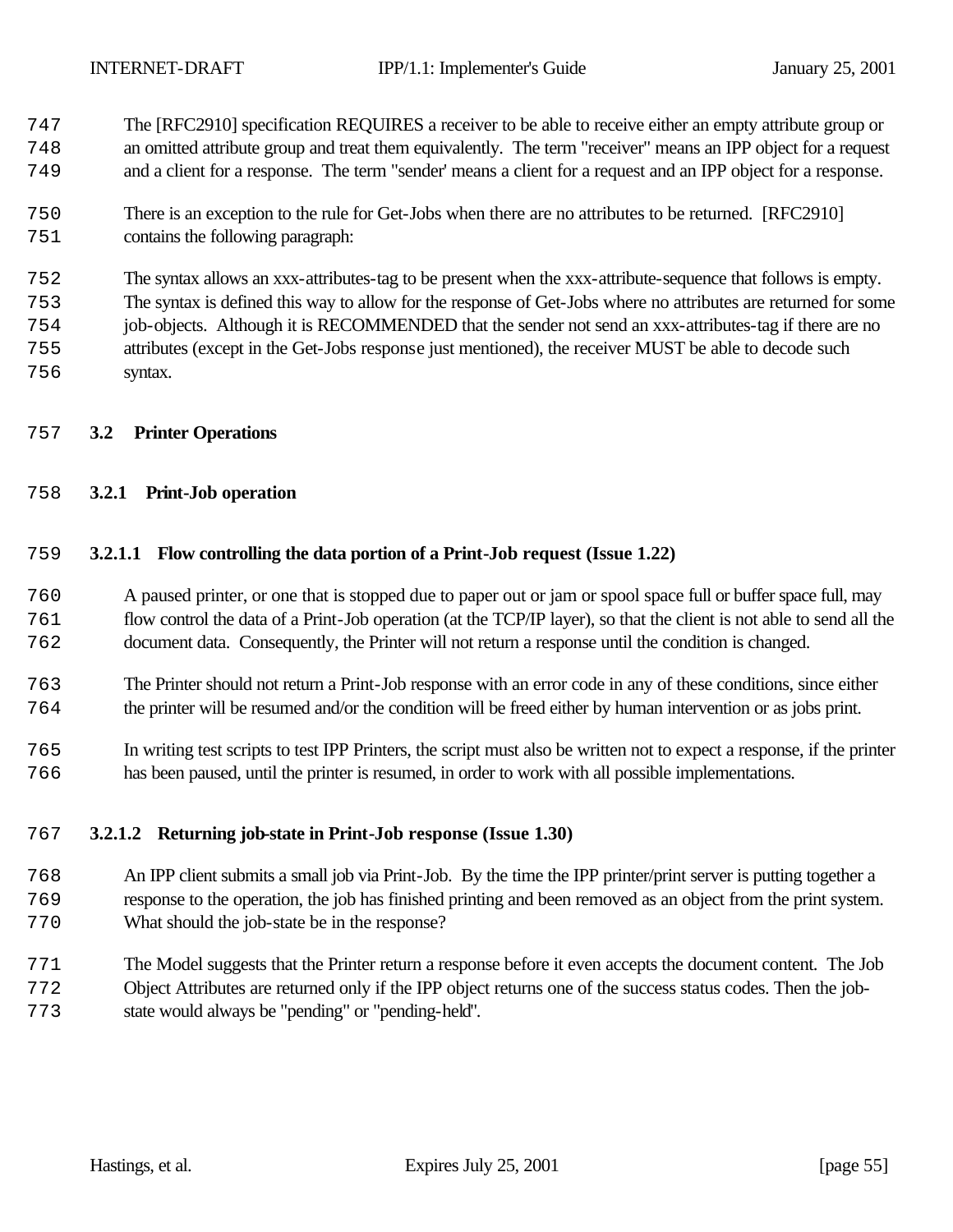- This issue comes up for the implementation of an IPP Printer object as a server that forwards jobs to devices that do not provide job status back to the server. If the server is reasonably certain that the job completed successfully, then it should return the job-state as 'completed'. Also the server can keep the job in its "job history" long after the job is no longer in the device. Then a user could query the server and see that the job was in the 'completed' state and completed as specified by the jobs "time-at-completed" time, which would be the same as the server submitted the job to the device.
- An alternative is for the server to respond to the client before or while sending the job to the device, instead of waiting until the server has finished sending the job to the device. In this case, the server can return the job's state as 'pending' with the 'job-outgoing' value in the job's "job-state-reasons" attribute.
- If the server doesn't know for sure whether the job completed successfully (or at all), it could return the (out-of-band) 'unknown' value.
- On the other hand, if the server is able to query the device and/or setup some sort of event notification that the device initiates when the job makes state transitions, then the server can return the current job state in the Print-Job response and in subsequent queries because the server knows what the job state is in the device (or can query the device).
- All of these alternatives depend on implementation of the server and the device.

#### **3.2.2 Get-Printer-Attributes operation**

- If a Printer supports the "printer-make-and-model" attribute and returns the .INF file model name of the printer in that attribute, the Microsoft client will automatically install the correct driver (if available).
- Clients which poll periodically for printer status or queued-job-count should use the "requested-attributes" operation attribute to limit the scope of the query in order to save Printer and network resources.
- **3.2.3 Get-Jobs operation**

#### **3.2.3.1 Get-Jobs, my-jobs='true', and 'requesting-user-name' (Issue 1.39)?**

- In [RFC2911] section 3.2.6.1 'Get-Jobs Request', if the attribute 'my-jobs' is present and set to TRUE,
- MUST the 'requesting-user-name' attribute be there too, and if it's not present what should the IPP printer do?
- [RFC2911] Section 8.3 describes the various cases of "requesting-user-name" being present or not for any operation. If the client does not supply a value for "requesting-user-name", the printer MUST assume that the 801 client is supplying some anonymous name, such as "anonymous".
- **3.2.3.2 Why is there a "limit" attribute in the Get-Jobs operation?**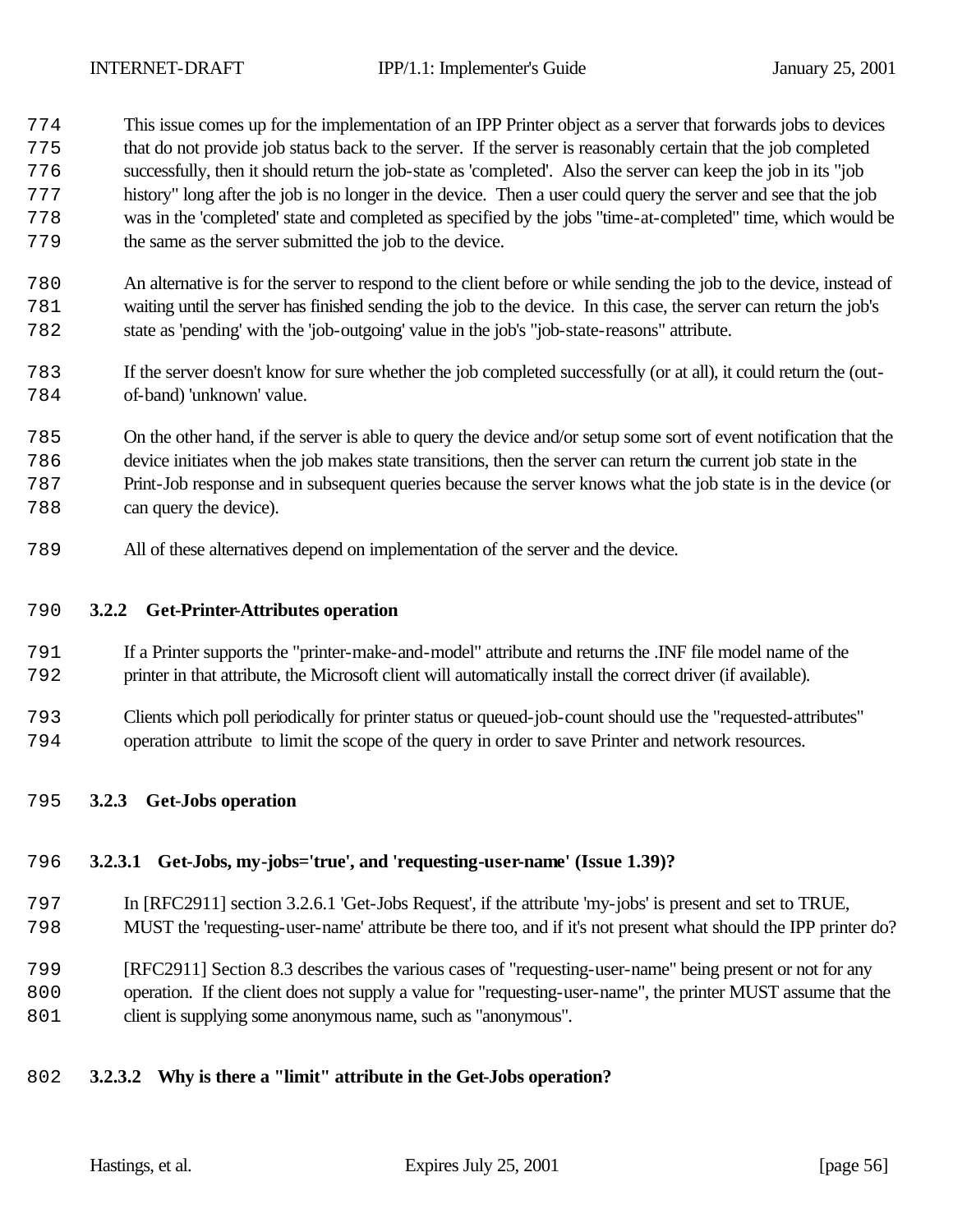When using the Get-Jobs operation a client implementer might choose to limit the number of jobs that the client shows on the first screenful. For example, if its UI can only display 50 jobs, it can defend itself against a printer that would otherwise return 500 jobs, perhaps taking a long time on a slow dial-up line. The client can

- then go and ask for a larger number of jobs in the background, while showing the user the first 50 jobs. Since
- the job history is returned in reverse order, namely the most recently completed jobs are returned first, the
- user is most likely interested in the first jobs that are returned. Limiting the number of jobs may be especially
- useful for a client that is requesting 'completed' jobs from a printer that keeps a long job history. Clients that
- don't mind sometimes getting very large responses, can omit the "limit" attribute in their Get-Jobs requests.

# **3.2.4 Create-Job operation**

 A Printer may respond to a Create-Job operation with "job-state" 'pending' or 'pending-held' and " job-state- reason" 'job-data-insufficient' to indicate that operation has been accepted by the Printer, but the Printer is expecting additional document data before it can move the job into the 'processing' state. Alternatively, it may respond with "job-state" 'processing' and "job-state-reason" 'job-incoming' to indicate that the Create-Job operation has been accepted by the Printer, but the Printer is expecting additional Send-Document and/or Send-URI operations and/or is accessing/accepting document data. The second alternative is for non-818 spooling Printers that don't implement the 'pending' state.

 Should the server wait for the "last-document" operation attribute set to 'true' before starting to "process" the 820 job?

 It depends on implementation. Some servers spool the entire job, including all document data, before starting to process, so such an implementation would wait for the "last-document" before starting to process the job. If the time-out occurs without the "last-document", then the server takes one of the indicated actions in section 3.3.1 in the [RFC2911] document. Other servers will start to process document data as soon as they have some. These are the so-called "non-spooling" printers. Currently, there isn't a way for a client to determine whether the Printer will spool all the data or will start to process (and print) as soon as it has some data.

## **3.3 Job Operations**

# **3.3.1 Validate-Job**

 The Validate-Job operation has been designed so that its implementation may be a part of the Print-Job operation. Therefore, requiring Validate-Job is not a burden on implementers. Also it is useful for client's to be able to count on its presence in all conformance implementations, so that the client can determine before sending a long document, whether the job will be accepted by the IPP Printer or not.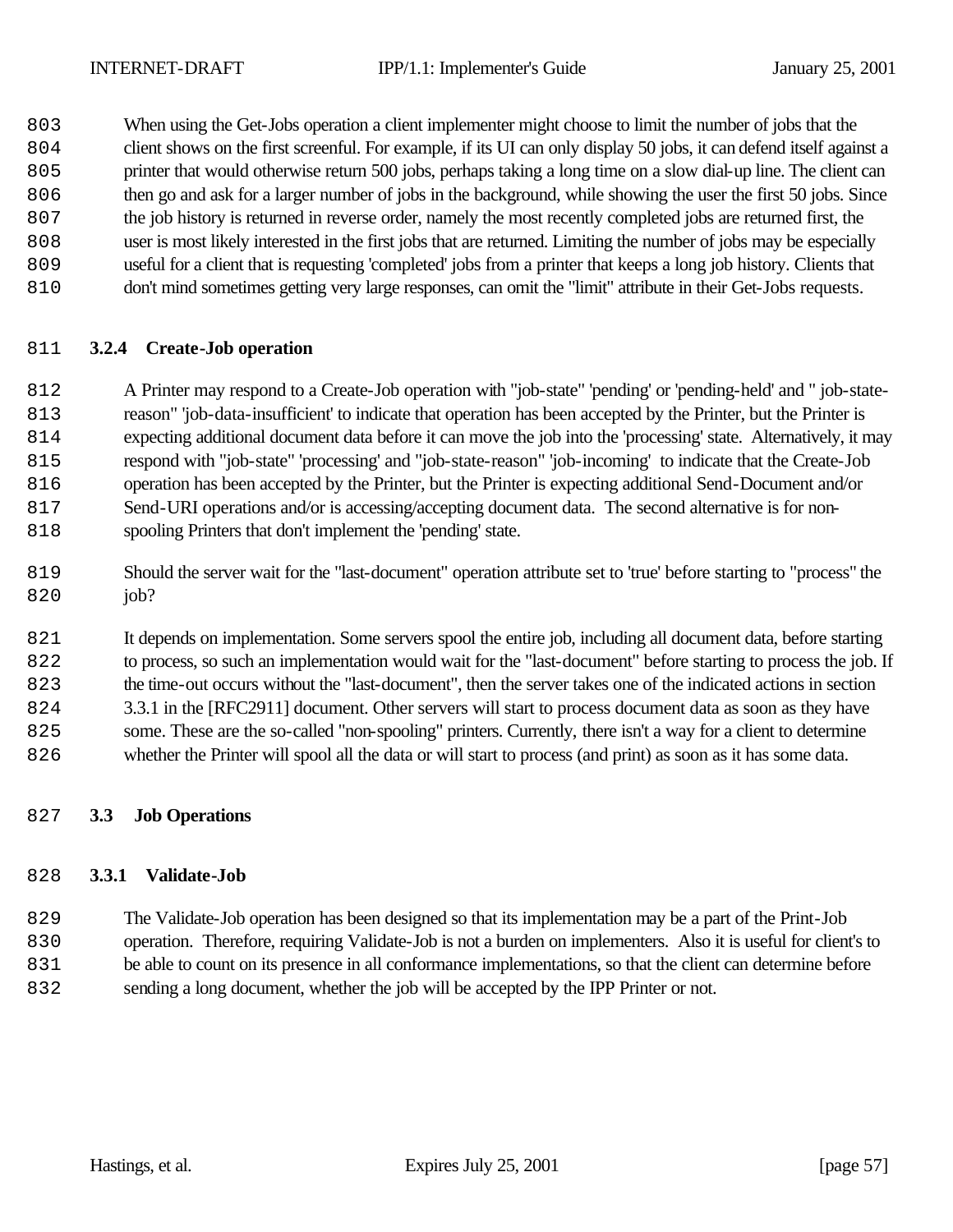#### **3.3.2 Restart-Job**

- The Restart-Job operation allows the reprocessing of a completed job. Some jobs store the document data on the printer. Jobs created using the Print-Job operation are an example. It is required that the printer retains the job data after the job has moved to a 'completed state' in order for the Restart-Job operation to 837 succeed.
- Some jobs contain only a reference to the job data. A job created using the Print-URI is an example of such a job. When the Restart-Job operation is issued the job is reprocessed. The job data MUST be retrieved 840 again to print the job.
- It is possible that a job fails while attempting to access the print data. When such a job is the target of a Restart-Job the Printer SHALL attempt to retrieve the job data again.

# **4 Object Attributes**

#### **4.1 Attribute Syntax's**

#### **4.1.1 The 'none' value for empty sets (Issue 1.37)**

 [RFC2911] states that the 'none' value should be used as the value of a 1setOf when the set is empty. In most cases, sets that are potentially empty contain keywords so the keyword 'none' is used, but for the 3 finishings attributes, the values are enums and thus the empty set is represented by the enum 3. Currently there are no other attributes with 1setOf values, which can be empty and can contain values that are not keywords. This exception requires special code and is a potential place for bugs. It would have been better if we had chosen an out-of-band value, either "no-value" or some new value, such as 'none'. Since we didn't, implementations have to deal with the different representations of 'none', depending on the attribute syntax.

#### **4.1.2 Multi-valued attributes (Issue 1.31)**

 What is the attribute syntax for a multi-valued attribute? Since some attributes support values in more than one data type, such as "media", "job-hold-until", and "job-sheets", IPP semantics associate the attribute syntax with each value, not with the attribute as a whole. The protocol associates the attribute syntax tag with each value. Don't be fooled, just because the attribute syntax tag comes before the attribute keyword. All attribute values after the first have a zero length attribute keyword as the indication of a subsequent value of the same 859 attribute.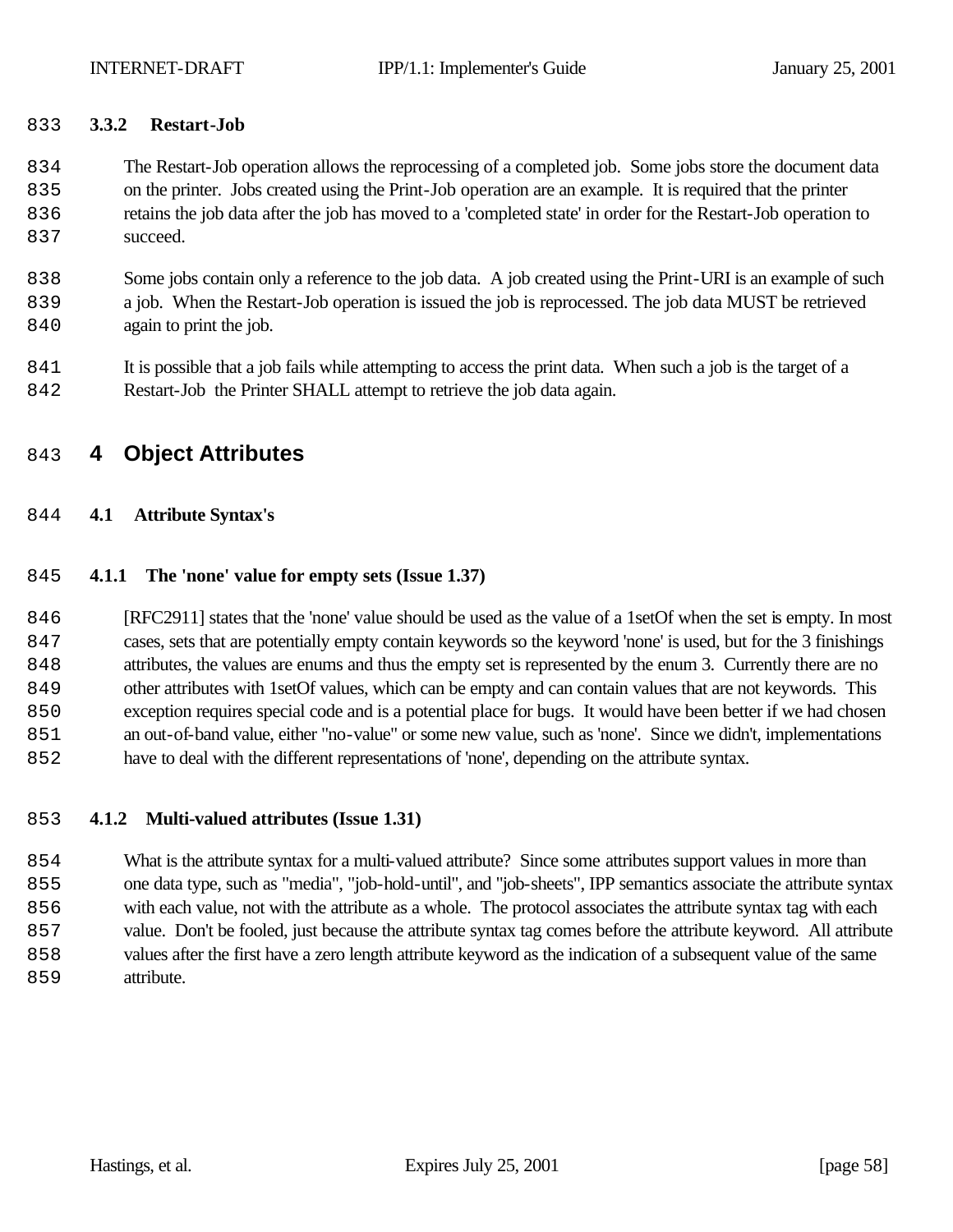# **4.1.3 Case Sensitivity in URIs (issue 1.6)**

 IPP client and server implementations must be aware of the diverse uppercase/lowercase nature of URIs. RFC 2396 defines URL schemes and Host names as case insensitive but reminds us that the rest of the URL may well demonstrate case sensitivity. When creating URL's for fields where the choice is completely arbitrary, it is probably best to select lower case. However, this cannot be guaranteed and implementations MUST NOT rely on any fields being case-sensitive or case-insensitive in the URL beyond the URL scheme 866 and host name fields.

 The reason that the IPP specification does not make any restrictions on URIs, is so that implementations of IPP may use off-the-shelf components that conform to the standards that define URIs, such as RFC 2396 and the HTTP/1.1 specifications [RFC2616]. See these specifications for rules of matching, comparison, and 870 case-sensitivity.

 It is also recommended that System Administrators and implementations avoid creating URLs for different printers that differ only in their case. For example, don't have Printer1 and printer1 as two different IPP 873 Printers.

# Example of equivalent URI's

- http://abc.com:80/~smith/home.html
- http://ABC.com/%7Esmith/home.html
- http:/ABC.com:/%7esmith/home.html
- Example of equivalent URI's using the IPP scheme
- ipp://abc.com:631/~smith/home.html
- ipp://ABC.com/%7Esmith/home.html
- http:/ABC.com:631/%7esmith/home.html
- The HTTP/1.1 specification [RFC2616] contains more details on comparing URLs.

## **4.1.4 Maximum length for xxxWithLanguage and xxxWithoutLanguage**

 The 'textWithLanguage' and 'nameWithLanguage' are compound syntaxes that have two components. The first component is the 'language' component that can contain up to 63 octets. The second component is the 'text' or 'name' component. The maximum length of these are 1023 octets and 255 octets respectively. The definition of attributes with either syntax may further restrict the length. (e.g. printer-name (name(127)))

 The length of the 'language' component has no effect on the allowable length of 'text' in 'textWithLanguage' or the length of 'name' in 'nameWithLanguage'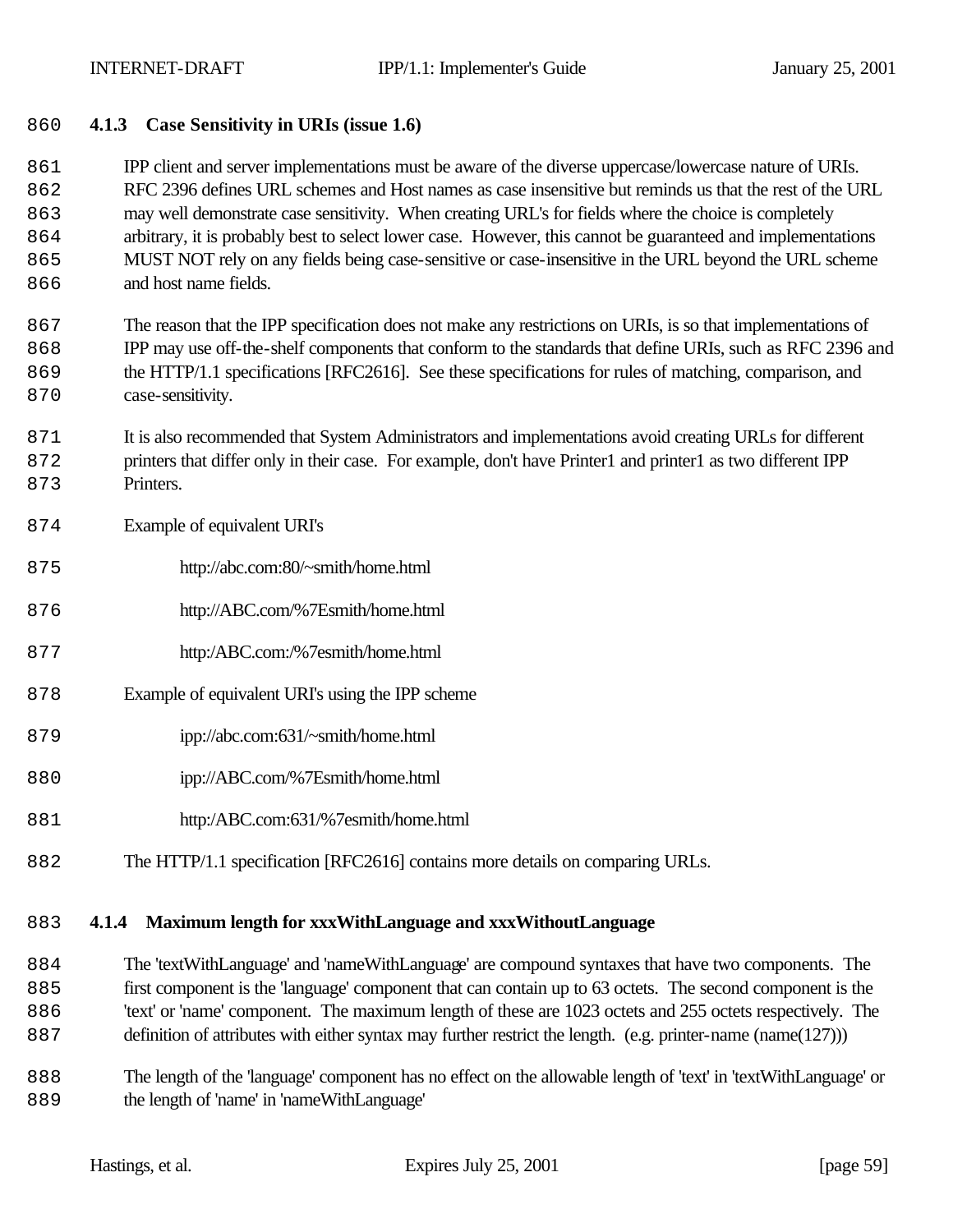#### **4.2 Job Template Attributes**

# **4.2.1 multiple-document-handling(type2 keyword)**

# **4.2.1.1 Support of multiple document jobs**

 IPP/1.0 is silent on which of the four effects an implementation would perform if it supports Create-Job, but does not support "multiple-document-handling" or multiple documents per job. IPP/1.1 was changed so that a Printer could support Create-Job without having to support multiple document jobs. The "multiple-document- jobs-supported" (boolean) Printer description attribute was added to IPP/1.1 along with the 'server-error- multiple-document-jobs-not-supported' status code for a Printer to indicate whether or not it supports multiple document jobs, when it supports the Create-Job operation. Also IPP/1.1 was clarified that the Printer MUST support the "multiple-document-handling" (type2 keyword) Job Template attribute with at least one value if the Printer supports multiple documents per job.

# **4.3 Job Description Attributes**

# **4.3.1 Getting the date and time of day**

 The "date-time-at-creation", "date-time-at-processing", and "date-time-at-completed" attributes are returned as dateTime syntax. These attributes are OPTIONAL for a Printer to support. However, there are various ways for a Printer to get the date and time of day. Some suggestions:

- 1. A Printer can get time from an NTP timeserver if there's one reachable on the network . See RFC 1305. Also DHCP option 32 in RFC 2132 returns the IP address of the NTP server.
- 2. Get the date and time at startup from a human operator
- 3. Have an operator set the date and time using a web administrative interface
- 4. Get the date and time from incoming HTTP requests, though the problems of spoofing need to be considered. Perhaps comparing several HTTP requests could reduce the chances of spoofing.
- 912 5. Internal date time clock battery driven.
- 6. Query "http://tycho.usno.navy.mil/cgi-bin/timer.pl"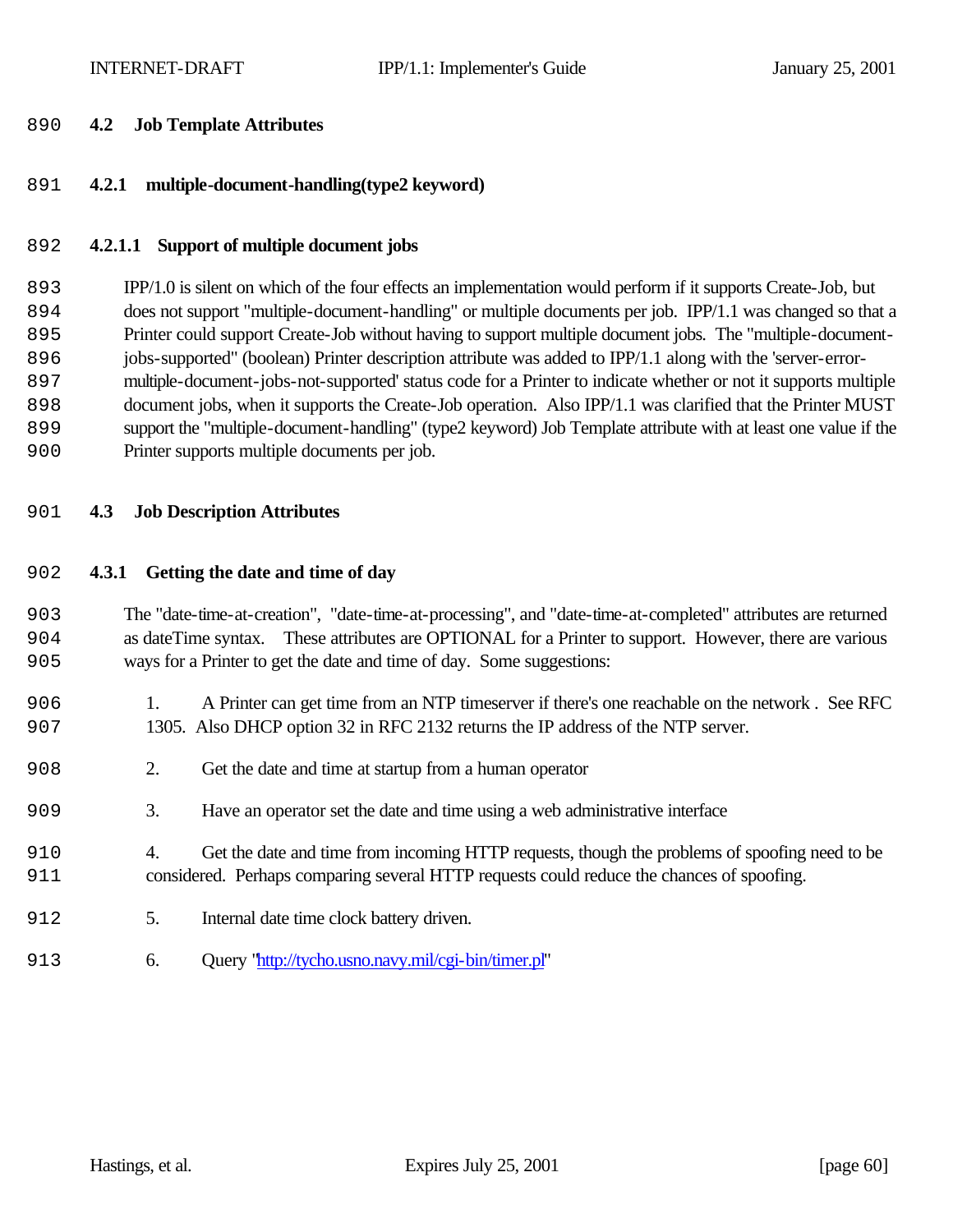#### **4.4 Printer Description Attributes**

**4.4.1 queued-job-count (integer(0:MAX))**

#### **4.4.1.1 Why is "queued-job-count" RECOMMENDED (Issue 1.14)?**

 The reason that "queued-job-count" is RECOMMENDED, is that some clients look at that attribute alone when summarizing the status of a list of printers, instead of doing a Get-Jobs to determine the number of jobs in the queue. Implementations that fail to support the "queued-job-count" will cause that client to display 0 jobs when there are actually queued jobs.

 We would have made it a REQUIRED Printer attribute, but some implementations had already been completed before the issue was raised, so making it a SHOULD was a compromise.

#### **4.4.1.2 Is "queued-job-count" a good measure of how busy a printer is (Issue 1.15)?**

 The "queued-job-count" is not a good measure of how busy the printer is when there are held jobs. A future registration could be to add a "held-job-count" (or an "active-job-count") Printer Description attribute if experience shows that such an attribute (combination) is needed to quickly indicate how busy a printer really 927 is.

- **4.4.2 printer-current-time (dateTime)**
- A Printer implementation MAY support this attribute by obtaining the date and time by any number of implementation-dependent means at startup or subsequently. Examples include:
- 931 1. an internal date time clock,
- 2. from the operator at startup using the console,
- 933 3. from an operator using an administrative web page,
- 934 4. from HTTP headers supplied in client requests,
- 5. use HTTP to query "http://tycho.usno.navy.mil/cgi-bin/timer.pl"
- 6. from the network, using NTP [RFC1305] or DHCP option 32 [RFC2132] that returns the IP address of the NTP server.

 If an implementation supports this attribute by obtaining the current time from the network (at startup or later), but the time is not available, then the implementation MUST return the value of this attribute using the out-of-band 'no-value' meaning not configured. See the beginning of section 4.1.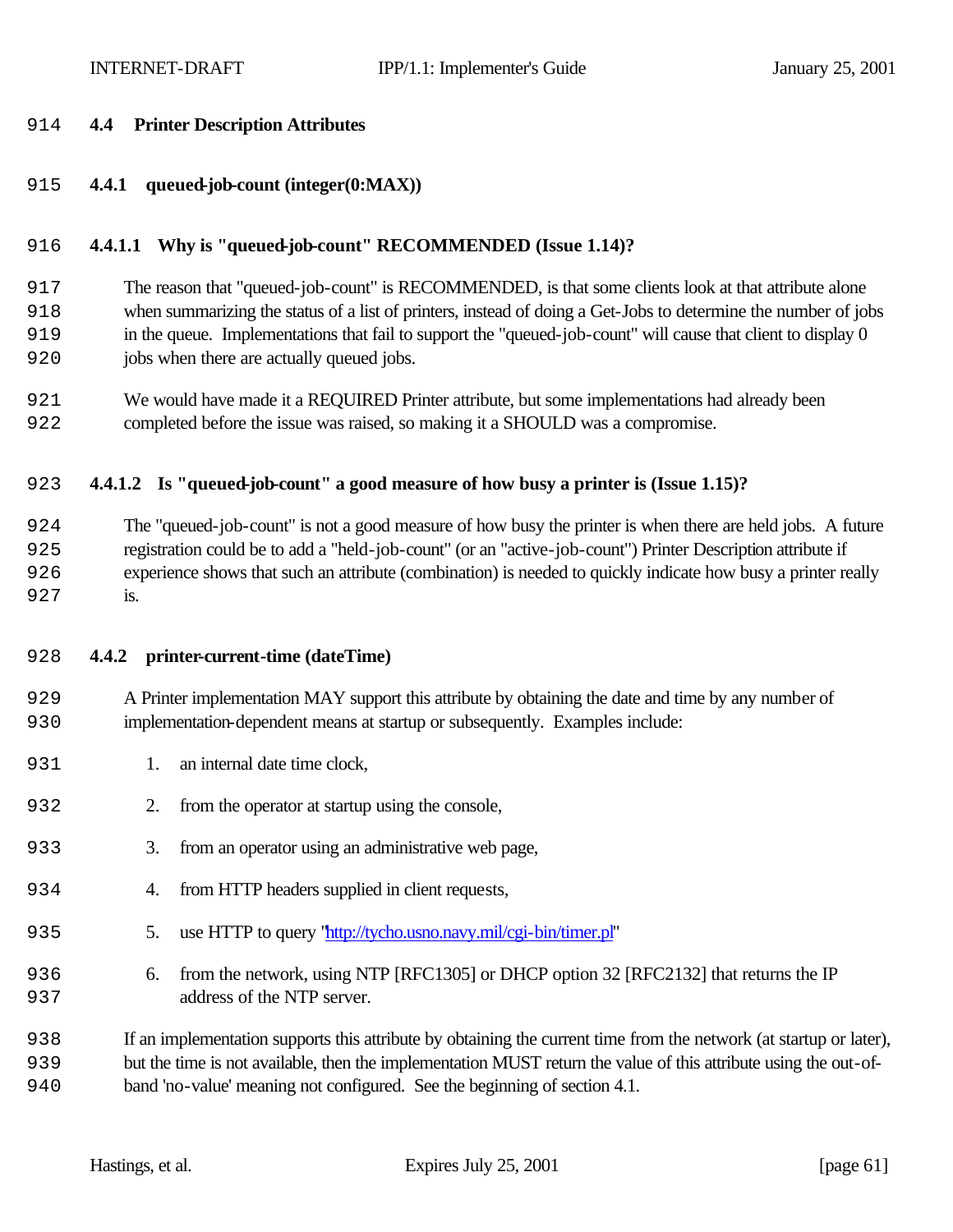Since the new "date-and-time-at-xxx" Job Description attributes refer to the "printer-current-time", they will be covered also.

#### **4.4.3 Printer-uri**

- Must the operational attribute for printer-uri match one of the values in "printer-uri-supported"?
- A forgiving printer implementation would not reject the operation. But the implementation has its rights to
- reject a printer or job operation if the operational attribute printer-uri is not a value of the printer-uri-
- supported. The printer might not be improperly configured. The request obviously reached the printer. The printer could treat the printer-uri as the logical equivalent of a value in the printer-uri-supported. It would be
- implementation dependent for which value, and associated security policy, would apply. This does also apply to a job object specified with a printer-uri and job-id, or with a job-uri. See section 4.1.3 for how to compare
- 951 URI's.

#### **4.5 Empty Jobs**

- The IPP object model does not prohibit a job that contains no documents. Such a job may be created in a number of ways including a 'create-job' followed by an 'add-document' that contains no data and has the 'last-document' flag set.
- An empty job is processed just as any other job. The operation that "closes" an empty job is not rejected because the job is empty. If no other conditions exist, other than the job is empty, the response to the operation will indicate success. After the job is scheduled and processed, the job state SHALL be 'completed'.
- There will be some variation in the value(s) of the "job-state-reasons" attribute. It is required that if no conditions, other than the job being empty, exist the "job-state-reasons" SHALL include the 'completed- successfully'. If other conditions existed, the 'completed-with-warnings' or 'completed-with-errors' values may be used.

# **5 Directory Considerations**

#### **5.1 General Directory Schema Considerations**

 The [RFC2911] document lists RECOMMENDED and OPTIONAL Printer object attributes for directory schemas. See [RFC2911] APPENDIX E: Generic Directory Schema.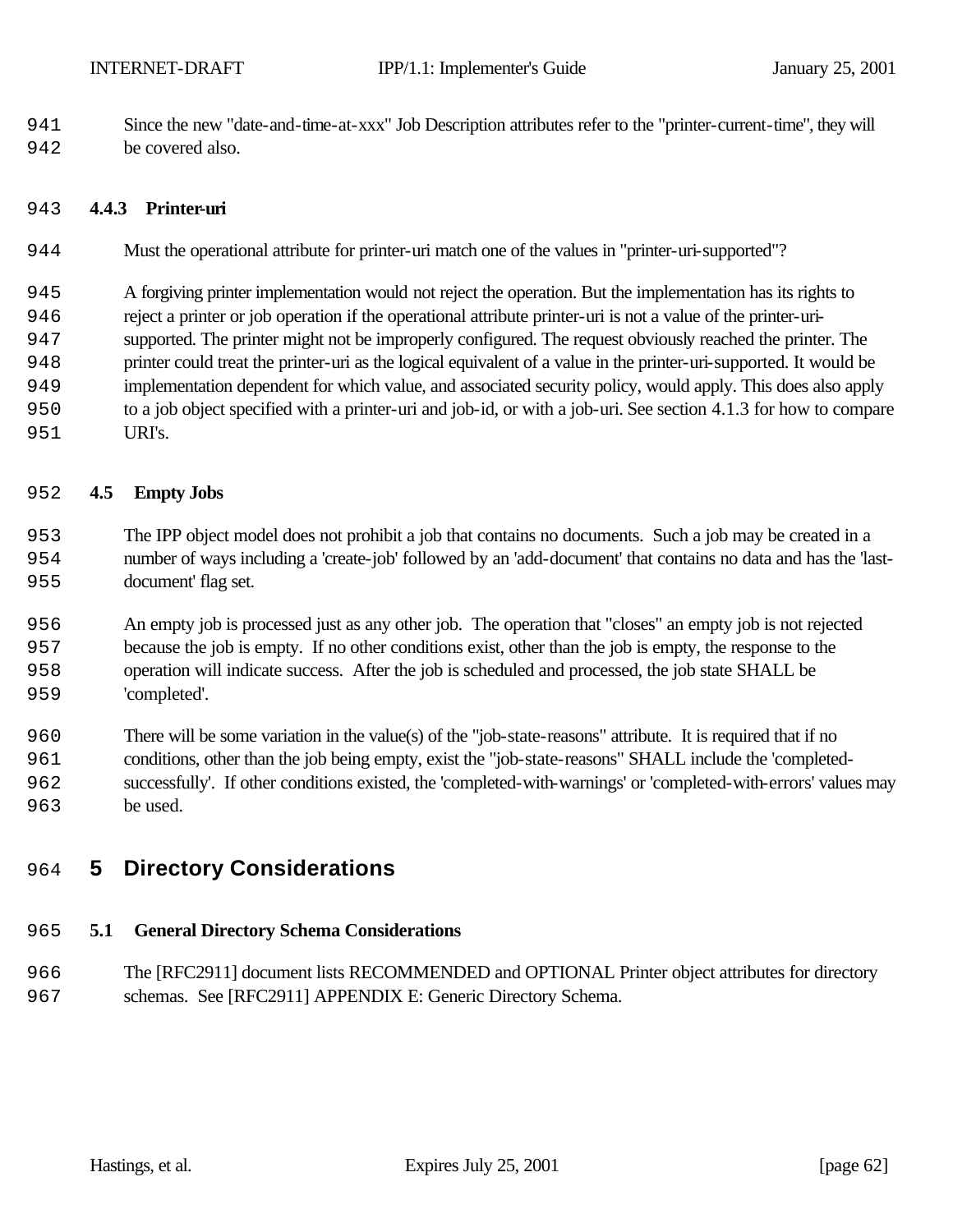The SLP printer template is defined in the "Definition of the Printer Abstract Service Type v2.0" document [svrloc-printer]. The LDAP printer template is defined in the "Internet Printing Protocol (IPP): LDAP Schema for Printer Services" document [ldap-printer]. Both documents systematically add "printer-" to any attribute that doesn't already start with "printer-" in order to keep the printer directory attributes distinct from other directory attributes. Also, instead of using "printer-uri-supported", "uri-authentication-supported", and "uri- security-supported", they use a "printer-xri-supported" attribute with special syntax to contain all of the same information in a single attribute.

#### **5.2 IPP Printer with a DNS name**

- If the IPP printer has a DNS name should there be at least two values for the printer-uri-supported attribute. One URL with the fully qualified DNS name the other with the IP address in the URL?
- The printer may contain one or the other or both. It's up to the administrator to configure this attribute.

# **6 Security Considerations**

This section corresponds to the RFC2911 Section 8 "Security Considerations.

#### **6.1 Querying jobs with IPP that were submitted using other job submission protocols (Issue 1.32)**

The following clarification was added to [RFC2911] section 8.5:

- 8.5 Queries on jobs submitted using non-IPP protocols
- If the device that an IPP Printer is representing is able to accept jobs using other job submission protocols in addition to IPP, it is RECOMMEND that such an implementation at least allow such "foreign" jobs to be queried using Get-Jobs returning "job-id" and "job-uri" as 'unknown'. Such an implementation NEED NOT support all of the same IPP job attributes as for IPP jobs. The IPP object returns the 'unknown' out- of-band value for any requested attribute of a foreign job that is supported for IPP jobs, but not for foreign 989 jobs.
- It is further RECOMMENDED, that the IPP Printer generate "job-id" and "job-uri" values for such "foreign jobs", if possible, so that they may be targets of other IPP operations, such as Get-Job-Attributes and Cancel-Job. Such an implementation also needs to deal with the problem of authentication of such foreign jobs. One approach would be to treat all such foreign jobs as belonging to users other than the user of the IPP client. Another approach would be for the foreign job to belong to 'anonymous'. Only if the IPP client has been authenticated as an operator or administrator of the IPP Printer object, could the foreign jobs be queried by an IPP request. Alternatively, if the security policy were to allow users to query other users' jobs, then the foreign jobs would also be visible to an end-user IPP client using Get-Jobs and 998 Get-Job-Attributes.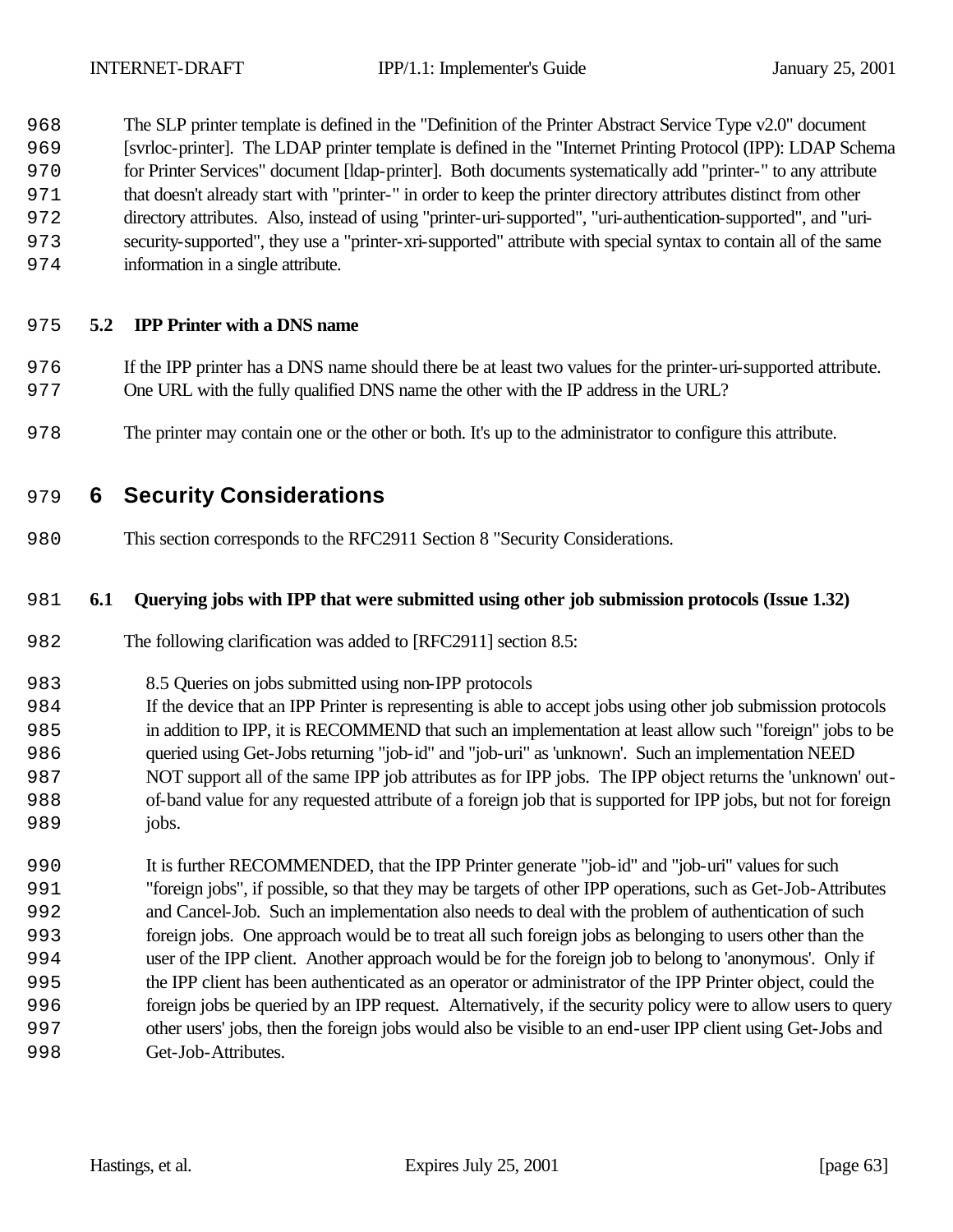1999 Thus IPP MAY be implemented as a "universal" protocol that provides access to jobs submitted with any 2000 job submission protocol. As IPP becomes widely implemented, providing a more universal access makes 001 sense.

# 2002 **7 Encoding and Transport**

- 2003 This section discusses various aspects of IPP/1.1 Encoding and Transport [RFC2910].
- 004 A server is not required to send a response until after it has received the client's entire request. Hence, a client 2005 must not expect a response until after it has sent the entire request. However, we recommend that the server 2006 return a response as soon as possible if an error is detected while the client is still sending the data, rather than 2007 waiting until all of the data is received. Therefore, we also recommend that a client listen for an error response 2008 that an IPP server MAY send before it receives all the data. In this case a client, if chunking the data, can 2009 send a premature zero-length chunk to end the request before sending all the data (and so the client can keep 010 the connection open for other requests, rather than closing it). If the request is blocked for some reason, a 011 client MAY determine the reason by opening another connection to query the server using Get-Printer-012 Attributes.
- 2013 IPP, by design, uses TCP's built-in flow control mechanisms [RFC 793] to throttle clients when Printers are 014 busy. Therefore, it is perfectly normal for an IPP client transmitting a Job to be blocked for a really long time. 2015 Accordingly, socket timeouts must be avoided. Some socket implementations have a timeout option, which 016 specifies how long a write operation on a socket can be blocked before it times out and the blocking ends. A 017 client should set this option for infinite timeout when transmitting Job submissions.
- 2018 Some IPP client applications might be able to perform other useful work while a Job transmission is blocked. 2019 For example, the client may have other jobs that it could transmit to other Printers simultaneously. A client 020 may have a GUI, which must remain responsive to the user while the Job transmission is blocked. These 021 clients should be designed to spawn a thread to handle the Job transmission at its own pace, leaving the main 022 application free to do other work. Alternatively, single-threaded applications could use non-blocking I/O.
- 2023 Some Printer conditions, such as jam or lack of paper, could cause a client to be blocked indefinitely. Clients 024 may open additional connections to the Printer to Get-Printer-Attributes, determine the state of the device, 025 alert a user if the printer is stopped, and let a user decide whether to abort the job transmission or not.
- 026 In the following sections, there are tables of all HTTP headers, which describe their use in an IPP client or 027 server. The following is an explanation of each column in these tables.
- 2028 the "header" column contains the name of a header 2029 - the "request/client" column indicates whether a client sends the header. 030 - the "request' server" column indicates whether a server supports the header when received.
- 031 the "response/ server" column indicates whether a server sends the header.
- 032 the "response /client" column indicates whether a client supports the header when received.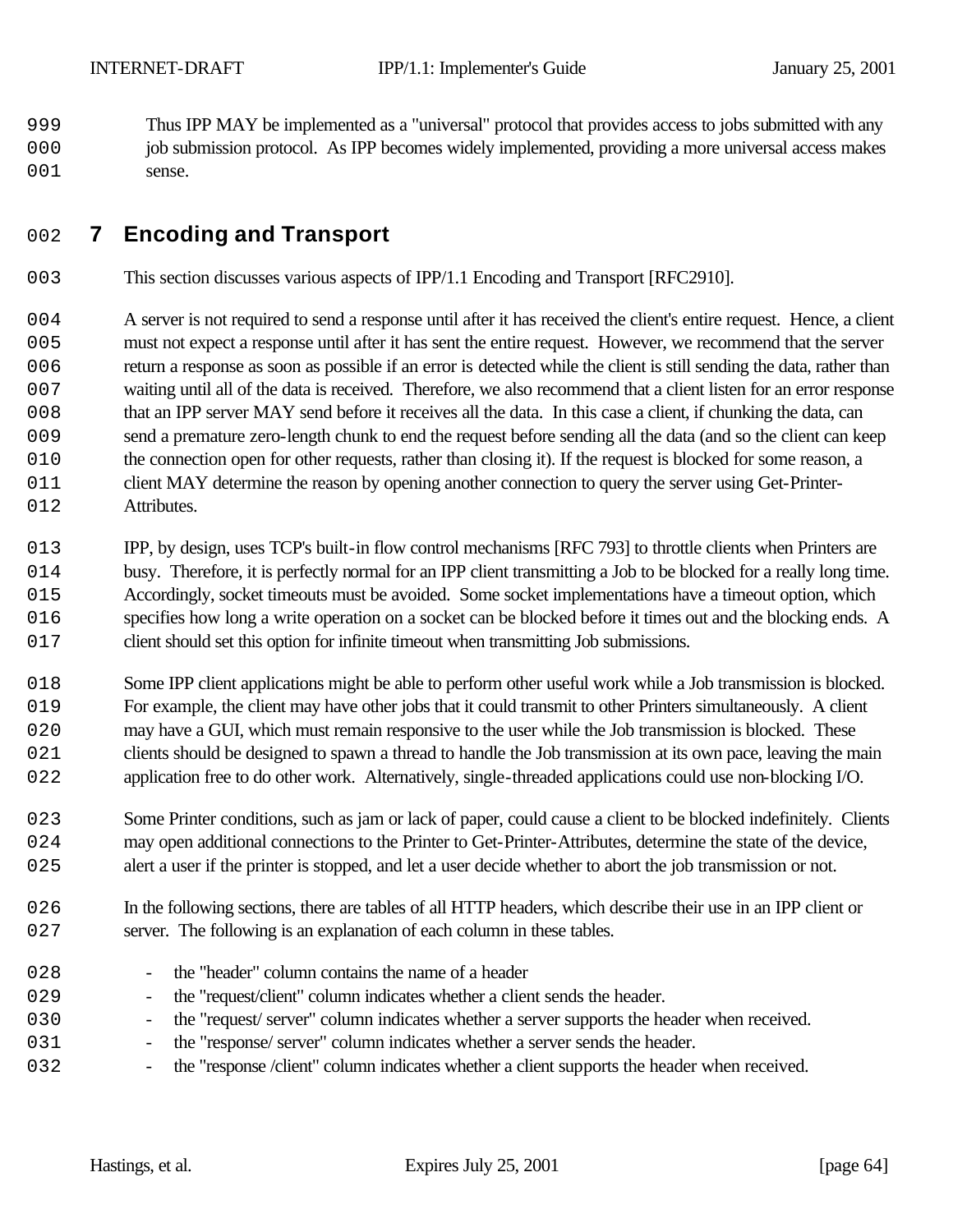- 2033 the "values and conditions" column specifies the allowed header values and the conditions for the 034 header to be present in a request/response.
- 2036 The table for "request headers" does not have columns for responses, and the table for "response headers" 037 does not have columns for requests.
- 2038 The following is an explanation of the values in the "request/client" and "response/ server" columns.
- 039 **must:** the client or server MUST send the header,
- 2040 **must-if:** the client or server MUST send the header when the condition described in the "values and 041 conditions" column is met,
- 042 **may:** the client or server MAY send the header
- 2043 **not:** the client or server SHOULD NOT send the header. It is not relevant to an IPP implementation.
- 2044
- 2045 The following is an explanation of the values in the "response/client" and "request/ server" columns.
- 046 **must:** the client or server MUST support the header, 047 - **may:** the client or server MAY support the header 048 - not: the client or server SHOULD NOT support the header. It is not relevant to an IPP 049 implementation.
- 2050 **7.1 General Headers**
- 051 The following is a table for the general headers.

| General-Header<br>Request |         | Response |               | <b>Values and Conditions</b> |                                                                                                                                                                                                                      |
|---------------------------|---------|----------|---------------|------------------------------|----------------------------------------------------------------------------------------------------------------------------------------------------------------------------------------------------------------------|
|                           | Client  | Server   | <b>Server</b> | Client                       |                                                                                                                                                                                                                      |
| Cache-Control             | must    | not      | must          | not                          | "no-cache" only                                                                                                                                                                                                      |
| Connection                | must-if | must     | must-if       | must                         | "close" only. Both client and server<br>SHOULD keep a connection for the<br>duration of a sequence of operations.<br>The client and server MUST include<br>this header for the last operation in<br>such a sequence. |
| Date                      | may     | may      | must          | may                          | per RFC 1123 [RFC1123] from RFC<br>2616 [RFC2616]                                                                                                                                                                    |
| Pragma                    | must    | not      | must          | not                          | "no-cache" only                                                                                                                                                                                                      |
| Transfer-<br>Encoding     | must-if | must     | must-if       | must                         | "chunked" only. Header MUST be<br>present if Content-Length is absent.                                                                                                                                               |
| Upgrade                   | not     | not      | not           | not                          |                                                                                                                                                                                                                      |
| Via                       | not     | not      | not           | not                          |                                                                                                                                                                                                                      |

#### 2052 **7.2 Request Headers**

053 The following is a table for the request headers.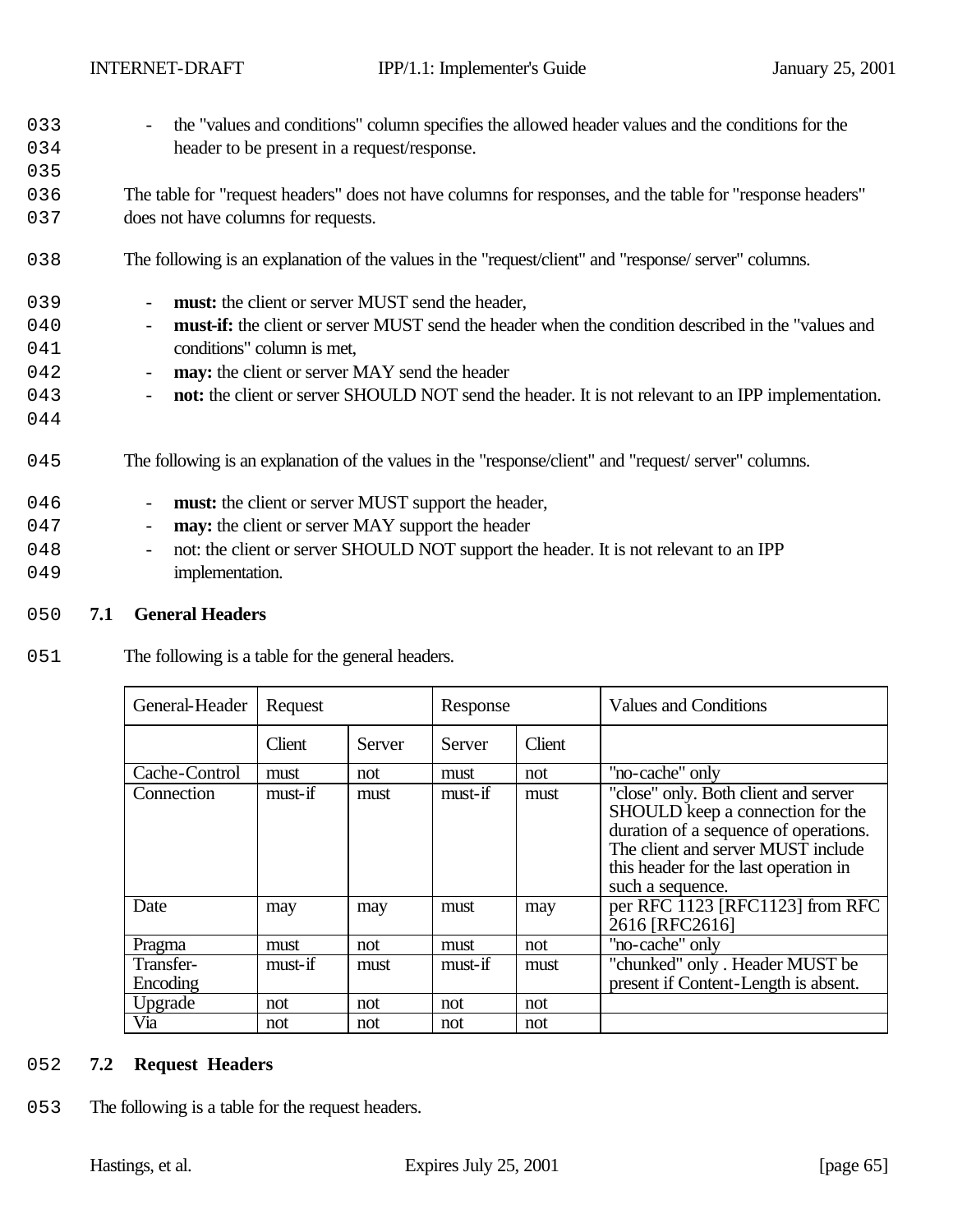| <b>Request-Header</b> | <b>Client</b> | <b>Server</b> | <b>Request Values and Conditions</b>                                                                                                                  |
|-----------------------|---------------|---------------|-------------------------------------------------------------------------------------------------------------------------------------------------------|
| Accept                | may           | must          | "application/ipp" only. This value is the default if the<br>client omits it                                                                           |
| Accept-Charset        | not           | not           | Charset information is within the application/ipp entity                                                                                              |
| Accept-Encoding       | may           | must          | empty and per RFC 2616 [RFC2616] and IANA<br>registry for content-codings                                                                             |
| Accept-Language       | not           | not           | language information is within the application/ipp entity                                                                                             |
| Authorization         | must-if       | must          | per RFC 2616. A client MUST send this header when<br>it receives a 401 "Unauthorized" response and does not<br>receive a "Proxy-Authenticate" header. |
| From                  | not           | not           | per RFC 2616. Because RFC recommends sending<br>this header only with the user's approval, it is not very<br>useful                                   |
| Host                  | must          | must          | per RFC 2616                                                                                                                                          |
| If-Match              | not           | not           |                                                                                                                                                       |
| If-Modified-Since     | not           | not           |                                                                                                                                                       |
| If-None-Match         | not           | not           |                                                                                                                                                       |
| If-Range              | not           | not           |                                                                                                                                                       |
| If-Unmodified-Since   | not           | not           |                                                                                                                                                       |
| Max-Forwards          | not           | not           |                                                                                                                                                       |
| Proxy-Authorization   | $must$ -if    | not           | per RFC 2616. A client MUST send this header when<br>it receives a 401 "Unauthorized" response and a<br>"Proxy-Authenticate" header.                  |
| Range                 | not           | not           |                                                                                                                                                       |
| Referrer              | not           | not           |                                                                                                                                                       |
| User-Agent            | not           | not           |                                                                                                                                                       |

# 2054 **7.3 Response Headers**

# 055 The following is a table for the request headers.

| Response-Header      | Server  | Client | Response Values and Conditions                      |
|----------------------|---------|--------|-----------------------------------------------------|
| <b>Accept-Ranges</b> | not     | not    |                                                     |
| Age                  | not     | not    |                                                     |
| Location             | must-if | may    | per RFC 2616. When URI needs redirection.           |
| Proxy-Authenticate   | not     | must   | per RFC 2616                                        |
| Public               | may     | may    | per RFC 2616                                        |
| Retry-After          | may     | may    | per RFC 2616                                        |
| Server               | not     | not    |                                                     |
| Vary                 | not     | not    |                                                     |
| Warning              | may     | may    | per RFC 2616                                        |
| WWW-Authenticate     | must-if | must   | per RFC 2616. When a server needs to authenticate a |
|                      |         |        | client.                                             |

# 2056 **7.4 Entity Headers**

057 The following is a table for the entity headers.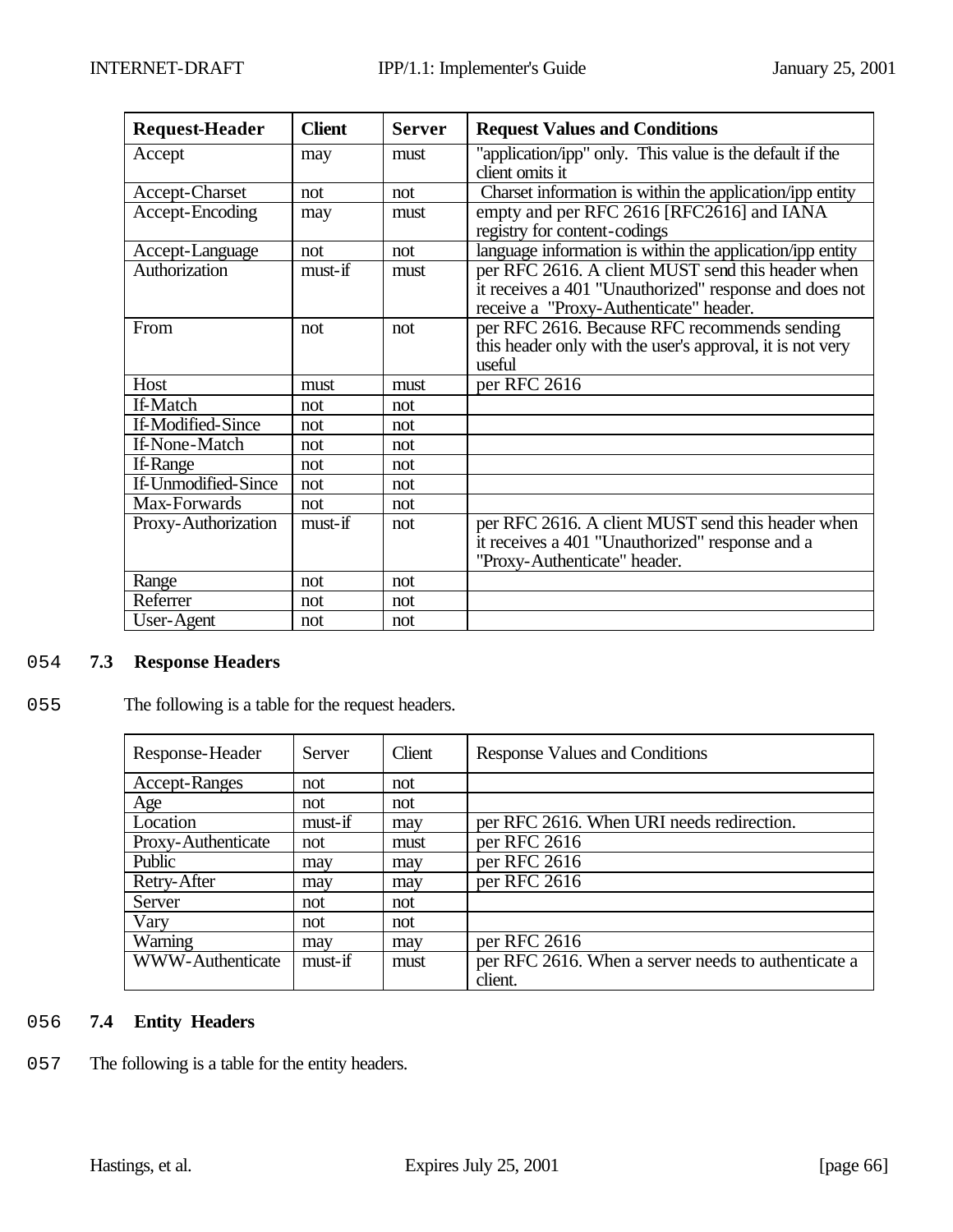| <b>Entity-Header</b> | <b>Request</b> |               | <b>Response</b> |               | <b>Values and Conditions</b>                                                                                  |
|----------------------|----------------|---------------|-----------------|---------------|---------------------------------------------------------------------------------------------------------------|
|                      | <b>Client</b>  | <b>Server</b> | <b>Server</b>   | <b>Client</b> |                                                                                                               |
| Allow                | not            | not           | not             | not           |                                                                                                               |
| Content-Base         | not            | not           | not             | not           |                                                                                                               |
| Content-Encoding     | may            | must          | must            | must          | per RFC 2616 and IANA<br>registry for content codings.                                                        |
| Content-Language     | not            | not           | not             | not           | Application/ipp handles<br>language                                                                           |
| Content-Length       | must-if        | must          | must-if         | must          | the length of the message-<br>body per RFC 2616. Header<br>MUST be present if Transfer-<br>Encoding is absent |
| Content-Location     | not            | not           | not             | not           |                                                                                                               |
| Content-MD5          | may            | may           | may             | may           | per RFC $2616$                                                                                                |
| Content-Range        | not            | not           | not             | not           |                                                                                                               |
| Content-Type         | must           | must          | must            | must          | "application/ipp" only                                                                                        |
| ETag                 | not            | not           | not             | not           |                                                                                                               |
| <b>Expires</b>       | not            | not           | not             | not           |                                                                                                               |
| Last-Modified        | not            | not           | not             | not           |                                                                                                               |

#### 2058 **7.5 Optional support for HTTP/1.0**

 IPP implementations consist of an HTTP layer and an IPP layer. In the following discussion, the term "client" refers to the HTTP client layer and the term "server" refers to the HTTP server layer. The Encoding and Transport document [RFC2910] requires that HTTP 1.1 MUST be supported by all clients and all servers. However, a client and/or a server implementation may choose to also support HTTP 1.0.

- 2063 This option means that a server may choose to communicate with a (non-conforming) client that only supports 064 HTTP 1.0. In such cases the server should not use any HTTP 1.1 specific parameters or features and should 065 respond using HTTP version number 1.0.
- 2066 This option also means that a client may choose to communicate with a (non-conforming) server that only 067 supports HTTP 1.0. In such cases, if the server responds with an HTTP 'unsupported version number' to an
- 068 HTTP 1.1 request, the client should retry using HTTP version number 1.0.

## 2069 **7.6 HTTP/1.1 Chunking**

# 2070 **7.6.1 Disabling IPP Server Response Chunking**

- 071 Clients MUST anticipate that the HTTP/1.1 server may chunk responses and MUST accept them in
- 072 responses. However, a (non-conforming) HTTP client that is unable to accept chunked responses may
- 073 attempt to request an HTTP 1.1 server not to use chunking in its response to an operation by using the 074 following HTTP header:
- 075 TE: identity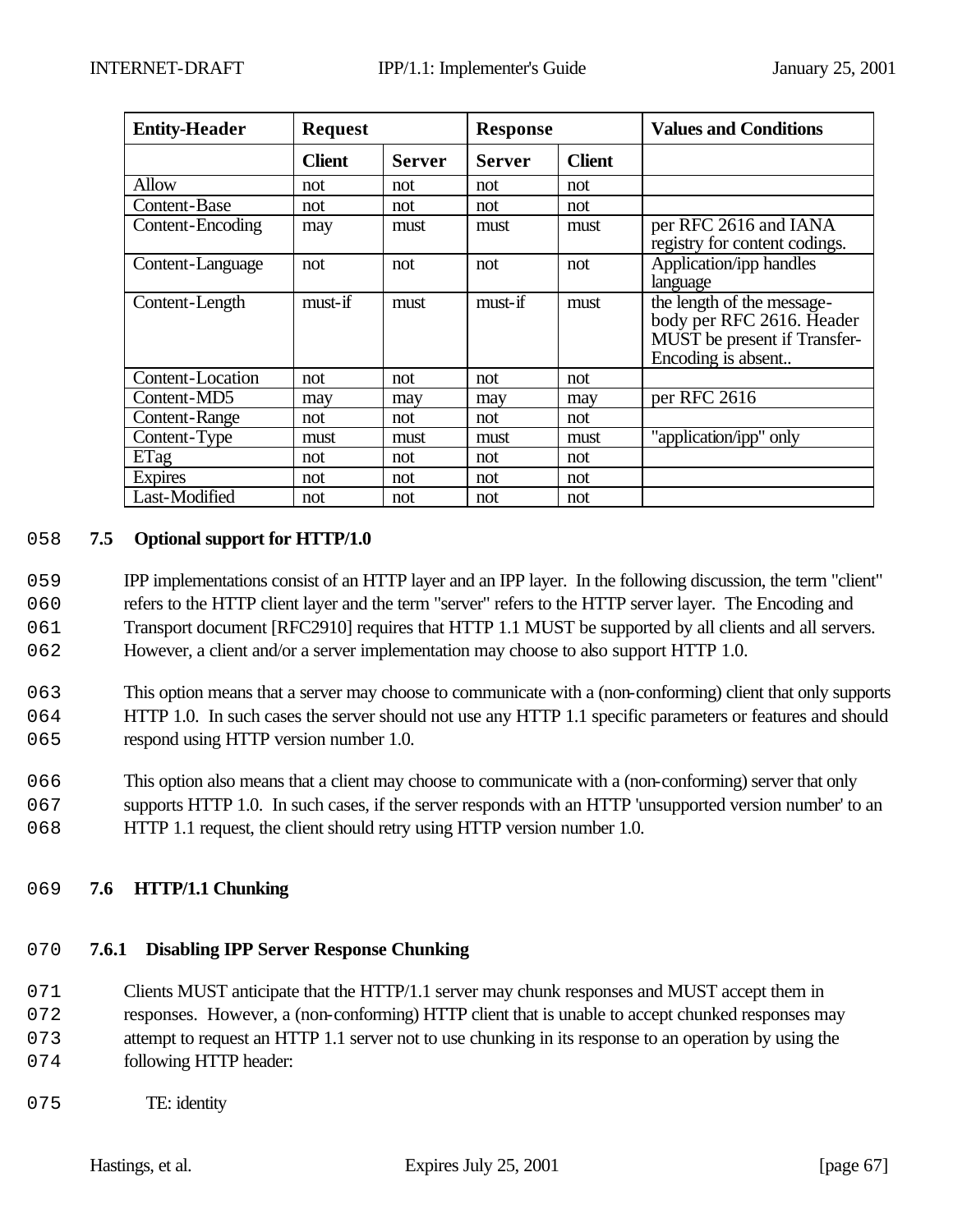076 This mechanism should not be used by a server to disable a client from chunking a request, since chunking of document data is an important feature for clients to send long documents.

#### **7.6.2 Warning About the Support of Chunked Requests**

- This section describes some problems with the use of chunked requests and HTTP/1.1 servers.
- 080 The HTTP/1.1 standard [RFC2616] requires that conforming servers support chunked requests for any
- 081 method. However, in spite of this requirement, some HTTP/1.1 implementations support chunked responses
- 082 in the GET method, but do not support chunked POST method requests. Some HTTP/1.1 implementations
- that support CGI scripts [CGI] and/or servlets [Servlet] require that the client supply a Content-Length. These implementations might reject a chunked POST method and return a 411 status code (Length Required),
- might attempt to buffer the request and run out of room returning a 413 status code (Request Entity Too
- 086 Large), or might successfully accept the chunked request.
- 087 Because of this lack of conformance of HTTP servers to the HTTP/1.1 standard, the IPP standard
- [RFC2910] REQUIRES that a conforming IPP Printer object implementation support chunked requests and that conforming clients accept chunked responses. Therefore, IPP object implementers are warned to seek
- HTTP server implementations that support chunked POST requests in order to conform to the IPP standard
- 091 and/or use implementation techniques that support chunked POST requests.

# **8 References**

**[CGI]**  CGI/1.1 (http://www.ietf.org/internet-drafts/draft-coar-cgi-v11-00.txt). 095 [Idap-printer] Fleming, P., Jones, K., Lewis, H., McDonald, I., "Internet Printing Protocol (IPP): LDAP Schema for Printer Services", <draft-ietf-ipp-ldap-printer-schema-01.txt>, work in progress, April 27, 2000. 098 [RFC793] J. Postel, "Transmission Control Protocol", RFC 793. [RFC1123] Braden, S., "Requirements for Internet Hosts - Application and Support", RFC 1123, October, 1989. [RFC2026] S. Bradner, "The Internet Standards Process -- Revision 3", RFC 2026, October 1996. [RFC2119] S. Bradner, "Key words for use in RFCs to Indicate Requirement Levels", RFC 2119 , March 1997. [RFC2396]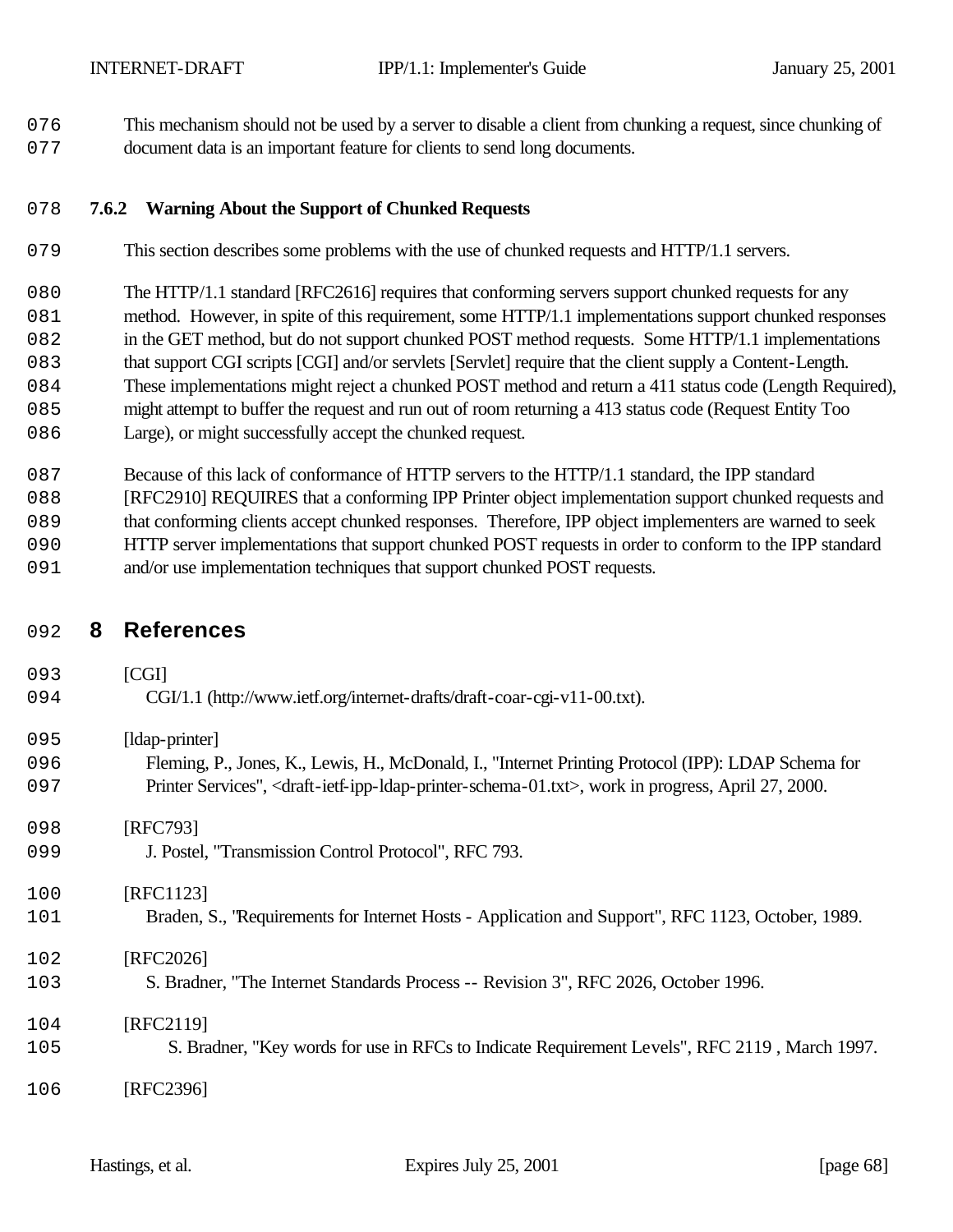| 107<br>108 | Berners-Lee, T., Fielding, R., Masinter, L., "Uniform Resource Identifiers (URI): Generic Syntax", RFC<br>2396, August 1998.  |
|------------|-------------------------------------------------------------------------------------------------------------------------------|
|            |                                                                                                                               |
| 109        | $[RFC2565]$                                                                                                                   |
| 110        | R. deBry, T. Hastings, R. Herriot, S. Isaacson, P. Powell, "Internet Printing Protocol/1.0: Model and                         |
| 111        | Semantics", RFC 2566, April 1999.                                                                                             |
| 112        | [RFC2566]                                                                                                                     |
| 113        | Herriot, R., Butler, S., Moore, P., Turner, R., "Internet Printing Protocol/1.0: Encoding and Transport",                     |
| 114        | RFC 2565, April 1999.                                                                                                         |
| 115        | [RFC2567]                                                                                                                     |
| 116        | Wright, D., "Design Goals for an Internet Printing Protocol", draft-ietf-ipp-req-03.txt, November, 1998.                      |
|            |                                                                                                                               |
| 117        | [RFC2568]                                                                                                                     |
| 118        | Zilles, S., "Rationale for the Structure and Model and Protocol for the Internet Printing Protocol", RFC                      |
| 119        | 2568, April 1999.                                                                                                             |
| 120        | [RFC2569]                                                                                                                     |
| 121        | Herriot, R., Hastings, T., Jacobs, N., Martin, J., "Mapping between LPD and IPP Protocols", RFC 2569,                         |
| 122        | April 1999.                                                                                                                   |
| 123        | [RFC2616]                                                                                                                     |
| 124        | R. Fielding, J. Gettys, J. Mogul, H. Frystyk, L. Masinter, P. Leach, T. Berners-Lee, "Hypertext Transfer                      |
| 125        | Protocol - HTTP/1.1", RFC 2616, June 1999.                                                                                    |
|            |                                                                                                                               |
| 126        | [RFC2910]                                                                                                                     |
| 127        | Herriot, R., Butler, S., Moore, P., Turner, R., "Internet Printing Protocol/1.0: Encoding and Transport",                     |
| 128        | RFC 2910, September, 2000.                                                                                                    |
| 129        | [RFC2911]                                                                                                                     |
| 130        | R. deBry, T. Hastings, R. Herriot, S. Isaacson, P. Powell, "Internet Printing Protocol/1.0: Model and                         |
| 131        | Semantics", RFC 2911, September, 2000.                                                                                        |
| 132        | [Servlet]                                                                                                                     |
| 133        | Servlet Specification Version 2.1 (http://java.sun.com/products/servlet/2.1/index.html).                                      |
|            |                                                                                                                               |
| 134        | [svrloc-printer]                                                                                                              |
| 135        | St. Pierre, P., Isaacson, S., McDonald, I., "Definition of the Printer Abstract Service Type v2.0", <draft-< td=""></draft-<> |
| 136        | ietf-svrloc-printer-scheme-06.txt>, work in progress, March 8, 2000.                                                          |
| 137        | [SSL]                                                                                                                         |
| 138        | Netscape, The SSL Protocol, Version 3, (Text version 3.02), November 1996.                                                    |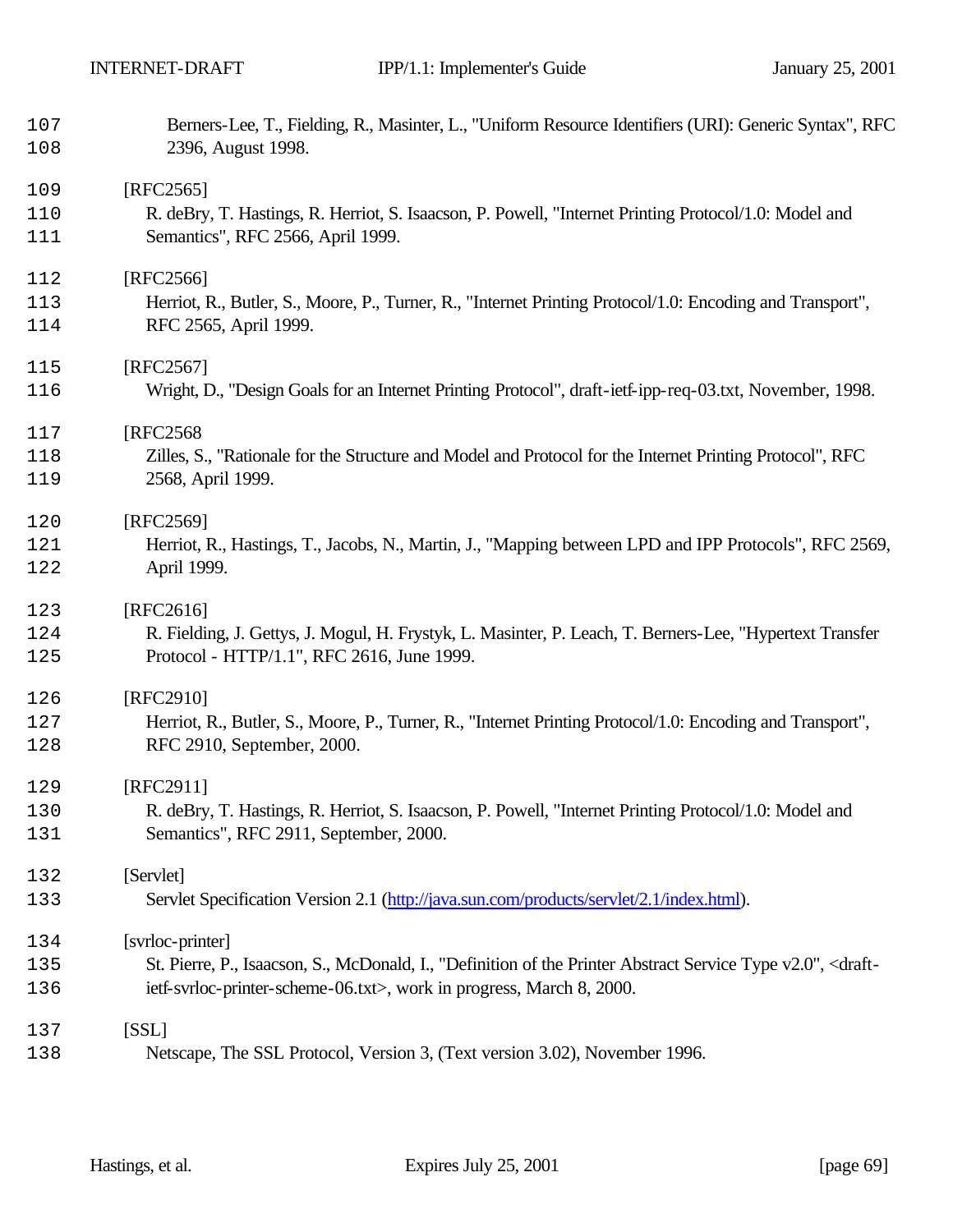# **9 Authors' Address**

- Thomas N. Hastings
- Xerox Corporation
- 701 Aviation Blvd.
- El Segundo, CA 90245
- hastings@cp10.es.xerox.com
- Carl-Uno Manros
- Xerox Corporation
- 701 Aviation Blvd.
- El Segundo, CA 90245
- manros@cp10.es.xerox.com
- Carl Kugler
- Mail Stop 003G
- IBM Printing Systems Co
- 6300 Diagonal Hwy
- Boulder CO 80301
- Kugler@us.ibm.com
- Henrik Holst
- i-data Printing Systems
- Vadstrupvej 35-43
- 2880 Bagsvaerd, Denmark
- hh@I-data.com
- 
- Peter Zehler
- Xerox Corporation
- 800 Philips Road
- Webster, NY 14580
- peter.zehler@usa.xerox.com

# **10 Full Copyright Statement**

Copyright (C) The Internet Society (1999). All Rights Reserved